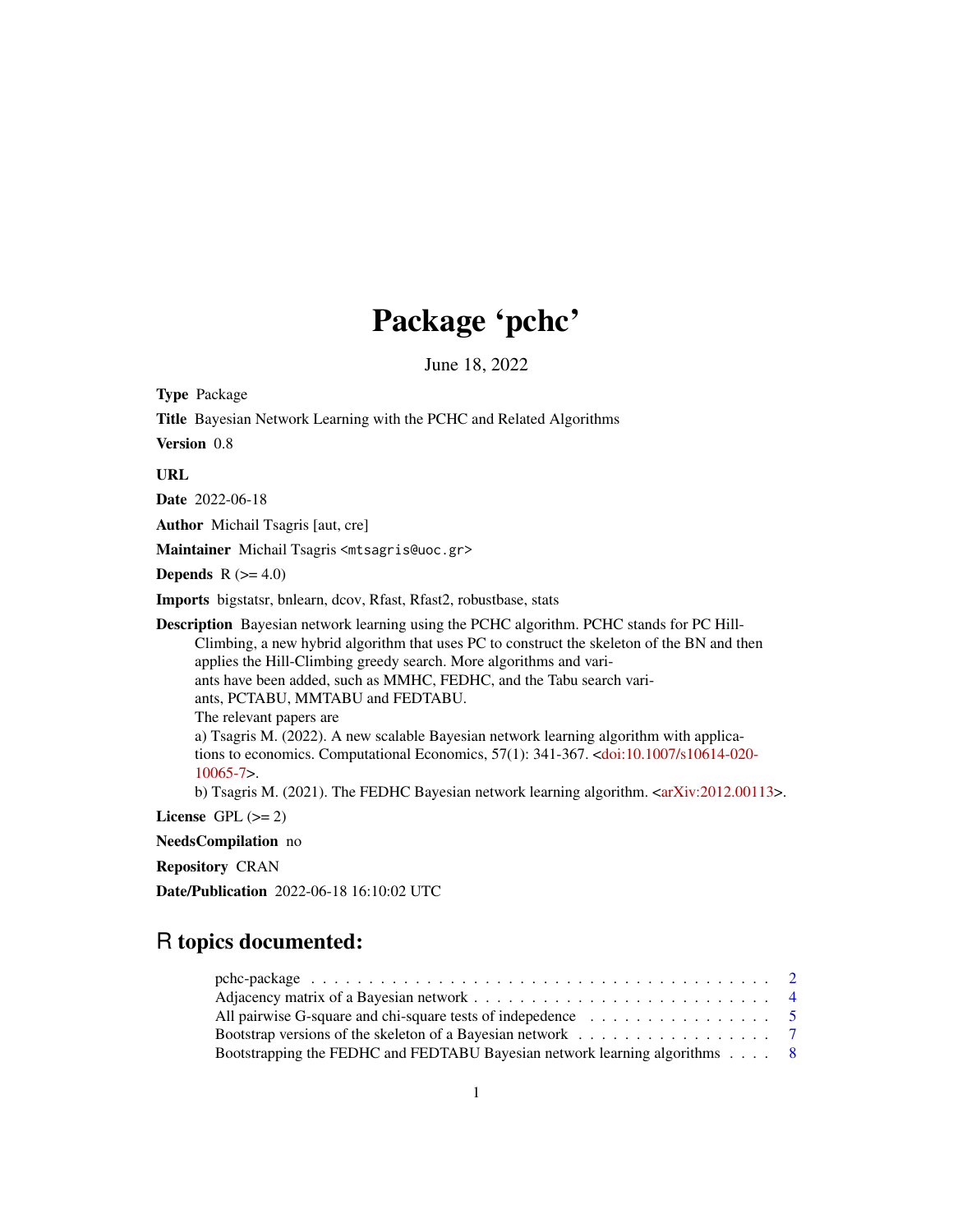<span id="page-1-0"></span>

| Skeleton of the FEDHC algorithm using the distance correlation<br>Skeleton of the PC algorithm $\ldots \ldots \ldots \ldots \ldots \ldots \ldots \ldots \ldots \ldots \ldots$<br>The FEDHC and FEDTABU Bayesian network learning algorithms<br>The MMHC and MMTABU Bayesian network learning algorithms<br>The PCHC and PCTABU Bayesian network learning algorithms<br>Utilities for the skeleton of a (Bayesian) network $\ldots \ldots \ldots \ldots \ldots \ldots \ldots$<br>Variable selection for continuous data using the FBED algorithm<br>Variable selection for continuous data using the MMPC algorithm<br>Variable selection for continuous data using the PC-simple algorithm | 33<br>34<br>36<br>37<br>39<br>41<br>43<br>45<br>47<br>49<br>50<br>51<br>53<br>55                                                                                                                                                                                                                                                                                                                                                                                                                                                                                                                                                       |
|--------------------------------------------------------------------------------------------------------------------------------------------------------------------------------------------------------------------------------------------------------------------------------------------------------------------------------------------------------------------------------------------------------------------------------------------------------------------------------------------------------------------------------------------------------------------------------------------------------------------------------------------------------------------------------------------|----------------------------------------------------------------------------------------------------------------------------------------------------------------------------------------------------------------------------------------------------------------------------------------------------------------------------------------------------------------------------------------------------------------------------------------------------------------------------------------------------------------------------------------------------------------------------------------------------------------------------------------|
|                                                                                                                                                                                                                                                                                                                                                                                                                                                                                                                                                                                                                                                                                            |                                                                                                                                                                                                                                                                                                                                                                                                                                                                                                                                                                                                                                        |
|                                                                                                                                                                                                                                                                                                                                                                                                                                                                                                                                                                                                                                                                                            |                                                                                                                                                                                                                                                                                                                                                                                                                                                                                                                                                                                                                                        |
|                                                                                                                                                                                                                                                                                                                                                                                                                                                                                                                                                                                                                                                                                            |                                                                                                                                                                                                                                                                                                                                                                                                                                                                                                                                                                                                                                        |
|                                                                                                                                                                                                                                                                                                                                                                                                                                                                                                                                                                                                                                                                                            |                                                                                                                                                                                                                                                                                                                                                                                                                                                                                                                                                                                                                                        |
|                                                                                                                                                                                                                                                                                                                                                                                                                                                                                                                                                                                                                                                                                            |                                                                                                                                                                                                                                                                                                                                                                                                                                                                                                                                                                                                                                        |
|                                                                                                                                                                                                                                                                                                                                                                                                                                                                                                                                                                                                                                                                                            |                                                                                                                                                                                                                                                                                                                                                                                                                                                                                                                                                                                                                                        |
|                                                                                                                                                                                                                                                                                                                                                                                                                                                                                                                                                                                                                                                                                            |                                                                                                                                                                                                                                                                                                                                                                                                                                                                                                                                                                                                                                        |
|                                                                                                                                                                                                                                                                                                                                                                                                                                                                                                                                                                                                                                                                                            |                                                                                                                                                                                                                                                                                                                                                                                                                                                                                                                                                                                                                                        |
|                                                                                                                                                                                                                                                                                                                                                                                                                                                                                                                                                                                                                                                                                            |                                                                                                                                                                                                                                                                                                                                                                                                                                                                                                                                                                                                                                        |
|                                                                                                                                                                                                                                                                                                                                                                                                                                                                                                                                                                                                                                                                                            |                                                                                                                                                                                                                                                                                                                                                                                                                                                                                                                                                                                                                                        |
|                                                                                                                                                                                                                                                                                                                                                                                                                                                                                                                                                                                                                                                                                            |                                                                                                                                                                                                                                                                                                                                                                                                                                                                                                                                                                                                                                        |
|                                                                                                                                                                                                                                                                                                                                                                                                                                                                                                                                                                                                                                                                                            |                                                                                                                                                                                                                                                                                                                                                                                                                                                                                                                                                                                                                                        |
|                                                                                                                                                                                                                                                                                                                                                                                                                                                                                                                                                                                                                                                                                            |                                                                                                                                                                                                                                                                                                                                                                                                                                                                                                                                                                                                                                        |
|                                                                                                                                                                                                                                                                                                                                                                                                                                                                                                                                                                                                                                                                                            |                                                                                                                                                                                                                                                                                                                                                                                                                                                                                                                                                                                                                                        |
|                                                                                                                                                                                                                                                                                                                                                                                                                                                                                                                                                                                                                                                                                            | 32                                                                                                                                                                                                                                                                                                                                                                                                                                                                                                                                                                                                                                     |
|                                                                                                                                                                                                                                                                                                                                                                                                                                                                                                                                                                                                                                                                                            | 31                                                                                                                                                                                                                                                                                                                                                                                                                                                                                                                                                                                                                                     |
|                                                                                                                                                                                                                                                                                                                                                                                                                                                                                                                                                                                                                                                                                            | 30                                                                                                                                                                                                                                                                                                                                                                                                                                                                                                                                                                                                                                     |
|                                                                                                                                                                                                                                                                                                                                                                                                                                                                                                                                                                                                                                                                                            | 29                                                                                                                                                                                                                                                                                                                                                                                                                                                                                                                                                                                                                                     |
|                                                                                                                                                                                                                                                                                                                                                                                                                                                                                                                                                                                                                                                                                            | 28                                                                                                                                                                                                                                                                                                                                                                                                                                                                                                                                                                                                                                     |
|                                                                                                                                                                                                                                                                                                                                                                                                                                                                                                                                                                                                                                                                                            | 27                                                                                                                                                                                                                                                                                                                                                                                                                                                                                                                                                                                                                                     |
|                                                                                                                                                                                                                                                                                                                                                                                                                                                                                                                                                                                                                                                                                            | 26                                                                                                                                                                                                                                                                                                                                                                                                                                                                                                                                                                                                                                     |
|                                                                                                                                                                                                                                                                                                                                                                                                                                                                                                                                                                                                                                                                                            | 24                                                                                                                                                                                                                                                                                                                                                                                                                                                                                                                                                                                                                                     |
|                                                                                                                                                                                                                                                                                                                                                                                                                                                                                                                                                                                                                                                                                            | 23                                                                                                                                                                                                                                                                                                                                                                                                                                                                                                                                                                                                                                     |
|                                                                                                                                                                                                                                                                                                                                                                                                                                                                                                                                                                                                                                                                                            | 22                                                                                                                                                                                                                                                                                                                                                                                                                                                                                                                                                                                                                                     |
|                                                                                                                                                                                                                                                                                                                                                                                                                                                                                                                                                                                                                                                                                            | 21                                                                                                                                                                                                                                                                                                                                                                                                                                                                                                                                                                                                                                     |
|                                                                                                                                                                                                                                                                                                                                                                                                                                                                                                                                                                                                                                                                                            | 20                                                                                                                                                                                                                                                                                                                                                                                                                                                                                                                                                                                                                                     |
|                                                                                                                                                                                                                                                                                                                                                                                                                                                                                                                                                                                                                                                                                            | 18                                                                                                                                                                                                                                                                                                                                                                                                                                                                                                                                                                                                                                     |
|                                                                                                                                                                                                                                                                                                                                                                                                                                                                                                                                                                                                                                                                                            | 16                                                                                                                                                                                                                                                                                                                                                                                                                                                                                                                                                                                                                                     |
|                                                                                                                                                                                                                                                                                                                                                                                                                                                                                                                                                                                                                                                                                            | 15                                                                                                                                                                                                                                                                                                                                                                                                                                                                                                                                                                                                                                     |
|                                                                                                                                                                                                                                                                                                                                                                                                                                                                                                                                                                                                                                                                                            | 14                                                                                                                                                                                                                                                                                                                                                                                                                                                                                                                                                                                                                                     |
|                                                                                                                                                                                                                                                                                                                                                                                                                                                                                                                                                                                                                                                                                            | 12                                                                                                                                                                                                                                                                                                                                                                                                                                                                                                                                                                                                                                     |
|                                                                                                                                                                                                                                                                                                                                                                                                                                                                                                                                                                                                                                                                                            | <sup>10</sup>                                                                                                                                                                                                                                                                                                                                                                                                                                                                                                                                                                                                                          |
|                                                                                                                                                                                                                                                                                                                                                                                                                                                                                                                                                                                                                                                                                            | Bootstrapping the MMHC and MMTABU Bayesian network learning algorithms<br>Bootstrapping the PCHC and PCTABU Bayesian network learning algorithms<br>Chi-square and G-square tests of (unconditional) indepdence<br>Correlation matrix for FBM class matrices (big matrices)<br>Correlation significance testing using Fisher's z-transformation<br>Estimation of the percentage of null p-values $\dots \dots \dots \dots \dots \dots \dots \dots \dots$<br>Lower limit of the confidence of an edge $\dots \dots \dots \dots \dots \dots \dots \dots \dots \dots$<br>Partial correlation matrix from correlation or covariance matrix |

pchc-package *Bayesian Network Learning with the PCHC and Related Algorithms*

# Description

The original version of this package was to learn Bayesian networks with the PCHC algorithm. PCHC stands for PC Hill-Climbing. It is a new hybrid algorithm that used PC to construct the skeleton of the BN and then utilizes the Hill-Climbing greedy search. The package has been expanded to include the MMHC and the FEDHC algortihms. It further includes the PCTABU, MMTABU and FEDTABU algortihms which are pretty much similar. Instead of the Hill Climbing greey search the Tabu search is employed.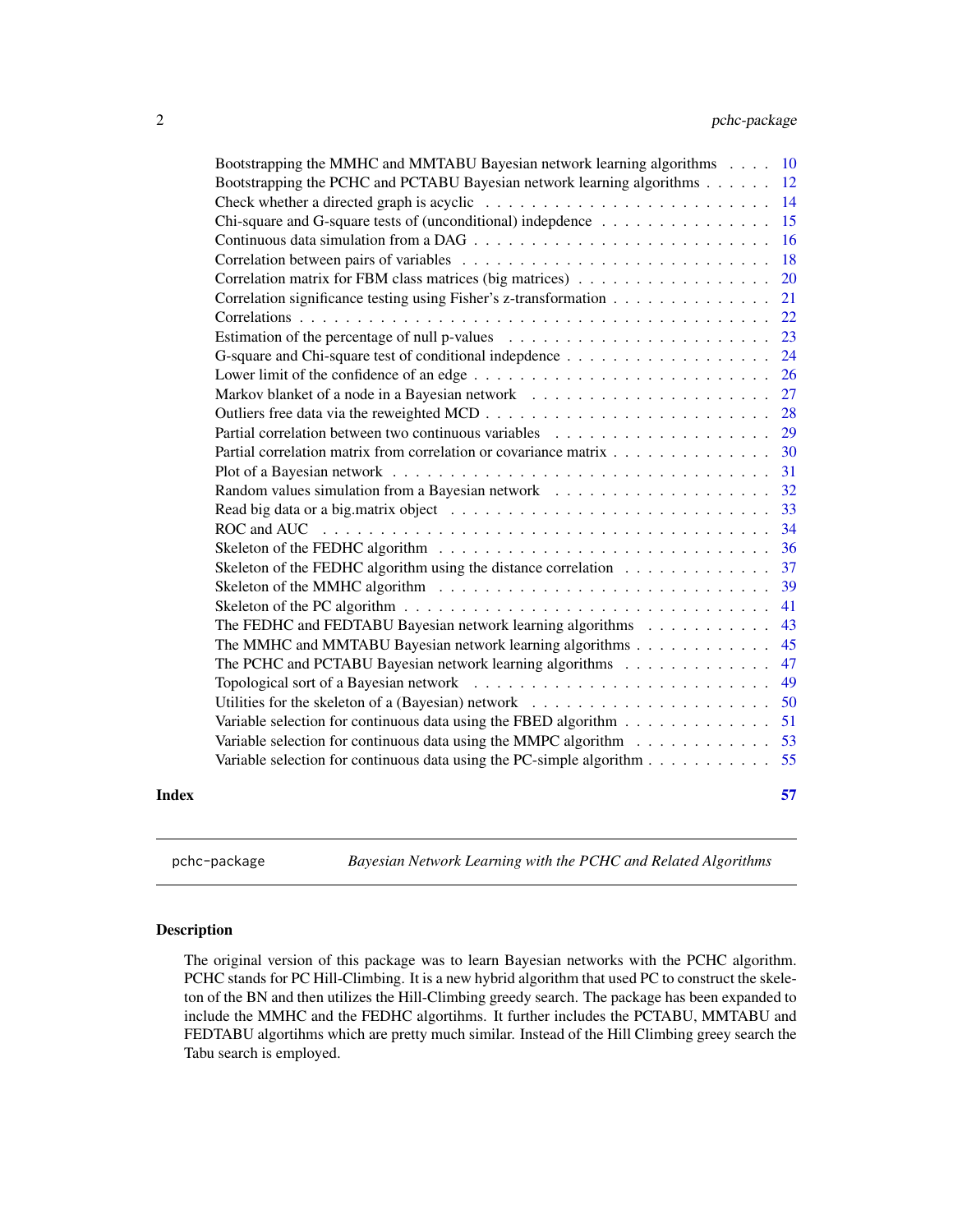pchc-package

Details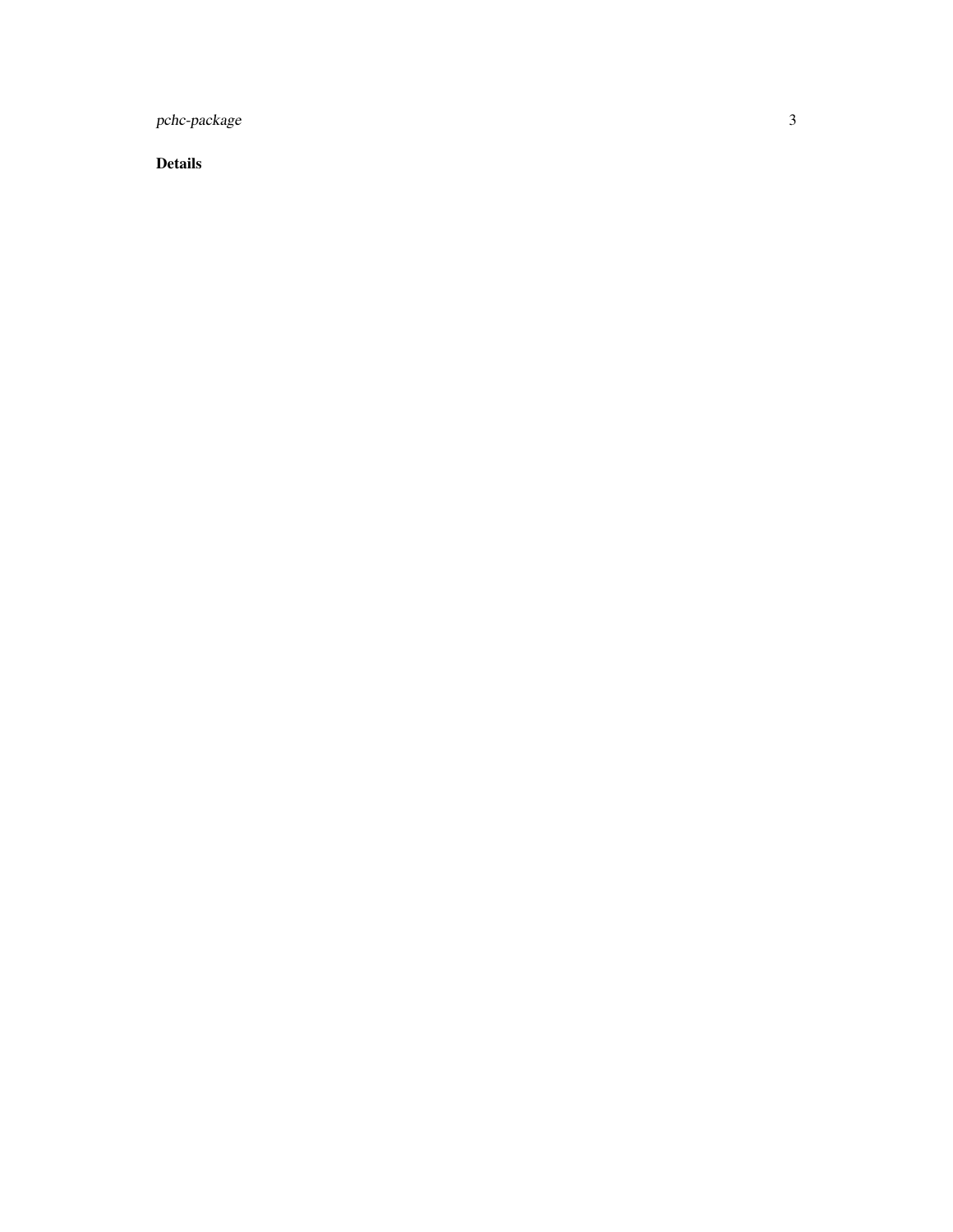Package: pchc Type: Package Version: 0.8 Date: 2022-06-18 License: GPL-2

# <span id="page-3-0"></span>**Maintainers**

Michail Tsagris <mtsagris@uoc.gr>

#### Author(s)

Michail Tsagris <mtsagris@uoc.gr>.

#### References

Tsagris M. (2022). The FEDHC Bayesian network learning algorithm. https://arxiv.org/pdf/2012.00113.pdf.

Tsagris M. (2021). A new scalable Bayesian network learning algorithm with applications to economics. Computational Economics 57(1): 341-367.

Spirtes P., Glymour C. and Scheines R. (2001). Causation, Prediction, and Search. The MIT Press, Cambridge, MA, USA, 3nd edition.

Tsamardinos I., Borboudakis G. (2010) Permutation Testing Improves Bayesian Network Learning. In Machine Learning and Knowledge Discovery in Databases. ECML PKDD 2010. 322-337.

Tsamardinos I., Brown E.L. and Aliferis F.C. (2006). The max-min hill-climbing Bayesian network structure learning algorithm. Machine learning 65(1):31-78.

Tsagris M. (2017). Conditional independence test for categorical data using Poisson log-linear model. Journal of Data Science, 15(2):347-356.

Borboudakis G. and Tsamardinos I. (2019). Forward-backward selection with early dropping. Journal of Machine Learning Research, 20(8): 1-39.

Adjacency matrix of a Bayesian network *Adjacency matrix of a Bayesian network*

# **Description**

Adjacency matrix of a Bayesian network.

#### Usage

bnmat(dag)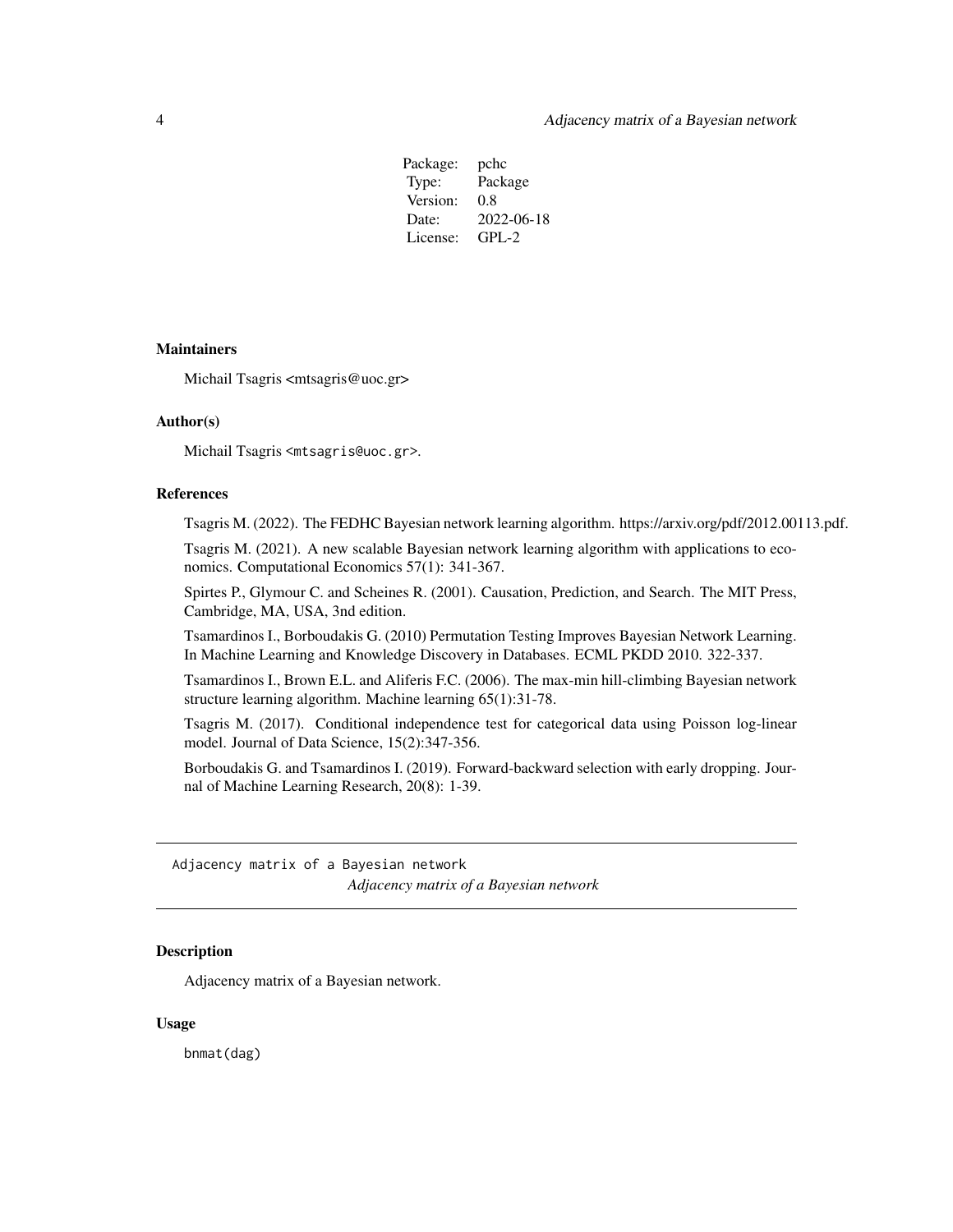#### <span id="page-4-0"></span>**Arguments**

dag A BN object, an object of class "bn".

# **Details**

The function is called from the "bnlearn" package which invokes the "Rgraphviz" package from Bioconductor and you need to install it first.

# Value

Adjacency matrix of a Bayesian network is extracted.

#### Author(s)

Michail Tsagris.

R implementation and documentation: Michail Tsagris <mtsagris@uoc.gr>.

# See Also

[pchc,](#page-46-1) [pc.skel](#page-0-0)

#### Examples

```
x \le - matrix( rnorm(200 * 10, 1, 10), nrow = 200)
a \leq pchc::pchc(x)pchc::bnmat(a$dag)
```
All pairwise G-square and chi-square tests of indepedence *All pairwise G-square and chi-square tests of indepedence*

# <span id="page-4-1"></span>Description

All pairwise G-square and chi-square tests of indepedence.

#### Usage

```
g2test_univariate(x, dc)
g2test_univariate_perm(x, dc, B)
chi2test_univariate(x, dc)
```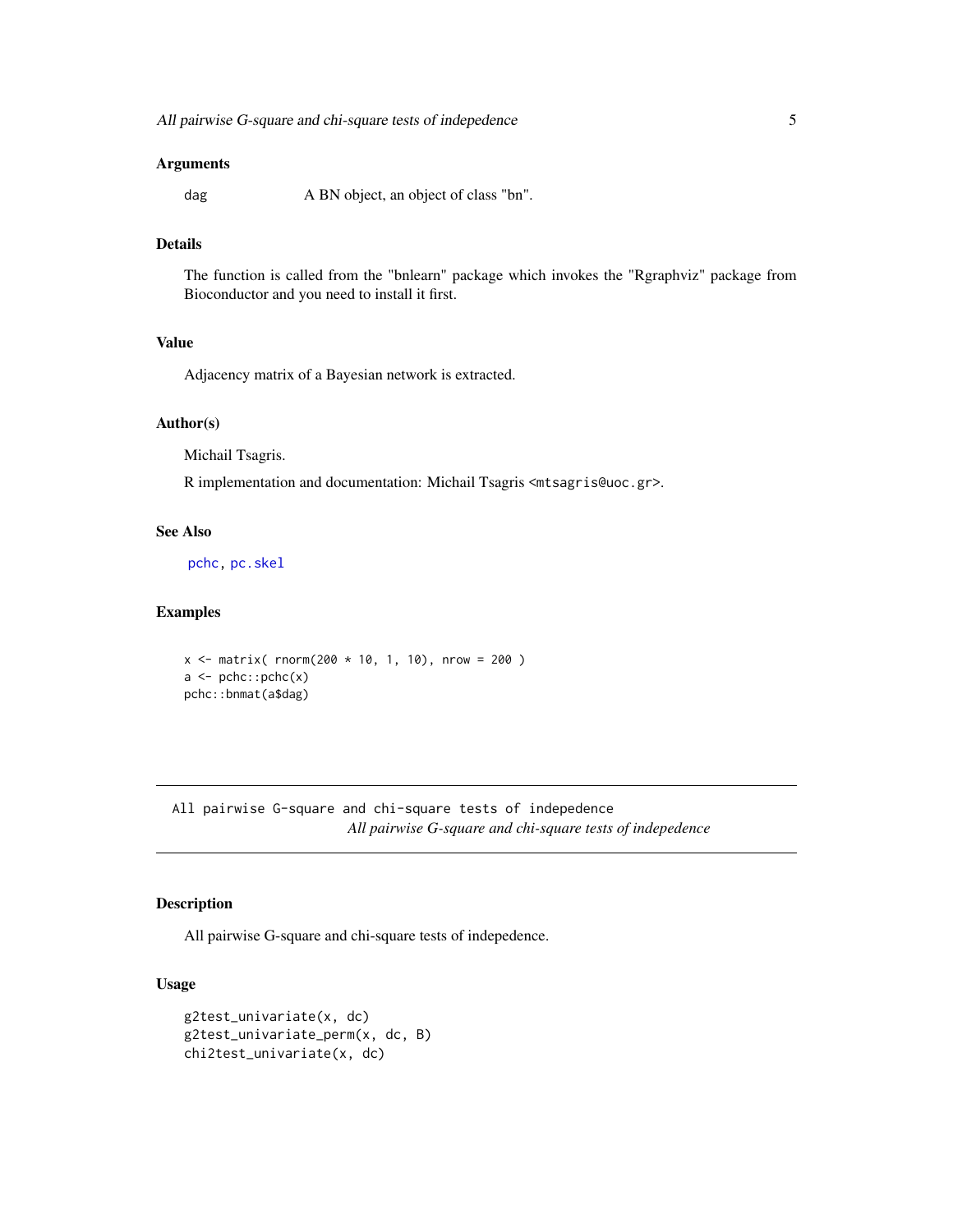# <span id="page-5-0"></span>**Arguments**

| X  | A numerical matrix with the data. The minimum must be 0, otherwise the<br>function can crash or will produce wrong results. The data must be consecu-<br>tive numbers.                                                                                                                                                                                                  |
|----|-------------------------------------------------------------------------------------------------------------------------------------------------------------------------------------------------------------------------------------------------------------------------------------------------------------------------------------------------------------------------|
| dc | A numerical value equal to the number of variables (or columns of the data ma-<br>trix) indicating the number of distinct, unique values (or levels) of each variable.<br>Make sure you give the correct numbers here, otherwise the degrees of freedom<br>will be wrong.                                                                                               |
| B  | The number of permutations. The permutations test is slower than without per-<br>mutations and should be used with small sample sizes or when the contigency<br>tables have zeros. When there are few variables, R's "chisq.test" function is<br>faster, but as the number of variables increase the time difference with R's pro-<br>cedure becomes larger and larger. |

#### Details

The function does all the pairwise  $G^2$  test of independence and gives the position inside the matrix. The user must build the associations matrix now, similarly to the correlation matrix. See the examples of how to do that. The p-value is not returned, we live this to the user. See the examples of how to obtain it.

# Value

A list including:

| statistic | The $G^2$ or $X^2$ test statistic for each pair of variables. |
|-----------|---------------------------------------------------------------|
| pvalue    | The p-value of the test statistic for each pair of variables. |
| X         | The row or variable of the data.                              |
| У         | The column or variable of the data.                           |
| df        | The degrees of freedom of each test.                          |

# Author(s)

Michail Tsagris.

R implementation and documentation: Michail Tsagris <mtsagris@uoc.gr>.

#### References

Tsagris M. (2017). Conditional independence test for categorical data using Poisson log-linear model. Journal of Data Science, 15(2):347-356.

Tsamardinos, I. and Borboudakis, G. (2010). Permutation testing improves Bayesian network learning. In Joint European Conference on Machine Learning and Knowledge Discovery in Databases (pp. 322-337). Springer Berlin Heidelberg

# See Also

[g2test,](#page-23-1) [cat.tests](#page-14-1)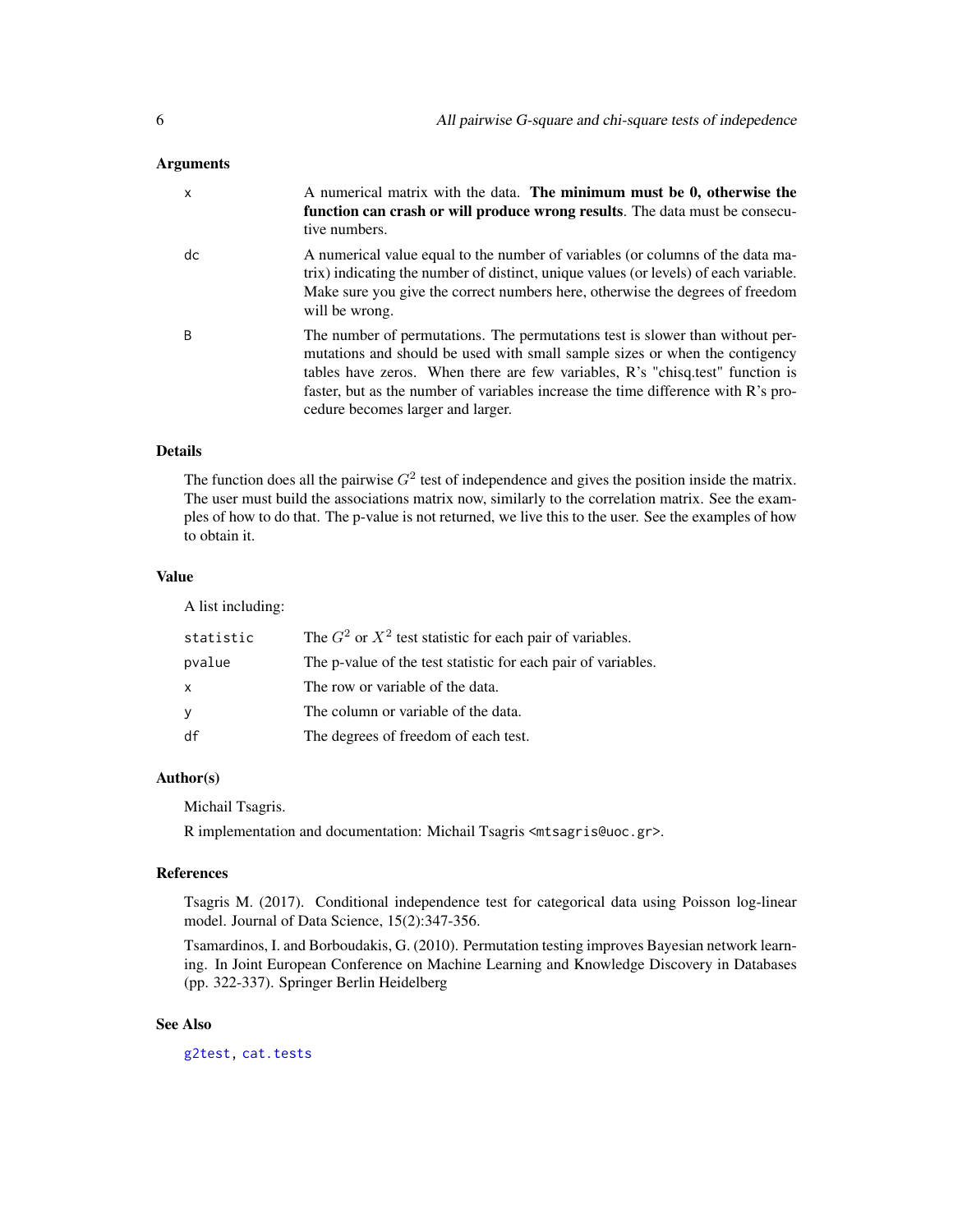<span id="page-6-0"></span>Bootstrap versions of the skeleton of a Bayesian network 7

# Examples

```
nvalues <- 3
nvars <- 10
nsamples <- 1000
x<- matrix( sample( 0:(nvalues - 1), nvars * nsamples, replace = TRUE ), nsamples, nvars )
dc <- rep(nvalues, nvars)
system.time( g2test_univariate(x, dc) )
a <- g2test_univariate(x, dc)
```
Bootstrap versions of the skeleton of a Bayesian network *Bootstrap versions of the skeleton of a Bayesian network*

# <span id="page-6-1"></span>Description

Bootstrap versions of the skeleton of a Bayesian network.

#### Usage

```
pchc.skel.boot(x, method = "pearson", alpha = 0.05, B = 200)
fedhc.skel.boot(x, method = "pearson", alpha = 0.05, B = 200)
mmhc.skel.boot(x, max_k = 3, method = "pearson", alpha = 0.05, B = 200)
```
#### Arguments

| $\mathsf{x}$ | A matrix with the variables. The user must know if they are continuous or if they<br>are categorical. If you have categorical data though, the user must transform<br>the data.frame into a matrix. In addition, the numerical matrix must have<br>values starting from 0. For example, 0, 1, 2, instead of "A", "B" and "C".                                      |
|--------------|--------------------------------------------------------------------------------------------------------------------------------------------------------------------------------------------------------------------------------------------------------------------------------------------------------------------------------------------------------------------|
| $max_k$      | The maximum conditioning set to use in the conditional indepedence test (see<br>Details). Integer, default value is 3.                                                                                                                                                                                                                                             |
| method       | If you have continuous data, this "pearson". If you have categorical data though,<br>this must be "cat". In this case, make sure the minimum value of each variable<br>is zero. The function "g2Test" in the R package Rfast and the relevant functions<br>work that way.                                                                                          |
| alpha        | The significance level (suitable values in $(0, 1)$ ) for assessing the p-values. The<br>default value is 0.05.                                                                                                                                                                                                                                                    |
| B            | The number of bootstrap resamples to draw. The algorithm is performed in<br>each bootstrap sample. In the end, the adjacency matrix on the observed data is<br>returned, along with another adjacency matrix produced by the bootstrap. The<br>latter one contains values from 0 to 1 indicating the proportion of times an edge<br>between two nodes was present. |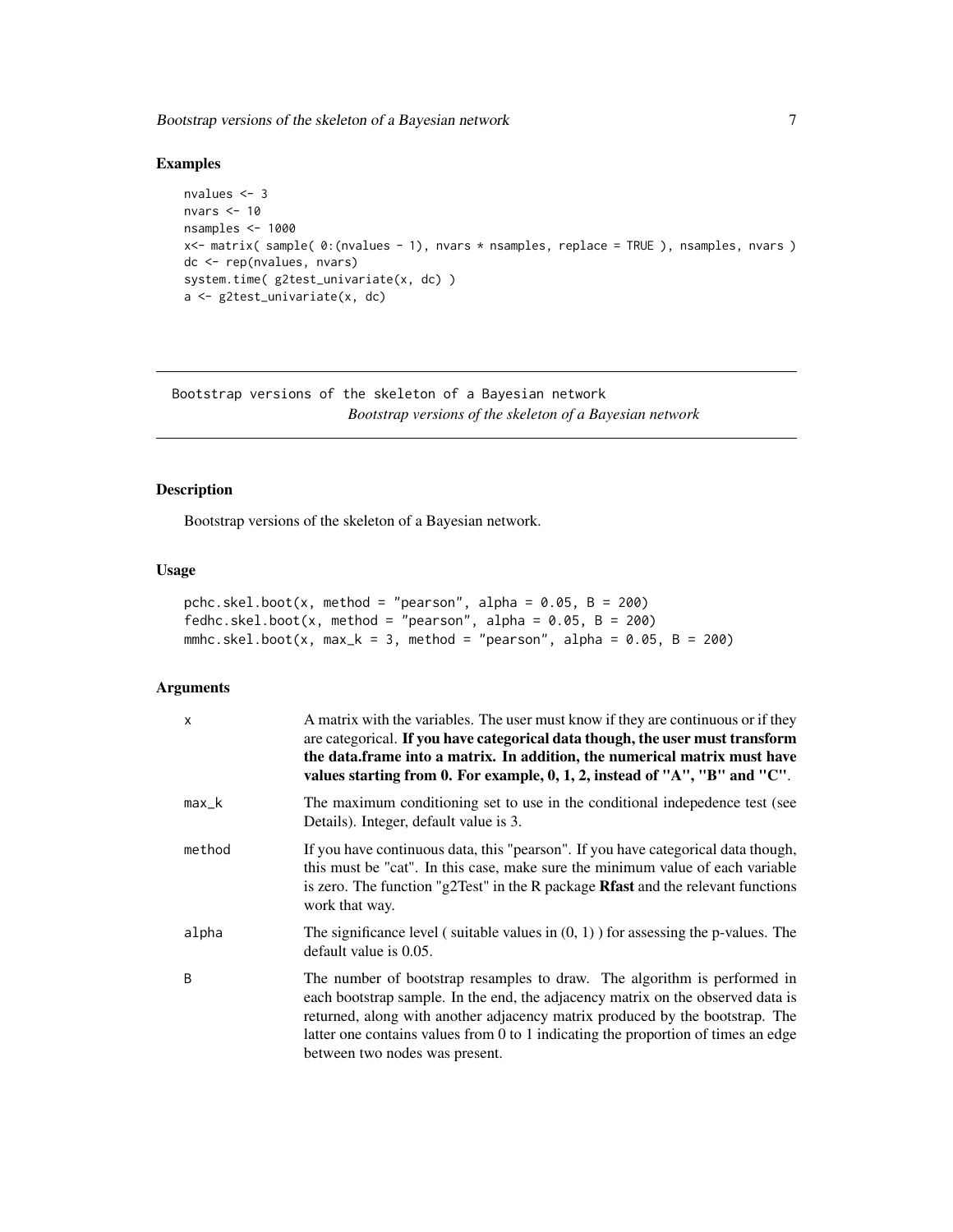<span id="page-7-0"></span>A list including:

| G       | The observed adjancency matrix. A value of 1 in $G[i, j]$ appears in $G[j, i]$ also,<br>indicating that i and j have an edge between them. |
|---------|--------------------------------------------------------------------------------------------------------------------------------------------|
| Gboot   | The bootstrapped adjancency matrix. A value of 1 in G[i, j] appears in G[j, j]<br>also, indicating that i and j have an edge between them. |
| runtime | The duration of the algorithm.                                                                                                             |

# Author(s)

Michail Tsagris.

R implementation and documentation: Michail Tsagris <mtsagris@uoc.gr>.

# References

Tsagris M. (2021). A new scalable Bayesian network learning algorithm with applications to economics. Computational Economics (Accepted for publication).

Tsagris M. (2022). The FEDHC Bayesian network learning algorithm. https://arxiv.org/pdf/2012.00113.pdf.

Spirtes P., Glymour C. and Scheines R. (2001). Causation, Prediction, and Search. The MIT Press, Cambridge, MA, USA, 3nd edition.

Tsamardinos I., Brown E.L. and Aliferis F.C. (2006). The max-min hill-climbing Bayesian network structure learning algorithm. Machine learning 65(1): 31-78.

Borboudakis G. and Tsamardinos I. (2019). Forward-backward selection with early dropping. Journal of Machine Learning Research, 20(8): 1-39.

# See Also

[pchc.skel,](#page-40-1) [fedhc.skel,](#page-35-1) [mmhc.skel,](#page-38-1) [bn.skel.utils](#page-49-1)

# Examples

```
x \le - pchc::rbn2(500, p = 20, nei = 3)$x
a \le -\text{pchc: pchc.}skel.boot(x, alpha = 0.05)
```
Bootstrapping the FEDHC and FEDTABU Bayesian network learning algorithms *Bootstrapping the FEDHC and FEDTABU Bayesian network learning algorithms*

# Description

Bootstrapping the FEDHC and FEDTABU Bayesian network learning algorithms.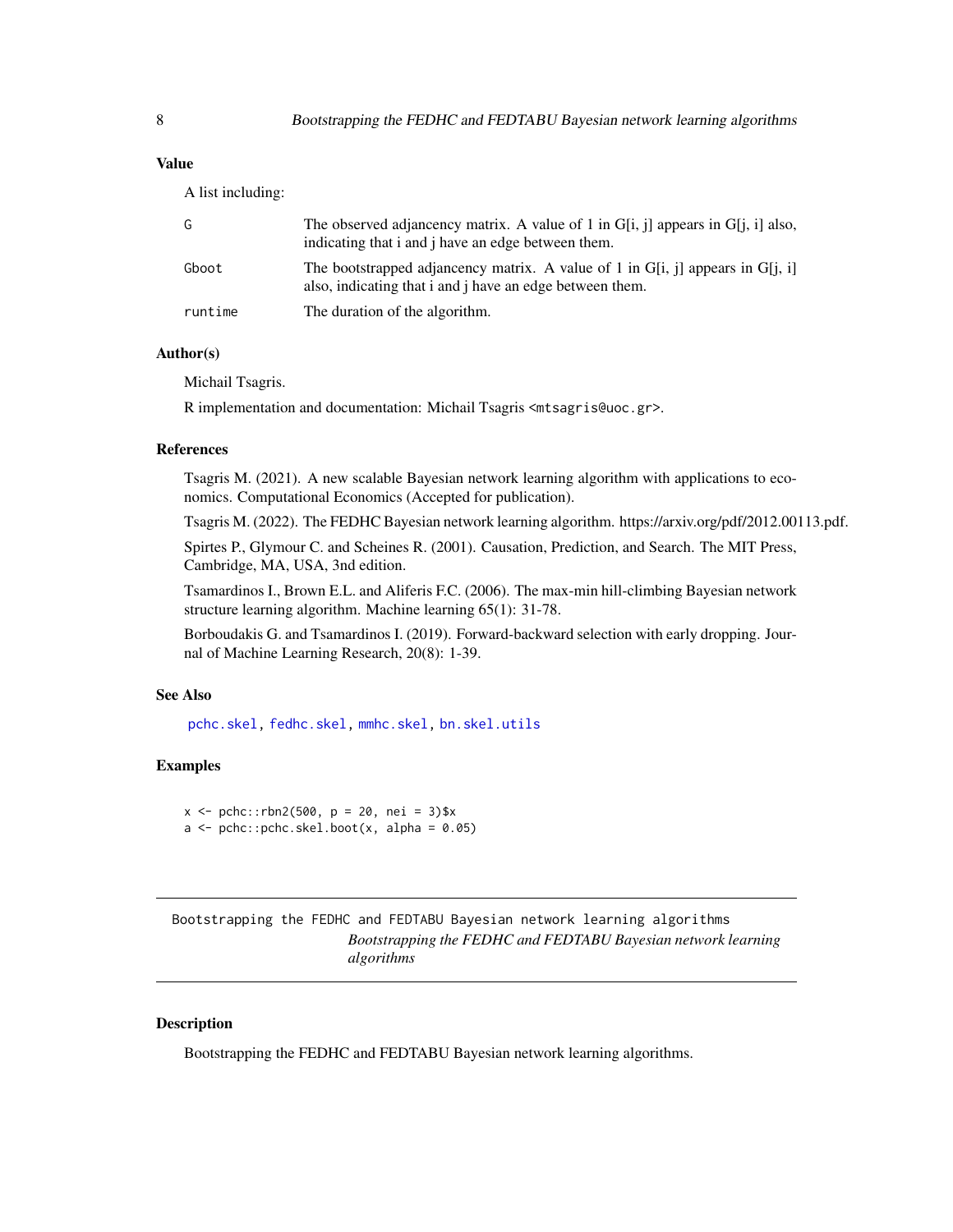# <span id="page-8-0"></span>Usage

```
fedhc.boot(x, method = "pearson", alpha = 0.05, ini.stat = NULL, R = NULL,
restart = 10, score = "bic-g", blacklist = NULL, whitelist = NULL, B = 200)
fedtabu.boot(x, method = "pearson", alpha = 0.05, ini.stat = NULL, R = NULL,
```
tabu = 10, score = "bic-g", blacklist = NULL, whitelist = NULL,  $B = 200$ )

# Arguments

| X         | A numerical matrix with the variables. If you have a data.frame (i.e. categorical<br>data) turn them into a matrix using data. frame. to_matrix. Note, that for<br>the categorical case data, the numbers must start from 0. No missing data are<br>allowed.                                                                                                                                               |
|-----------|------------------------------------------------------------------------------------------------------------------------------------------------------------------------------------------------------------------------------------------------------------------------------------------------------------------------------------------------------------------------------------------------------------|
| method    | If you have continuous data, you can choose either "pearson" or "spearman". If<br>you have categorical data though, this must be "cat". In this case, make sure the<br>minimum value of each variable is zero. The g2test and the relevant functions<br>work that way.                                                                                                                                     |
| alpha     | The significance level for assessing the p-values.                                                                                                                                                                                                                                                                                                                                                         |
| ini.stat  | If the initial test statistics (univariate associations) are available, pass them through<br>this parameter.                                                                                                                                                                                                                                                                                               |
| R         | If the correlation matrix is available, pass it here.                                                                                                                                                                                                                                                                                                                                                      |
| restart   | An integer, the number of random restarts.                                                                                                                                                                                                                                                                                                                                                                 |
| tabu      | An integer, the length of the tabu list used in the tabu function.                                                                                                                                                                                                                                                                                                                                         |
| score     | A character string, the label of the network score to be used in the algorithm. If<br>none is specified, the default score is the Bayesian Information Criterion for both<br>discrete and continuous data sets. The available score for continuous variables<br>are: "bic-g" (default), "loglik-g", "aic-g", "bic-g" or "bge". The available score<br>categorical variables are: "bde", "loglik" or "bic". |
| blacklist | A data frame with two columns (optionally labeled "from" and "to"), containing<br>a set of arcs not to be included in the graph.                                                                                                                                                                                                                                                                           |
| whitelist | A data frame with two columns (optionally labeled "from" and "to"), containing<br>a set of arcs to be included in the graph.                                                                                                                                                                                                                                                                               |
| B         | The number of bootstrap resamples to draw. The algorithm is performed in<br>each bootstrap sample. In the end, the adjacency matrix on the observed data is<br>returned, along with another adjacency matrix produced by the bootstrap. The<br>latter one contains values from 0 to 1 indicating the proportion of times an edge<br>between two nodes was present.                                         |

# Details

The FEDHC algorithm is implemented. The FBED algortihm (Borboudakis and Tsamardinos, 2019), without the backward phase, is implemented during the skeleton identification phase. Next, the Hill Climbing greedy search or the Tabu search is employed to score the network.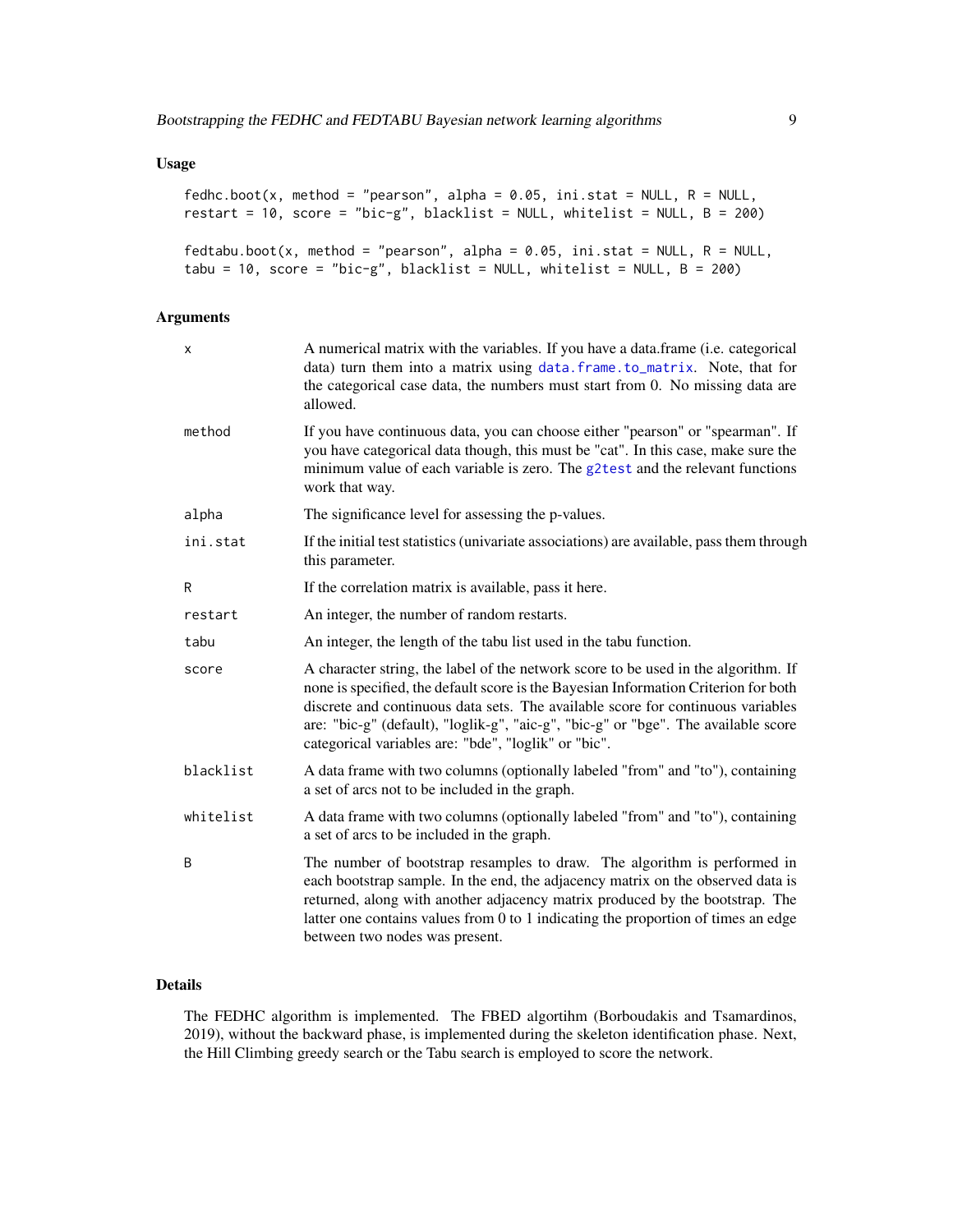A list including:

| mod     | A list including the output of the pchc or the pctabu function. |
|---------|-----------------------------------------------------------------|
| Gboot   | The bootstrapped adjancency matrix of the Bayesian network.     |
| runtime | The duration of the algorithm.                                  |

#### Author(s)

Michail Tsagris.

R implementation and documentation: Michail Tsagris <mtsagris@uoc.gr>.

#### References

Tsagris M. (2022). The FEDHC Bayesian network learning algorithm. https://arxiv.org/pdf/2012.00113.pdf.

Borboudakis G. and Tsamardinos I. (2019). Forward-backward selection with early dropping. Journal of Machine Learning Research, 20(8): 1-39.

Tsamardinos I., Brown E.L. and Aliferis F.C. (2006). The max-min hill-climbing Bayesian network structure learning algorithm. Machine Learning, 65(1):31-78.

# See Also

[pchc,](#page-46-1) [mmhc,](#page-44-1) [fedhc.skel](#page-35-1)

# Examples

# simulate a dataset with continuous data  $x \le$  matrix( rnorm(200  $*$  20, 1, 10), nrow = 200)  $a \leftarrow \text{fedhc}.\text{boot}(x, B = 50)$ 

Bootstrapping the MMHC and MMTABU Bayesian network learning algorithms *Bootstrapping the MMHC and MMTABU Bayesian network learning algorithms*

# Description

Bootstrapping the MMHC and MMTABU Bayesian network learning algorithms.

#### Usage

```
mmhc.boot(x, method = "pearson", max_k = 3, alpha = 0.05, ini.stat = NULL,
R = NULL, restart = 10, score = "bic-g", blacklist = NULL, whitelist = NULL, B = 200)
mmtabu.boot(x, method = "pearson", max_k = 3, alpha = 0.05, ini.stat = NULL,
R = NULL, tabu = 10, score = "bic-g", blacklist = NULL, whitelist = NULL, B = 200)
```
<span id="page-9-0"></span>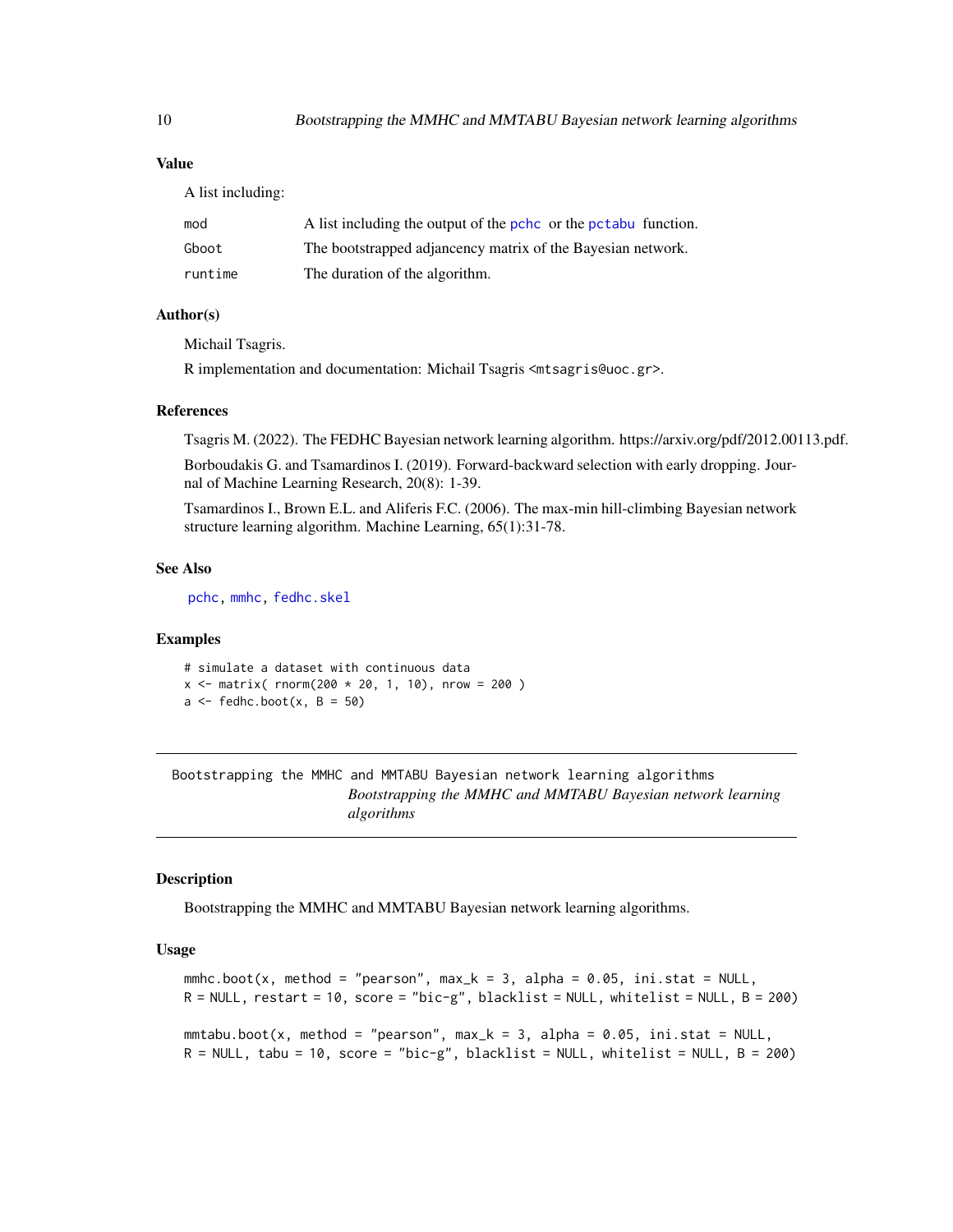# <span id="page-10-0"></span>Arguments

| x         | A numerical matrix with the variables. If you have a data.frame (i.e. categorical<br>data) turn them into a matrix using data.frame.to_matrix. Note, that for<br>the categorical case data, the numbers must start from 0. No missing data are<br>allowed.                                                                                                                                                 |
|-----------|------------------------------------------------------------------------------------------------------------------------------------------------------------------------------------------------------------------------------------------------------------------------------------------------------------------------------------------------------------------------------------------------------------|
| method    | If you have continuous data, this "pearson". If you have categorical data though,<br>this must be "cat". In this case, make sure the minimum value of each variable<br>is zero. The function "g2Test" in the R package Rfast and the relevant functions<br>work that way.                                                                                                                                  |
| $max_k$   | The maximum conditioning set to use in the conditional indepedence test (see<br>Details). Integer, default value is 3                                                                                                                                                                                                                                                                                      |
| alpha     | The significance level for assessing the p-values.                                                                                                                                                                                                                                                                                                                                                         |
| ini.stat  | If the initial test statistics (univariate associations) are available, pass them through<br>this parameter.                                                                                                                                                                                                                                                                                               |
| R         | If the correlation matrix is available, pass it here.                                                                                                                                                                                                                                                                                                                                                      |
| restart   | An integer, the number of random restarts.                                                                                                                                                                                                                                                                                                                                                                 |
| tabu      | An integer, the length of the tabu list used in the tabu function.                                                                                                                                                                                                                                                                                                                                         |
| score     | A character string, the label of the network score to be used in the algorithm. If<br>none is specified, the default score is the Bayesian Information Criterion for both<br>discrete and continuous data sets. The available score for continuous variables<br>are: "bic-g" (default), "loglik-g", "aic-g", "bic-g" or "bge". The available score<br>categorical variables are: "bde", "loglik" or "bic". |
| blacklist | A data frame with two columns (optionally labeled "from" and "to"), containing<br>a set of arcs not to be included in the graph.                                                                                                                                                                                                                                                                           |
| whitelist | A data frame with two columns (optionally labeled "from" and "to"), containing<br>a set of arcs to be included in the graph.                                                                                                                                                                                                                                                                               |
| B         | The number of bootstrap resamples to draw. The algorithm is performed in<br>each bootstrap sample. In the end, the adjacency matrix on the observed data is<br>returned, along with another adjacency matrix produced by the bootstrap. The<br>latter one contains values from 0 to 1 indicating the proportion of times an edge<br>between two nodes was present.                                         |

# Details

The MMHC algorithm is implemented without performing the backward elimination during the skeleton identification phase. The MMHC as described in Tsamardinos et al. (2006) employs the MMPC algorithm during the skeleton construction phase and the Tabu search in the scoring phase. In this package, the mmhc function employs the Hill Climbing greedy search in the scoring phase while the mmtabu employs the Tabu search.

# Value

A list including:

| mod     | A list including the output of the mmhc or the mmtabu function. |
|---------|-----------------------------------------------------------------|
| Gboot   | The bootstrapped adjancency matrix of the Bayesian network.     |
| runtime | The duration of the algorithm.                                  |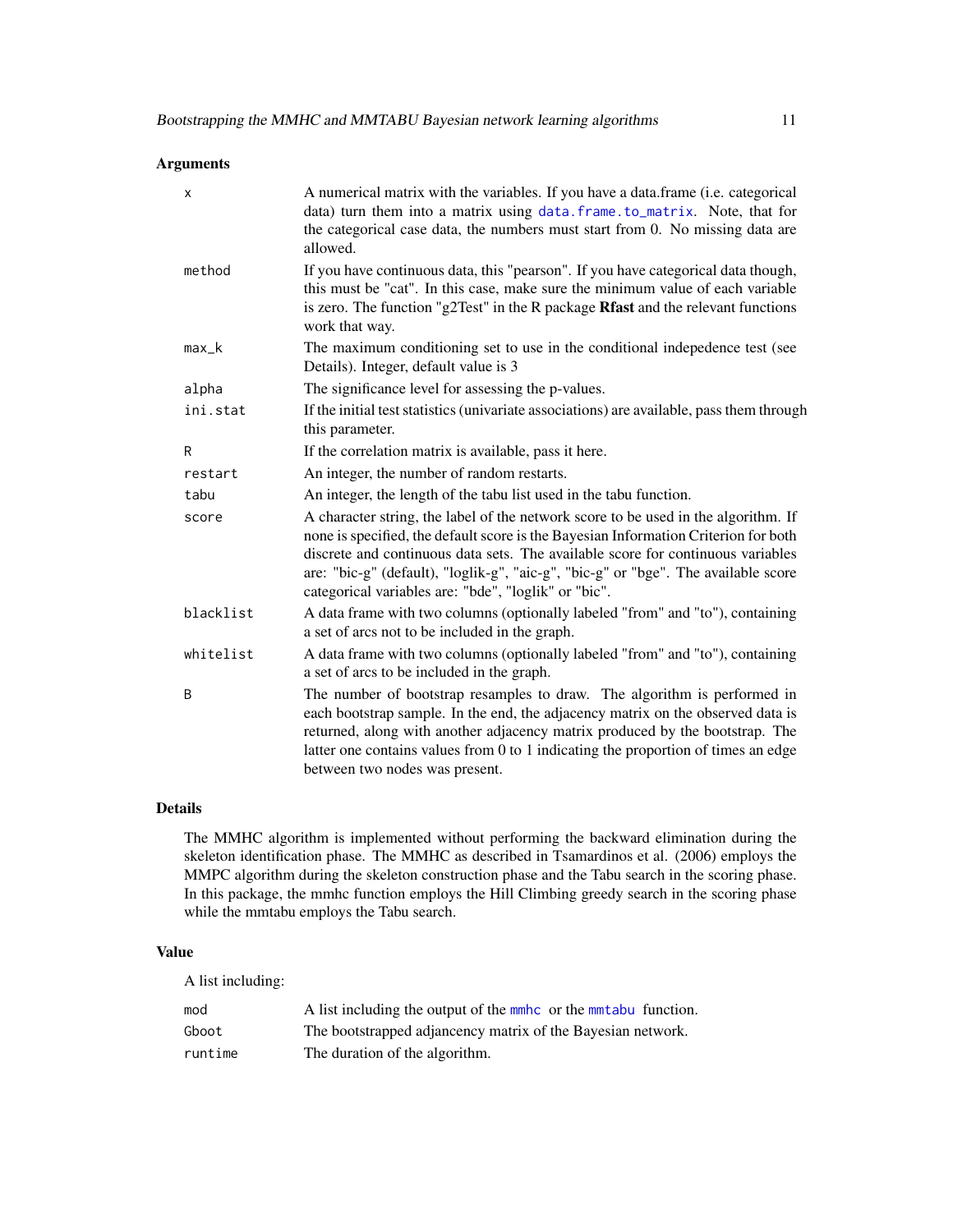# <span id="page-11-0"></span>Author(s)

Michail Tsagris.

R implementation and documentation: Michail Tsagris <mtsagris@uoc.gr>.

# References

Tsamardinos I., Brown E.L. and Aliferis F.C. (2006). The max-min hill-climbing Bayesian network structure learning algorithm. Machine Learning, 65(1): 31-78.

Tsagris M. (2021). A new scalable Bayesian network learning algorithm with applications to economics. Computational Economics, 57(1):341-367.

# See Also

[fedhc,](#page-42-1) [pchc,](#page-46-1) [mmhc.skel](#page-38-1)

#### Examples

```
# simulate a dataset with continuous data
x \le - matrix( rnorm(200 * 20, 1, 10), nrow = 200)
a \leq mmc.boot(x, B = 50)
```
Bootstrapping the PCHC and PCTABU Bayesian network learning algorithms *Bootstrapping the PCHC and PCTABU Bayesian network learning algorithms*

# Description

Bootstrapping the PCHC and PCTABU Bayesian network learning algorithms.

#### Usage

```
pchc.boot(x, method = "pearson", alpha = 0.05, ini.stat = NULL,
R = NULL, restart = 10, score = "bic-g", blacklist = NULL, whitelist = NULL, B = 200)
pctabu.boot(x, method = "pearson", alpha = 0.05, ini.stat = NULL,R = NULL, tabu = 10, score = "bic-g", blacklist = NULL, whitelist = NULL, B = 200)
```
#### Arguments

x A numerical matrix with the variables. If you have a data.frame (i.e. categorical data) turn them into a matrix using [data.frame.to\\_matrix](#page-0-0). Note, that for the categorical case data, the numbers must start from 0. No missing data are allowed.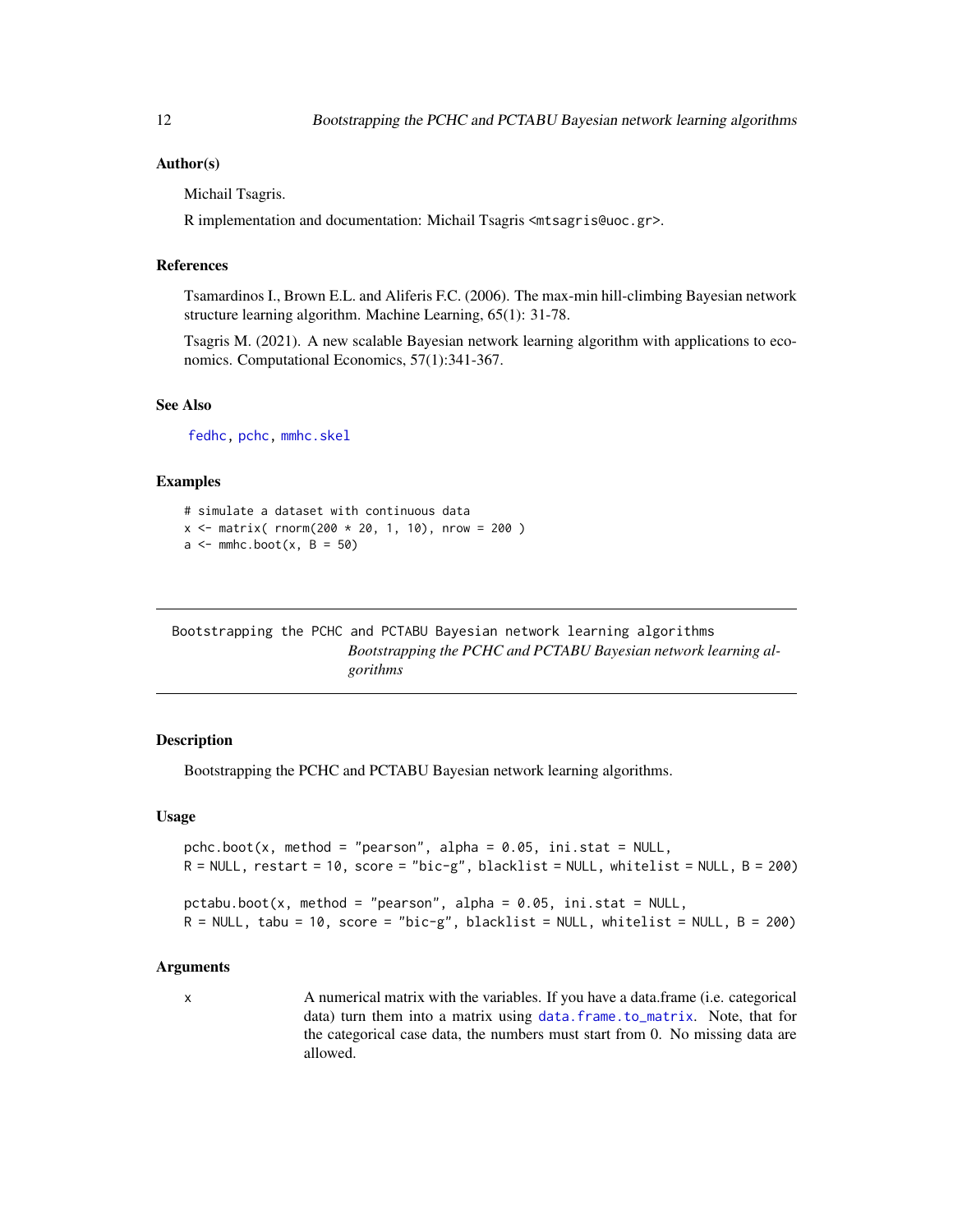<span id="page-12-0"></span>

| method    | If you have continuous data, you can choose either "pearson" or "spearman". If<br>you have categorical data though, this must be "cat". In this case, make sure the<br>minimum value of each variable is zero. The g2test and the relevant functions<br>work that way.                                                                                                                                     |
|-----------|------------------------------------------------------------------------------------------------------------------------------------------------------------------------------------------------------------------------------------------------------------------------------------------------------------------------------------------------------------------------------------------------------------|
| alpha     | The significance level for assessing the p-values.                                                                                                                                                                                                                                                                                                                                                         |
| ini.stat  | If the initial test statistics (univariate associations) are available, pass them through<br>this parameter.                                                                                                                                                                                                                                                                                               |
| R         | If the correlation matrix is available, pass it here.                                                                                                                                                                                                                                                                                                                                                      |
| restart   | An integer, the number of random restarts.                                                                                                                                                                                                                                                                                                                                                                 |
| tabu      | An integer, the length of the tabu list used in the tabu function.                                                                                                                                                                                                                                                                                                                                         |
| score     | A character string, the label of the network score to be used in the algorithm. If<br>none is specified, the default score is the Bayesian Information Criterion for both<br>discrete and continuous data sets. The available score for continuous variables<br>are: "bic-g" (default), "loglik-g", "aic-g", "bic-g" or "bge". The available score<br>categorical variables are: "bde", "loglik" or "bic". |
| blacklist | A data frame with two columns (optionally labeled "from" and "to"), containing<br>a set of arcs not to be included in the graph.                                                                                                                                                                                                                                                                           |
| whitelist | A data frame with two columns (optionally labeled "from" and "to"), containing<br>a set of arcs to be included in the graph.                                                                                                                                                                                                                                                                               |
| B         | The number of bootstrap resamples to draw. The algorithm is performed in<br>each bootstrap sample. In the end, the adjacency matrix on the observed data is<br>returned, along with another adjacency matrix produced by the bootstrap. The<br>latter one contains values from 0 to 1 indicating the proportion of times an edge<br>between two nodes was present.                                         |

# Details

The PC algorithm as proposed by Spirtes et al. (2001) is first implemented followed by a scoring phase, such as hill climbing or tabu search. The PCHC was proposed by Tsagris (2021), while the PCTABU algorithm is the same but instead of the hill climbing scoring phase, the tabu search is employed.

#### Value

A list including:

| mod     | A list including the output of the pchc or the pctabu function. |
|---------|-----------------------------------------------------------------|
| Gboot   | The bootstrapped adjancency matrix of the Bayesian network.     |
| runtime | The duration of the algorithm.                                  |

# Author(s)

Michail Tsagris.

R implementation and documentation: Michail Tsagris <mtsagris@uoc.gr>.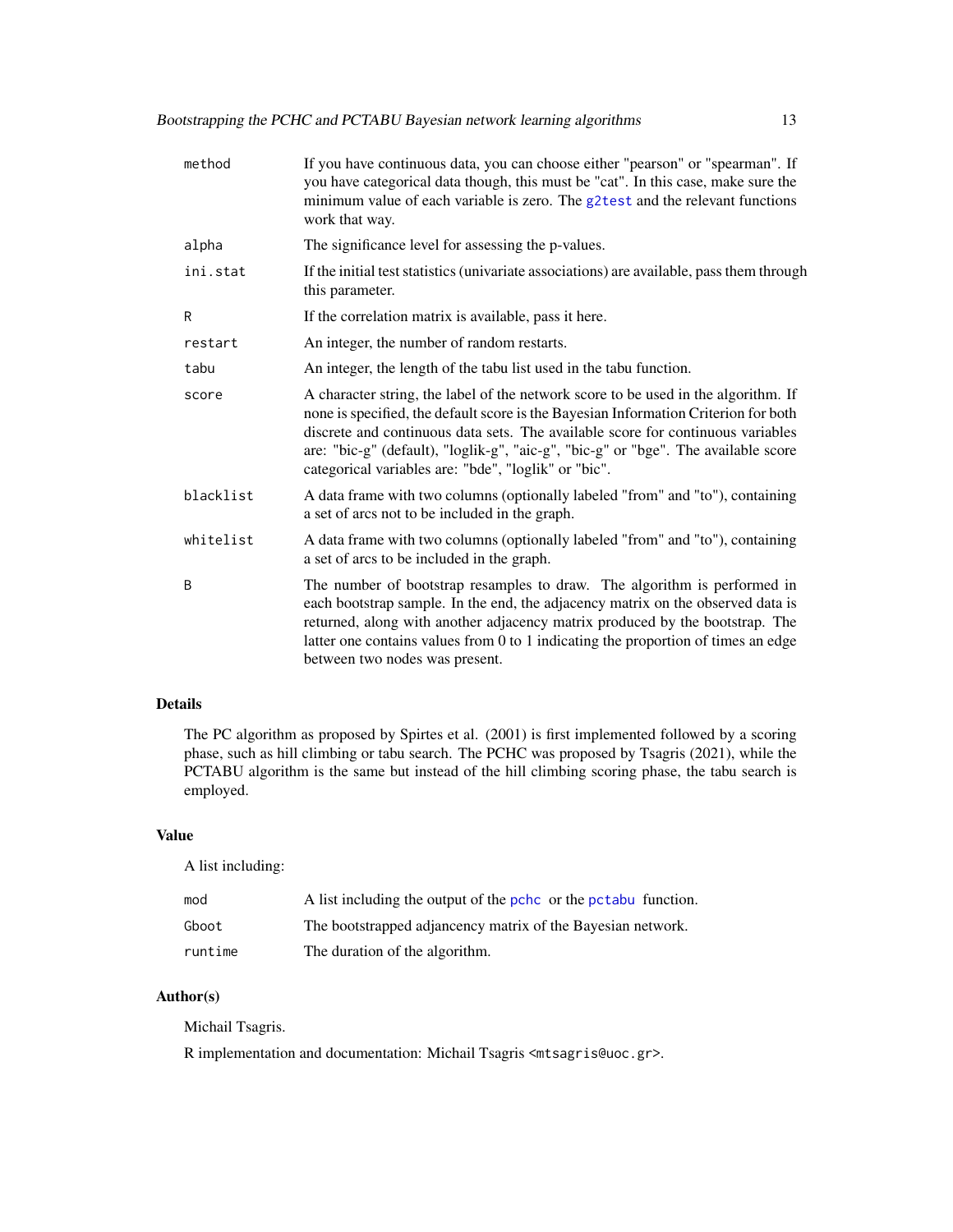# <span id="page-13-0"></span>References

Tsagris M. (2021). A new scalable Bayesian network learning algorithm with applications to economics. Computational Economics, 57(1):341-367.

Spirtes P., Glymour C. and Scheines R. (2001). Causation, Prediction, and Search. The MIT Press, Cambridge, MA, USA, 3nd edition.

Tsamardinos I. and Borboudakis G. (2010) Permutation Testing Improves Bayesian Network Learning. In Machine Learning and Knowledge Discovery in Databases. ECML PKDD 2010, 322-337.

Tsamardinos I., Brown E.L. and Aliferis F.C. (2006). The max-min hill-climbing Bayesian network structure learning algorithm. Machine Learning, 65(1): 31-78.

#### See Also

[fedhc,](#page-42-1) [mmhc,](#page-44-1) [pchc.skel](#page-40-1)

#### Examples

```
# simulate a dataset with continuous data
x \le - matrix( rnorm(200 * 20, 1, 10), nrow = 200)
a \leftarrow \text{pchc}.\text{boot}(x, B = 50)
```
Check whether a directed graph is acyclic *Check whether a directed graph is acyclic*

#### Description

Check whether a directed graph is acyclic.

#### Usage

is.dag(dag)

# Arguments

dag A square matrix representing a directed graph which contains either 0 or 1, where  $G[i, j] = 1$ , means there is an arrow from node i to node j.

# Details

The topological sort is performed. If it cannot be performed, NAs are returned. Hence, the functions checks for NAs.

#### Value

A logical value, TRUE if the matrix represents a DAG and FALSE otherwise.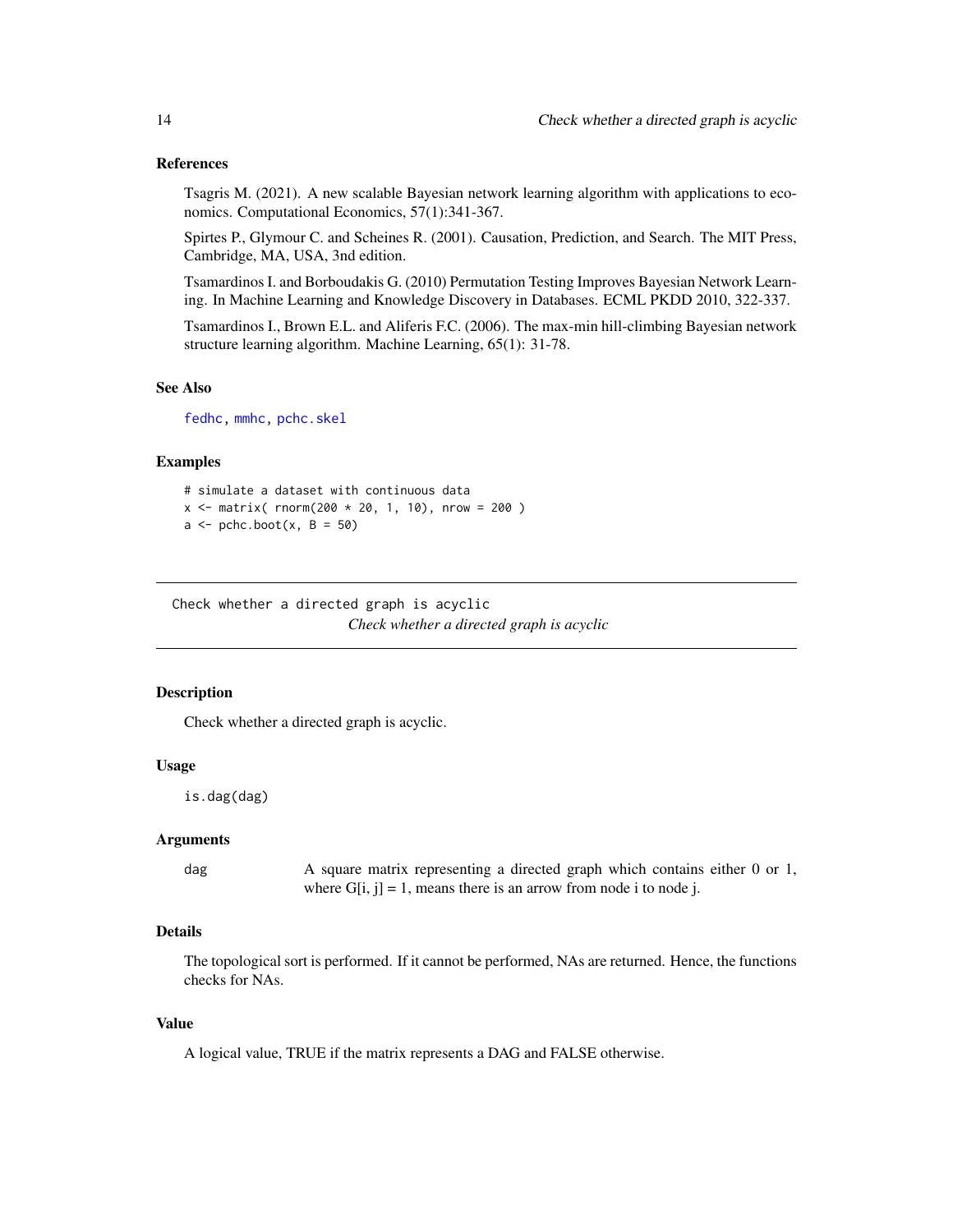### <span id="page-14-0"></span>Author(s)

Michail Tsagris.

R implementation and documentation: Michail Tsagris <mtsagris@uoc.gr>.

#### References

Chickering, D.M. (1995). A transformational characterization of equivalent Bayesian network structures. Proceedings of the 11th Conference on Uncertainty in Artificial Intelligence, Montreal, Canada, 87-98.

#### See Also

[pchc,](#page-46-1) [fedhc,](#page-42-1) [mmhc](#page-44-1)

# Examples

```
G <- pchc::rbn3(100, 20, 0.3)$G
pchc::is.dag(G) ## TRUE
```
Chi-square and G-square tests of (unconditional) indepdence *Chi-square and G-square tests of (unconditional) indepdence*

#### <span id="page-14-1"></span>Description

Chi-square and G-square tests of (unconditional) indepdence.

# Usage

```
cat.test(x, y, logged = FALSE)
```
# Arguments

| $\mathsf{x}$ | A numerical vector or a factor variable with data. The data must be consecutive<br>numbers. |
|--------------|---------------------------------------------------------------------------------------------|
| <b>V</b>     | A numerical vector or a factor variable with data. The data must be consecutive<br>numbers. |
| logged       | Should the p-values be returned (FALSE) or their logarithm (TRUE)?                          |

# Details

The function calculates the test statistic of the  $X^2$  and the  $G^2$  tests of unconditional independence between x and y. x and y need not be numerical vectors like in [g2Test](#page-0-0). This function is more close to the spirit of MASS' [loglm](#page-0-0) function which calculates both statistics using Poisson log-linear models (Tsagris, 2017).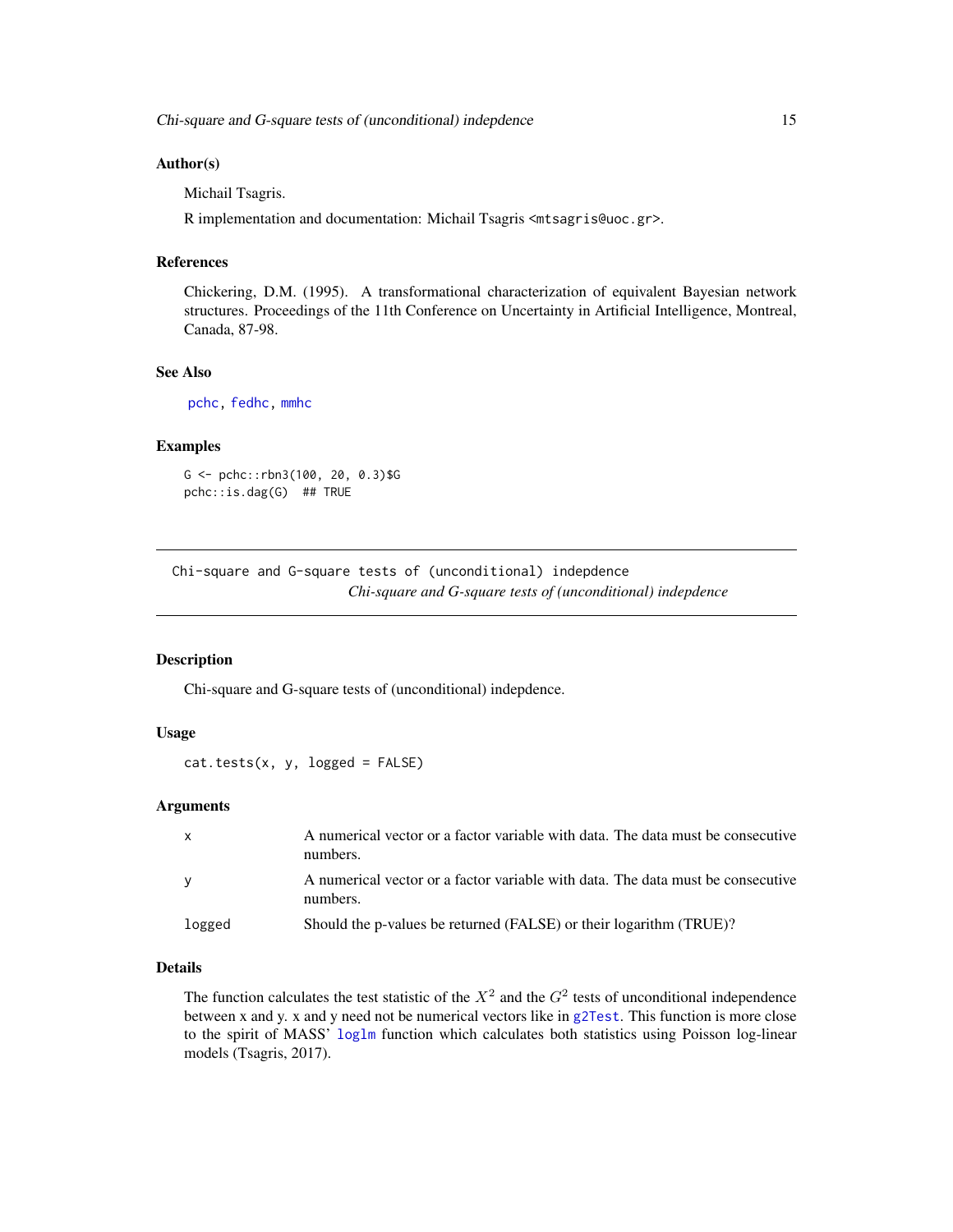<span id="page-15-0"></span>A matrix with two rows. In each row the X2 or G2 test statistic, its p-value and the degrees of freedom are returned.

# Author(s)

Michail Tsagris.

R implementation and documentation: Michail Tsagris <mtsagris@uoc.gr>.

# References

Tsagris M. (2021). A new scalable Bayesian network learning algorithm with applications to economics. Computational Economics 57(1): 341-367.

Tsagris M. (2017). Conditional independence test for categorical data using Poisson log-linear model. Journal of Data Science, 15(2): 347-356.

# See Also

[g2test,](#page-23-1) [cortest,](#page-20-1) [pc.skel](#page-0-0)

#### Examples

```
x <- rbinom(100, 3, 0.5)
y <- rbinom(100, 2, 0.5)
cat.tests(x, y)
```
Continuous data simulation from a DAG *Continuous data simulation from a DAG.*

# <span id="page-15-1"></span>Description

Contunuous data simulation from a DAG.

# Usage

 $rbn2(n, G = NULL, p, nei, low = 0.1, up = 1)$ rbn3(n, p, s,  $a = 0$ , m,  $G = NULL$ , seed = FALSE)

#### Arguments

| n.  | A number indicating the sample size.                                                                                       |
|-----|----------------------------------------------------------------------------------------------------------------------------|
| p   | A number indicating the number of nodes (or vectices, or variables).                                                       |
| nei | The average number of neighbours.                                                                                          |
| -S  | A number in $(0, 1)$ . This defines somehow the sparseness of the model. It is the<br>probability that a node has an edge. |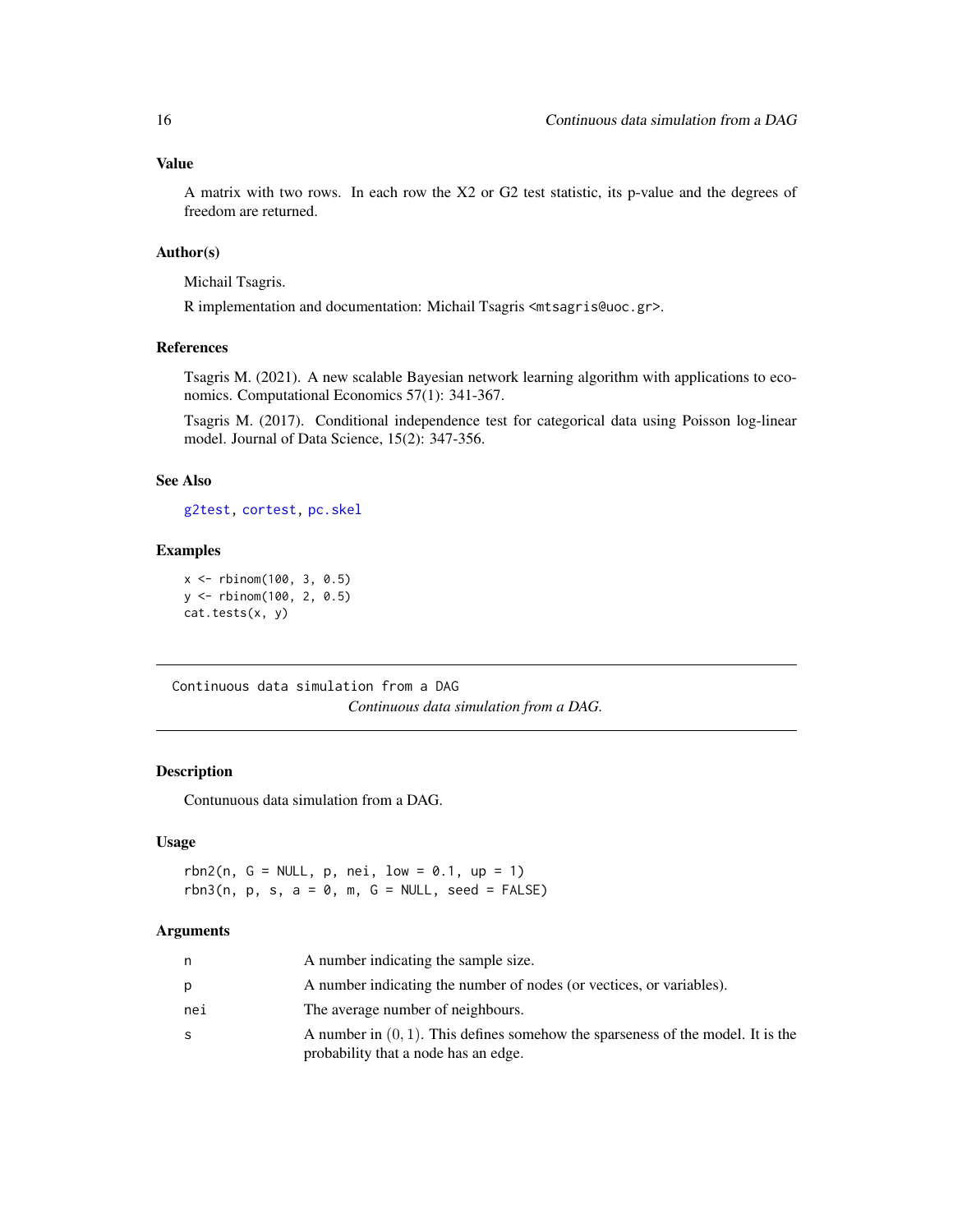| a               | A number in $(0, 1)$ . The defines the percentage of outliers to be included in the<br>simulated data. If $a = 0$ , no outliers are generated.                                                                                                                                   |
|-----------------|----------------------------------------------------------------------------------------------------------------------------------------------------------------------------------------------------------------------------------------------------------------------------------|
| m               | A vector equal to the number of nodes. This is the mean vector of the normal<br>distribution from which the data are to be generated. This is used only when<br>$a > 0$ so as to define the mena vector of the multivariate normal from which the<br>outliers will be generated. |
| G               | If you already have an an adjacency matrix in mind, plug it in here, otherwise,<br>leave it NULL.                                                                                                                                                                                |
| seed            | If seed is TRUE, the simulated data will always be the same.                                                                                                                                                                                                                     |
| 1 <sub>ow</sub> | Every child will be a function of some parents. The beta coefficients of the<br>parents will be drawn uniformly from two numbers, low and up. See details for<br>more information on this.                                                                                       |
| up              | Every child will be a function of some parents. The beta coefficients of the<br>parents will be drawn uniformly from two numbers, low and up. See details for<br>more information on this.                                                                                       |

#### Details

In the case where no adjacency matrix is given, an  $p \times p$  matrix with zeros everywhere is created. Every element below the diagonal is is replaced by random values from a Bernoulli distribution with probability of success equal to s. This is the matrix B. Every value of 1 is replaced by a uniform value in 0.1, 1. This final matrix is called A. The data are generated from a multivariate normal distribution with a zero mean vector and covariance matrix equal to  $(I_p - A)^{-1} (I_p - A)$ , where  $I_p$ is the  $p \times p$  identiy matrix. If a is greater than zero, the outliers are generated from a multivariate normal with the same covariance matrix and mean vector the one specified by the user, the argument "m". The flexibility of the outliers is that you cna specifiy outliers in some variables only or in all of them. For example,  $m = c(0,0,5)$  introduces outliers in the third variable only, whereas  $m = c(5,5,5)$ introduces outliers in all variables. The user is free to decide on the type of outliers to include in the data.

For the "rdag2", this is a different way of simulating data from DAGs. The first variable is normally generated. Every other variable can be a function of some previous ones. Suppose now that the i-th variable is a child of 4 previous variables. We need for coefficients  $b_i$  to multiply the 4 variables and then generate the i-th variable from a normal with mean  $\sum_{j=1} b_j X_j$  and variance 1. The  $b_j$  will be either positive or negative values with equal probability. Their absolute values ranges between "low" and "up". The code is accessible and you can see in detail what is going on. In addition, every generated data, are standardised to avoid numerical overflow.

#### Value

A list including:

| nout | The number of outliers.                                                                                                                                                                                                                                                               |
|------|---------------------------------------------------------------------------------------------------------------------------------------------------------------------------------------------------------------------------------------------------------------------------------------|
| G    | The adcacency matrix used. For the "rdag" if $G[i, j] = 2$ , then $G[i, i] = 3$ and this<br>means that there is an arrow from j to i. For the "rdag2" the entries are either<br>$G[i, j] = G[i, i] = 0$ (no edge) or $G[i, j] = 1$ and $G[i, i] = 0$ (indicating $i \rightarrow j$ ). |
| A    | The matrix with the with the uniform values in the interval $0.1, 1$ . This is re-<br>turned only by "rdag".                                                                                                                                                                          |
| x    | The simulated data.                                                                                                                                                                                                                                                                   |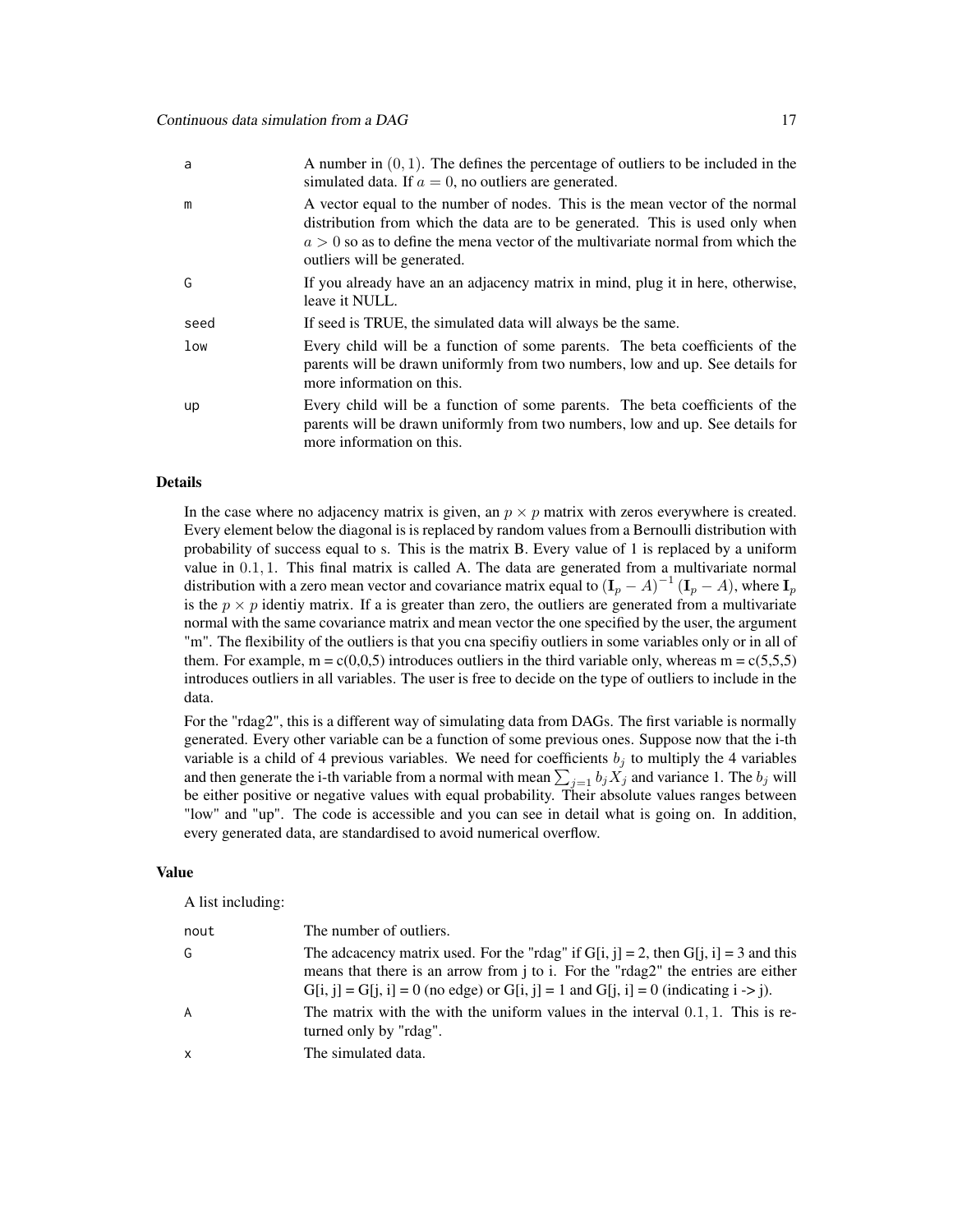#### <span id="page-17-0"></span>Author(s)

Michail Tsagris.

R implementation and documentation: Michail Tsagris <mtsagris@uoc.gr>.

#### References

Tsagris M. (2019). Bayesian network learning with the PC algorithm: an improved and correct variation. Applied Artificial Intelligence, 33(2): 101-123.

Tsagris M., Borboudakis G., Lagani V. and Tsamardinos I. (2018). Constraint-based Causal Discovery with Mixed Data. International Journal of Data Science and Analytics.

Spirtes P., Glymour C. and Scheines R. (2001). Causation, Prediction, and Search. The MIT Press, Cambridge, MA, USA, 3nd edition.

Colombo, Diego, and Marloes H. Maathuis (2014). Order-independent constraint-based causal structure learning. Journal of Machine Learning Research 15(1): 3741–3782.

# See Also

[rbn,](#page-31-1) [pchc,](#page-46-1) [fedhc,](#page-42-1) [mmhc](#page-44-1)

#### Examples

```
y <- pchc::rbn3(100, 20, 0.2)
x \leftarrow y$x
tru < -y$G
a \leftarrow \text{pchc::pchc}(x)pchc::bnplot(tru)
pchc::bnplot(a$dag)
```
Correlation between pairs of variables *Correlation between pairs of variables*

# <span id="page-17-1"></span>Description

Correlations between pairs of variables.

#### Usage

```
corpairs(x, y, rho = NULL, logged = FALSE, parallel = FALSE)
```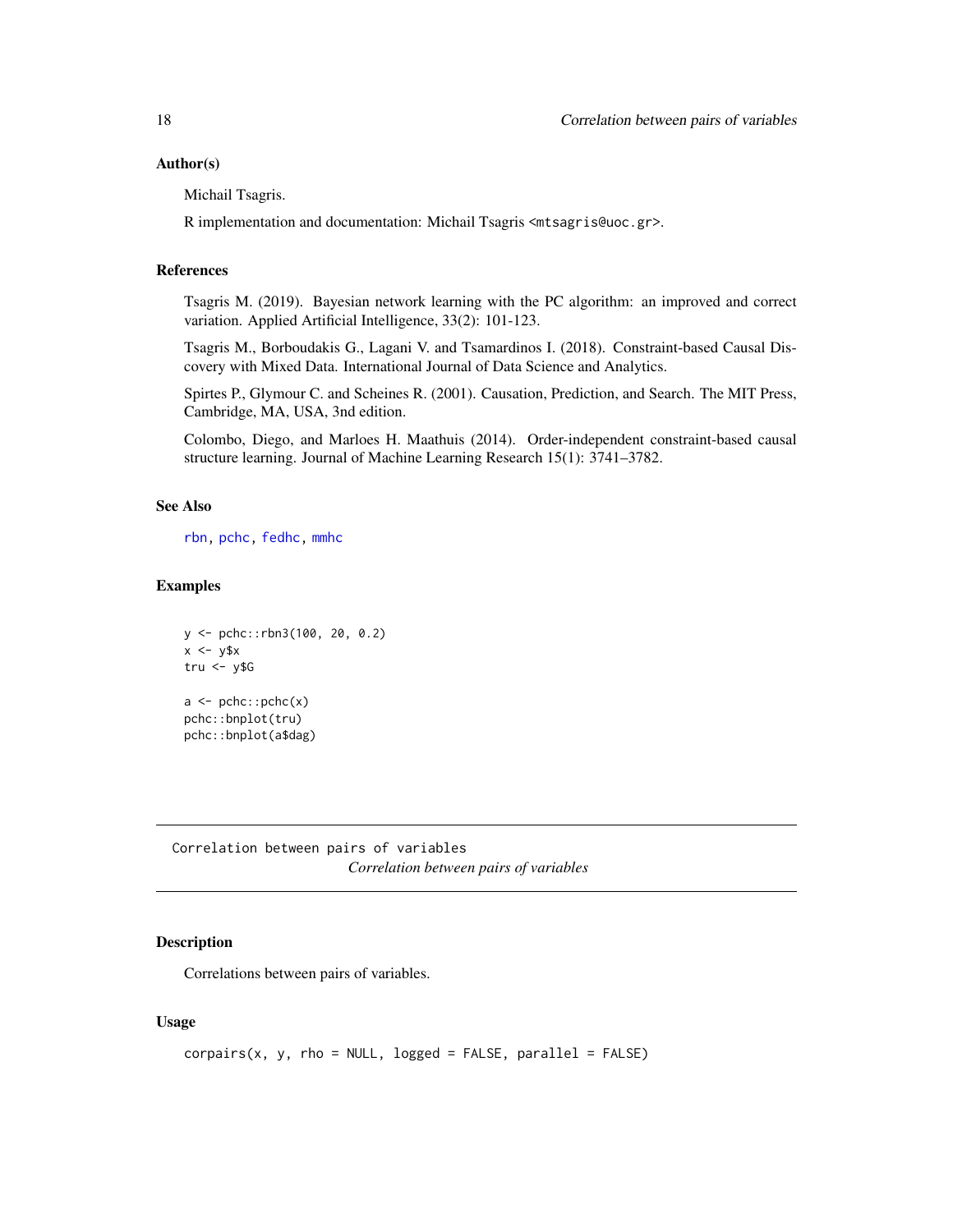#### <span id="page-18-0"></span>Arguments

| $\mathsf{x}$ | A matrix with real valued data.                                                                                                                                                                                 |
|--------------|-----------------------------------------------------------------------------------------------------------------------------------------------------------------------------------------------------------------|
| y            | A matrix with real valued data whose dimensions match those of x.                                                                                                                                               |
| rho          | This can be a vector of assumed correlations (equal to the number of variables<br>or the columns of x or y) to be tested. If this is not the case, leave it NULL and<br>only the correlations will be returned. |
| logged       | Should the p-values be returned (FALSE) or their logarithm (TRUE)? This is<br>taken into account only if "rho" is a vector.                                                                                     |
| parallel     | Should parallel implentations take place in $C++$ ? The default value is FALSE.                                                                                                                                 |

#### Details

The paired correlations are calculated. For each column of the matrices x and y the correlation between them is calculated.

# Value

A vector of correlations in the case of "rho" being NULL, or a matrix with two extra columns, the test statistic and the (logged) p-value.

# Author(s)

Michail Tsagris.

R implementation and documentation: Michail Tsagris <mtsagris@uoc.gr>.

# References

Lambert Diane (1992). Zero-Inflated Poisson Regression, with an Application to Defects in Manufacturing. Technometrics. 34(1):1-14.

Johnson Norman L., Kotz Samuel and Kemp Adrienne W. (1992). Univariate Discrete Distributions (2nd ed.). Wiley

Cohen, A. Clifford (1960). Estimating parameters in a conditional Poisson distribution. Biometrics. 16:203-211.

Johnson, Norman L. Kemp, Adrianne W. Kotz, Samuel (2005). Univariate Discrete Distributions (third edition). Hoboken, NJ: Wiley-Interscience.

# See Also

[correls,](#page-21-1) [cortest,](#page-20-1) [pcor](#page-28-1)

```
x \le - matrix( rnorm(100 * 100), ncol = 100)
y \le - matrix( rnorm(100 * 100), ncol = 100)
system.time(a \leftarrow corpairs(x, y))
```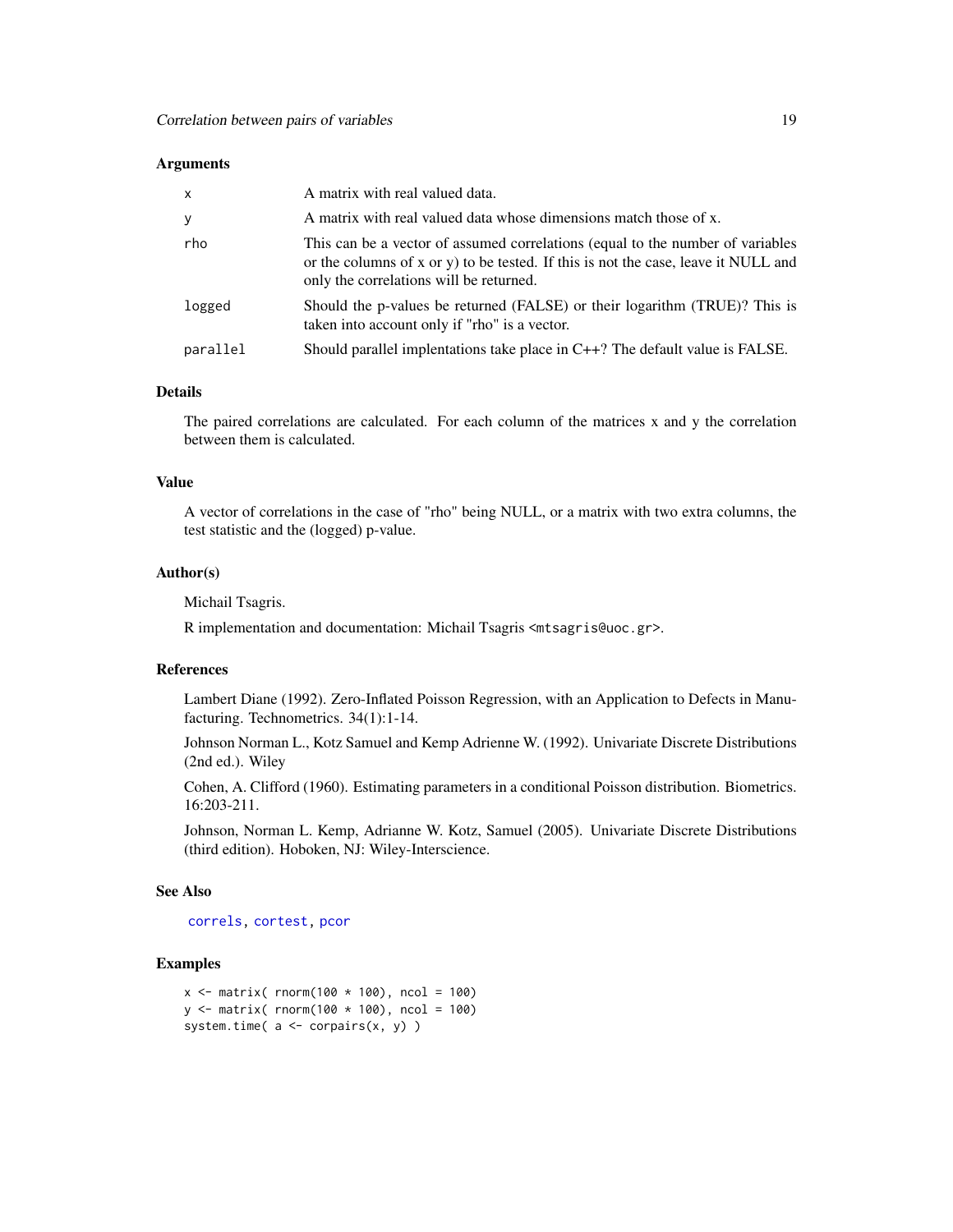<span id="page-19-0"></span>Correlation matrix for FBM class matrices (big matrices) *Correlation matrix for FBM class matrices (big matrices)*

## <span id="page-19-1"></span>Description

Correlation matrix for FBM class matrices (big matrices).

#### Usage

big\_cor(x)

#### Arguments

x An FBM class matrix.

# Details

The function accepts an Filebacked Big Matrix (FBM) class matrix and returns the correlation matrix. Check you matrix for possible NA values. For more information see the "bigmemory" and "bigstatsr" packages.

# Value

The correlation matrix of the big data x.

#### Author(s)

Michail Tsagris.

R implementation and documentation: Michail Tsagris <mtsagris@uoc.gr>.

# See Also

[big\\_read,](#page-32-1) [fedhc.skel,](#page-35-1) [mmhc.skel](#page-38-1)

```
dataset <- matrix( runif(100 * 50, 1, 100), ncol = 50)
write.csv(dataset, "dataset.csv", row.names = FALSE)
x <- pchc::big_read("dataset.csv", header = TRUE)
a <- pchc::big_cor(x) ## No NA values
write.csv(dataset, "dataset.csv")
x <- pchc::big_read("dataset.csv", header = TRUE)
a \leftarrow pchc::big_cor(x) ## it contains NA values
```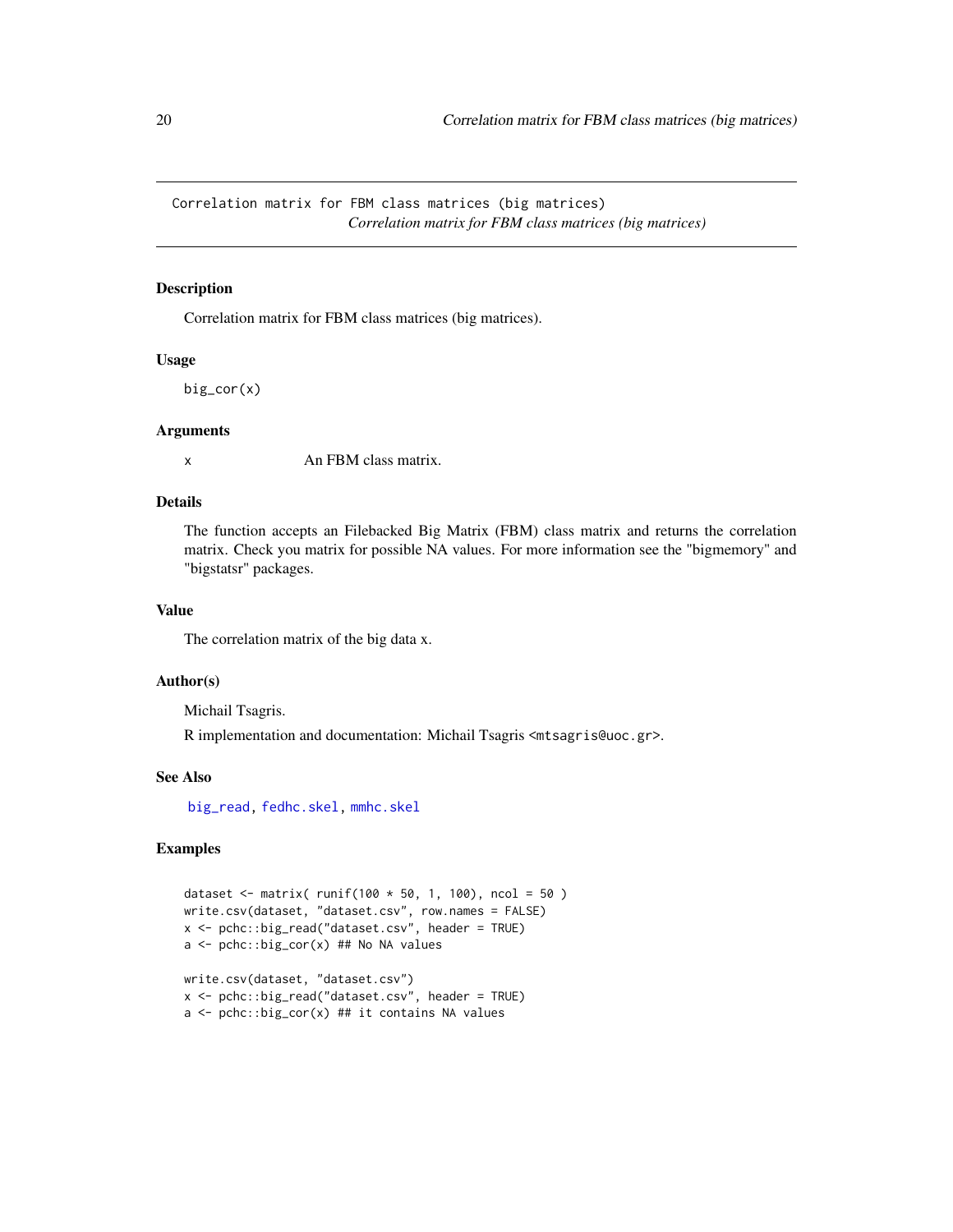# <span id="page-20-1"></span><span id="page-20-0"></span>Description

Correlation significance testing using Fisher's z-transformation.

# Usage

cortest(y, x, rho =  $0$ , a =  $0.05$ )

#### Arguments

|     | A numerical vector.                                                             |
|-----|---------------------------------------------------------------------------------|
|     | A numerical vector.                                                             |
| rho | The value of the hypothesised correlation to be used in the hypothesis testing. |
| a   | The significance level used for the confidence intervals.                       |

#### Details

The function uses the built-in function "cor" which is very fast, then computes a confidence interval and produces a p-value for the hypothesis test.

# Value

A vector with 5 numbers; the correlation, the p-value for the hypothesis test that each of them is equal to "rho", the test statistic and the \$a/2%\$ lower and upper confidence limits.

# Author(s)

Michail Tsagris.

R implementation and documentation: Michail Tsagris <mtsagris@uoc.gr>.

# References

Tsagris M. (2021). A new scalable Bayesian network learning algorithm with applications to economics. Computational Economics 57(1): 341-367.

#### See Also

[pcor,](#page-28-1) [correls,](#page-21-1) [corpairs](#page-17-1)

```
x \leftarrow rcauchy(60)
y \leftarrow \text{norm}(60)cortest(y, x)
```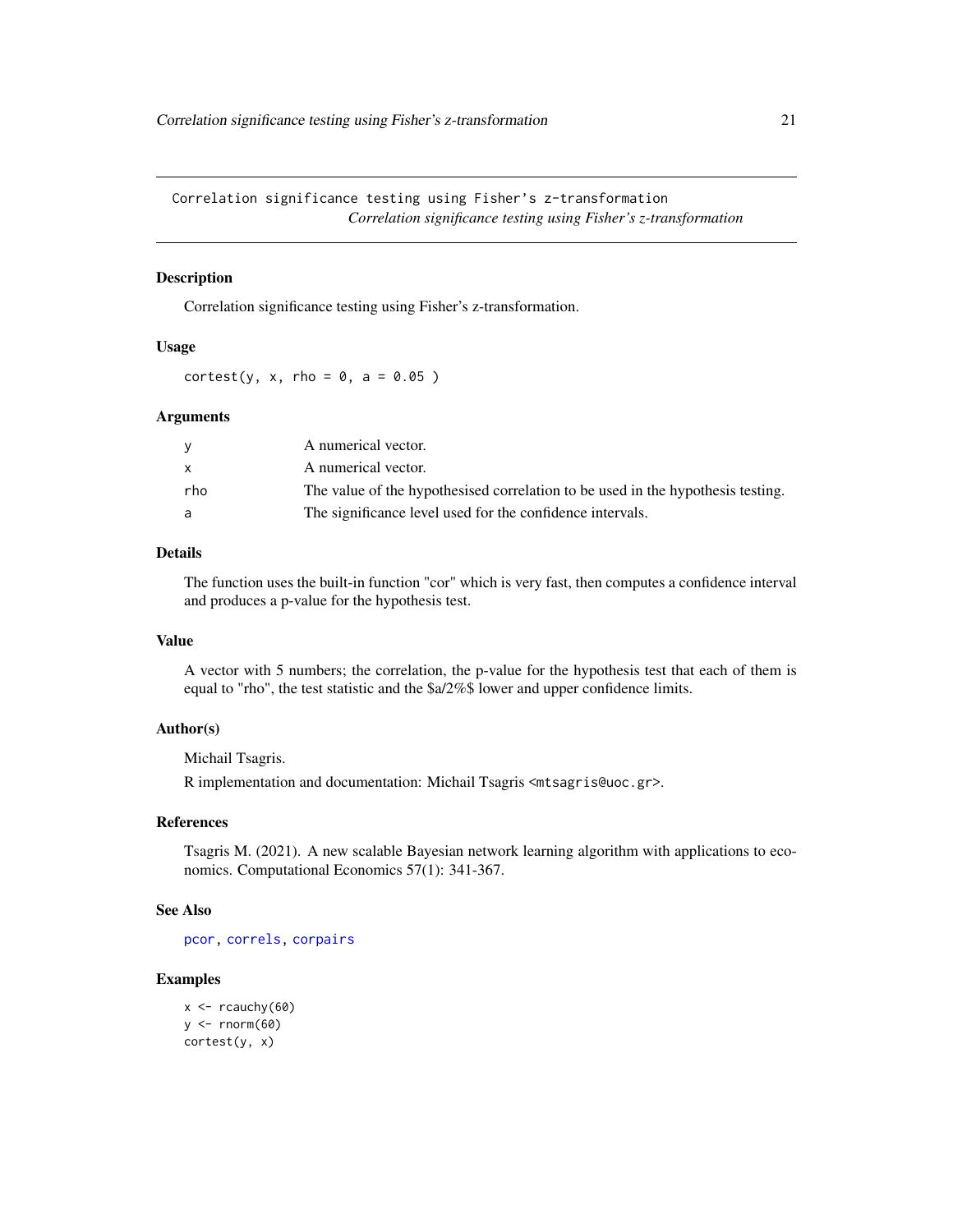<span id="page-21-0"></span>

#### <span id="page-21-1"></span>Description

Correlation between a vector and a set of variables.

# Usage

correls(y, x, type = "pearson", rho =  $0$ , a =  $0.05$ )

# Arguments

| $\mathbf{y}$ | A numerical vector.                                                                                                                                                                                                                                                |
|--------------|--------------------------------------------------------------------------------------------------------------------------------------------------------------------------------------------------------------------------------------------------------------------|
| $\mathsf{x}$ | A matrix with the data.                                                                                                                                                                                                                                            |
| type         | The type of correlation you want. "pearson" and "spearman" are the two sup-<br>ported types because their standard error is easily calculated. For the "groupcor-<br>rels" you can also put "kendall" because no hypothesis test is performed in that<br>function. |
| rho          | The value of the hypothesised correlation to be used in the hypothesis testing.                                                                                                                                                                                    |
| a            | The significance level used for the confidence intervals.                                                                                                                                                                                                          |

#### Details

The functions uses the built-in function "cor" which is very fast and then includes confidence intervals and produces a p-value for the hypothesis test.

# Value

A matrix with 5 column; the correlation, the p-value for the hypothesis test that each of them is eaqual to "rho", the test statistic and the  $a/2\%$  lower and upper confidence limits.

#### Author(s)

Michail Tsagris.

R implementation and documentation: Michail Tsagris <mtsagris@uoc.gr>.

#### See Also

[corpairs,](#page-17-1) [cortest,](#page-20-1) [pcor](#page-28-1)

```
x \le matrix( rnorm(100 \star 50 ), ncol = 50)
y \le - rnorm(100)r < -\text{cor}(y, x) ## correlation of y with each of the xs
b \leftarrow \text{correls}(y, x)
```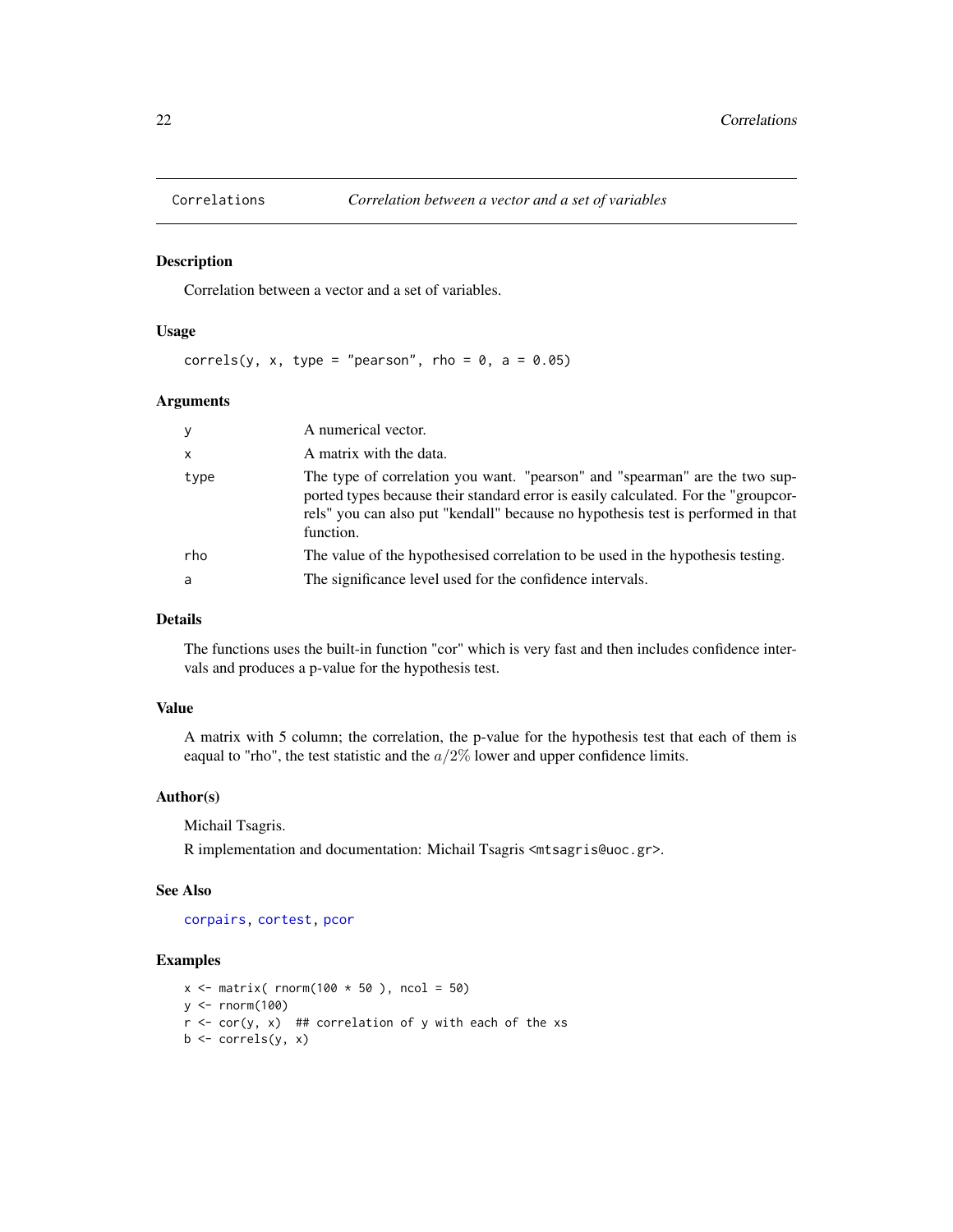<span id="page-22-0"></span>Estimation of the percentage of null p-values *Estimation of the percentage of null p-values*

# Description

Estimation of the percentage of null p-values.

# Usage

 $pi0est(p, lambda = seq(0.05, 0.95, by = 0.01), dof = 3)$ 

# Arguments

| D      | A vector of p-values.                                                                 |
|--------|---------------------------------------------------------------------------------------|
| lambda | A vector of values of the tuning parameter lambda.                                    |
| dof    | Number of degrees of freedom to use when estimating $pi_0$ with smoothing<br>splines. |

# Details

The estimated proporiton of null p-values is estimated the algorithm by Storey and Tibshirani (2003).

# Value

The estimated proportion of non significant (null) p-values. In the paper Storey and Tibshirani mention that the estimate of pi0 is with lambda=1, but in their R code they use the highest value of lambda and thus we do the same here.

# Author(s)

Michail Tsagris.

R implementation and documentation: Michail Tsagris <mtsagris@uoc.gr>.

# References

Storey J.D. and Tibshirani R. (2003). Statistical significance for genome-wide experiments. Proceedings of the National Academy of Sciences, 100: 9440-9445.

# See Also

[conf.edge.lower,](#page-25-1) [bn.skel.utils,](#page-49-1) [mmhc.skel](#page-38-1)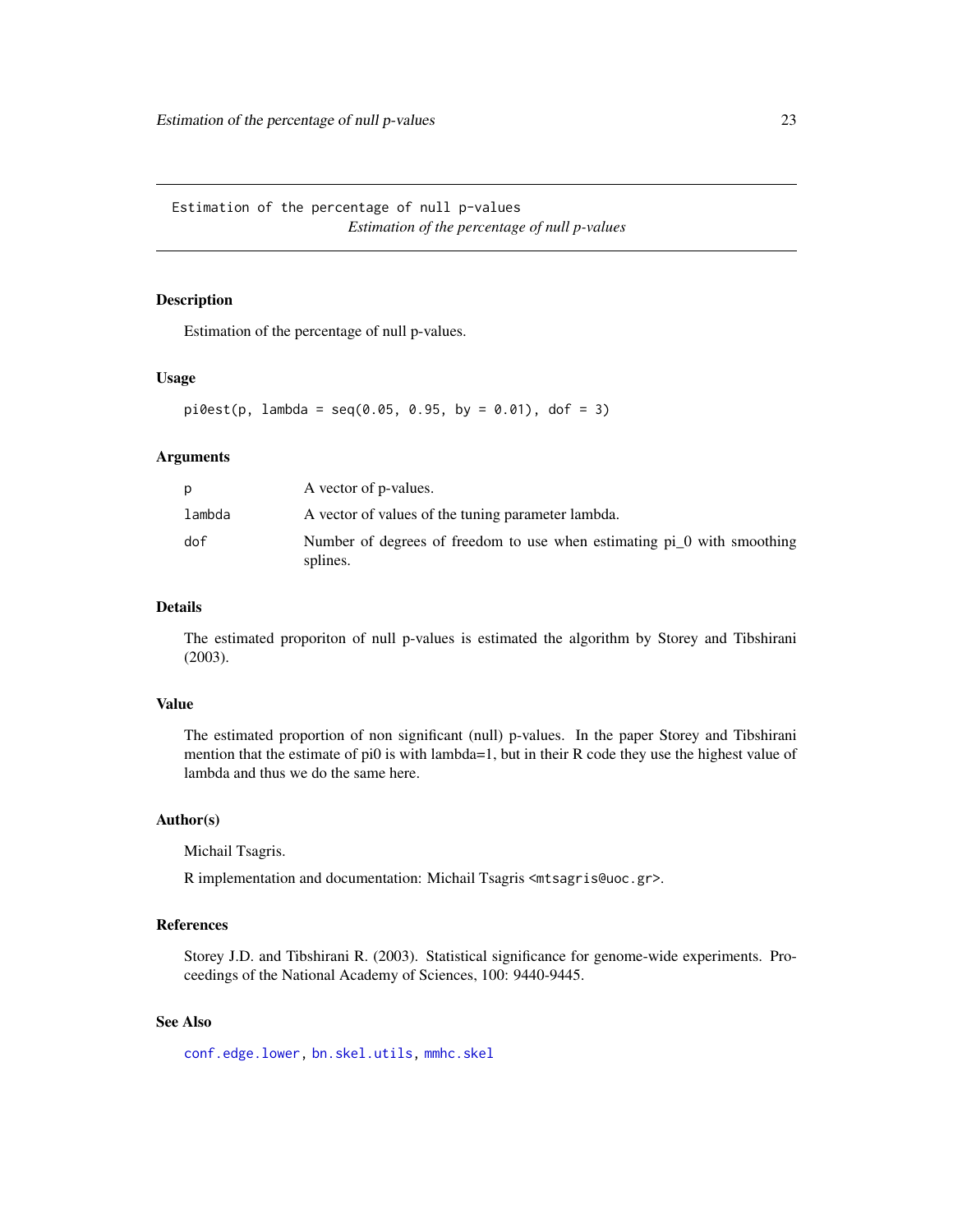# <span id="page-23-0"></span>Examples

```
A <- pchc::rbn2(1000, p = 20, nei = 3)x < - A$x
mod \leq pchc::mmhc.skel(x, alpha = 0.05 )
pval <- exp(mod$pvalue)
pval <- lower.tri(pval)
pchc::pi0est(pval)
```
G-square and Chi-square test of conditional indepdence *G-square test of conditional indepdence*

# <span id="page-23-1"></span>Description

G-square test of conditional indepdence with and without permutations.

# Usage

```
g2test(x, indx, indy, indz, dc)
chi2test(x, indx, indy, indz, dc)
g2test_perm(x, indx, indy, indz, dc, B)
```
# Arguments

| $\mathsf{x}$ | A numerical matrix with the data. The minimum must be 0, otherwise the<br>function can crash or will produce wrong results. The data must be consecu-<br>tive numbers.                                                                                                                                                                                                  |
|--------------|-------------------------------------------------------------------------------------------------------------------------------------------------------------------------------------------------------------------------------------------------------------------------------------------------------------------------------------------------------------------------|
| indx         | A number between 1 and the number of columns of data. This indicates which<br>variable to take.                                                                                                                                                                                                                                                                         |
| indy         | A number between 1 and the number of columns of data (other than x). This<br>indicates the other variable whose independence with x is to be tested.                                                                                                                                                                                                                    |
| indz         | A vector with the indices of the variables to condition upon. It must be non zero<br>and between 1 and the number of variables. If you want unconditional indepen-<br>dence test see g2test_univariate, chi2test_univariate and g2test_univariate_perm.<br>If there is an overlap between $x$ , $y$ and $cs$ you will get 0 as the value of the test<br>statistic.      |
| dc           | A numerical value equal to the number of variables (or columns of the data ma-<br>trix) indicating the number of distinct, unique values (or levels) of each variable.<br>Make sure you give the correct numbers here, otherwise the degrees of freedom<br>will be wrong.                                                                                               |
| B            | The number of permutations. The permutations test is slower than without per-<br>mutations and should be used with small sample sizes or when the contigency<br>tables have zeros. When there are few variables, R's "chisq.test" function is<br>faster, but as the number of variables increase the time difference with R's pro-<br>cedure becomes larger and larger. |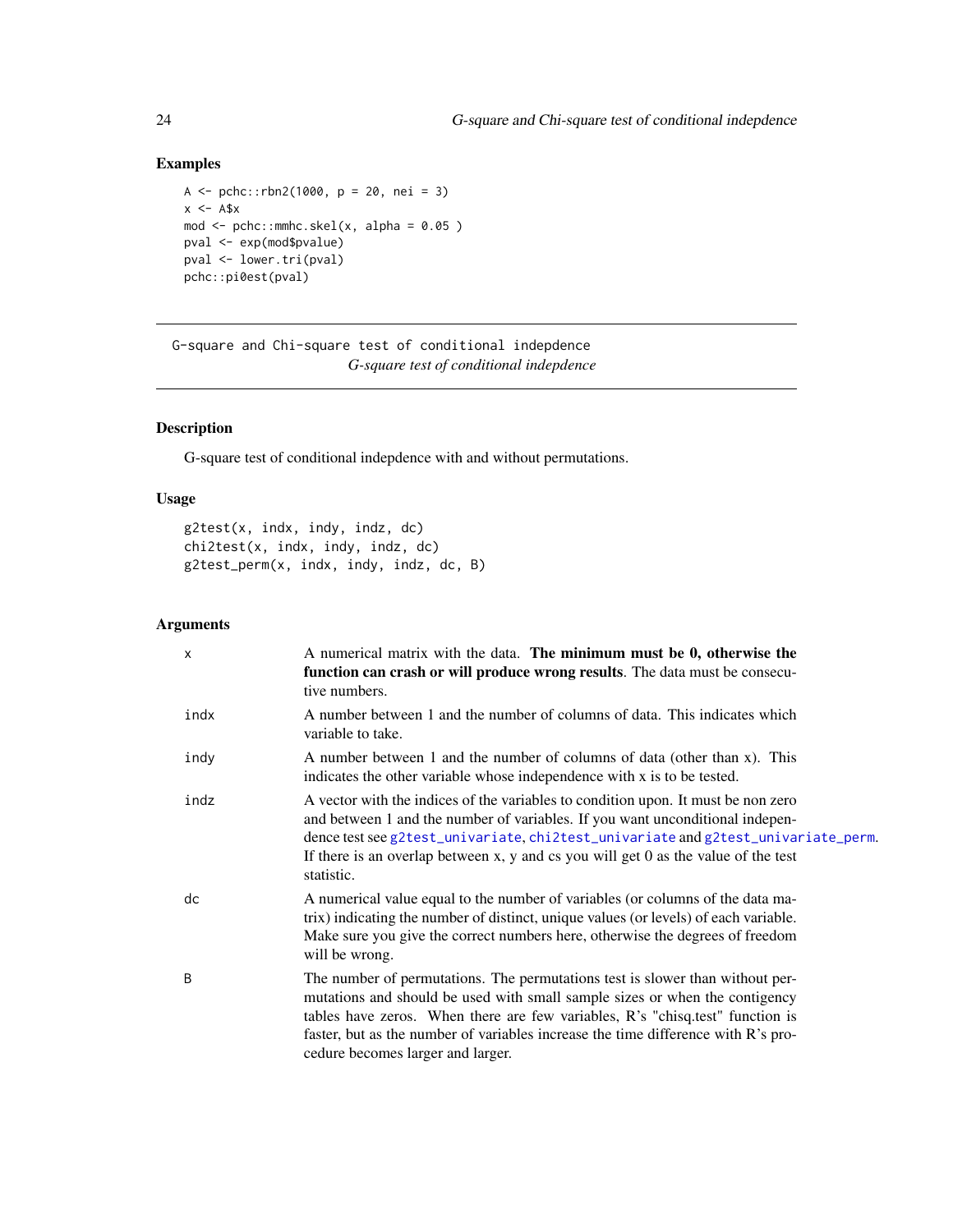# <span id="page-24-0"></span>Details

The functions calculates the test statistic of the  $G<sup>2</sup>$  or the  $X<sup>2</sup>$  test of conditional independence between x and y conditional on a set of variable(s) cs.

# Value

A list including:

| statistic    | The $G^2$ or $chi^2$ test statistic.          |
|--------------|-----------------------------------------------|
| df           | The degrees of freedom of the test statistic. |
| $\mathsf{x}$ | The row or variable of the data.              |
| У            | The column or variable of the data.           |

#### Author(s)

Michail Tsagris.

R implementation and documentation: Michail Tsagris <mtsagris@uoc.gr>.

#### References

Tsagris M. (2021). A new scalable Bayesian network learning algorithm with applications to economics. Computational Economics 57(1): 341-367.

Tsamardinos, I., & Borboudakis, G. (2010). Permutation testing improves Bayesian network learning. In Joint European Conference on Machine Learning and Knowledge Discovery in Databases (pp. 322-337). Springer Berlin Heidelberg

# See Also

[cat.tests,](#page-14-1) [g2test\\_univariate](#page-4-1)

#### Examples

```
nvalues <- 2
nvars <- 5
nsamples <- 5000
data <- matrix( sample( 0:(nvalues - 1), nvars * nsamples, replace = TRUE ), nsamples, nvars )
dc <- rep(nvalues, nvars)
g2test( data, 1, 2, 3, c(3, 3, 3) )
```
g2test\_perm( data, 1, 2, 3, c(3, 3, 3), 1000 )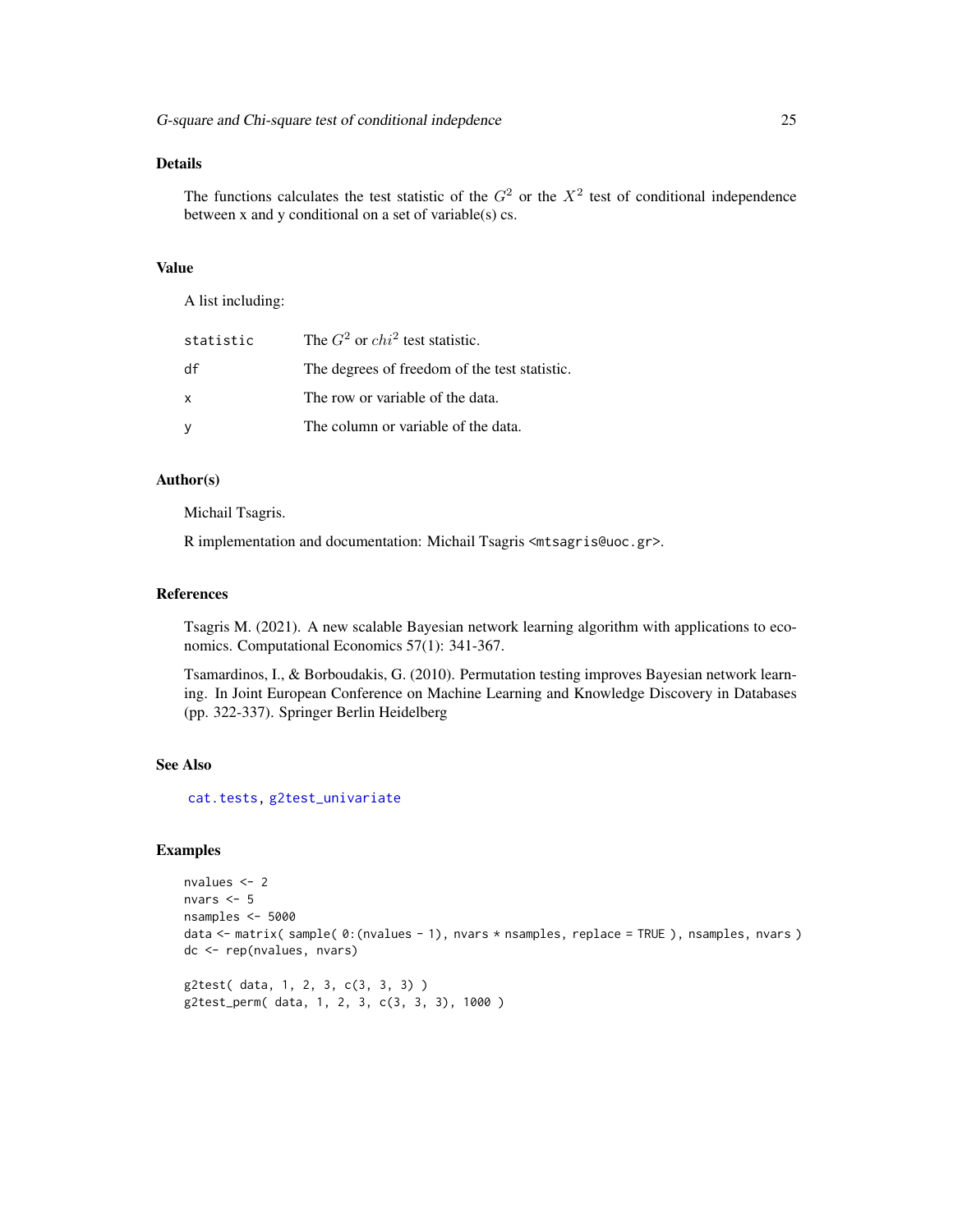<span id="page-25-0"></span>Lower limit of the confidence of an edge *Lower limit of the confidence of an edge*

# <span id="page-25-1"></span>Description

Lower limit of the confidence of an edge.

#### Usage

conf.edge.lower(p)

#### Arguments

p A numerical vector with the proportion of times an edge was found in the bootstrapped PC algorithm or the confidence of the edge returned by bn. skel.utils2.

# **Details**

After having performed PC algorithm many times in the bootstrap samples (using [mmhc.skel.boot](#page-6-1) for example) you get a symmetric matrix with the proportion of times an edge was discovered. Take the lower (or upper) triangular elements of that matrix and pass them as input in this function. This will tell you the minimum proportion required to be confident that an edge is trully significant.

#### Value

The estimated cutoff limit above which an edge can be deemed significant.

#### Author(s)

Michail Tsagris.

R implementation and documentation: Michail Tsagris <mtsagris@uoc.gr>.

# References

Scutari M. and Nagarajan R. (2013). Identifying significant edges in graphical models of molecular networks. Artifficial Intelligence in Medicine, 57: 207-217.

#### See Also

[pchc.skel.boot,](#page-6-1) [mmhc.skel.boot,](#page-6-1) [fedhc.skel.boot](#page-6-1)

```
y <- pchc::rbn2(200, p = 30, nei = 3)
x \le -y$x
g \leftarrow pchc::pchc.skel.boot(x, B = 100)$Gboot
a \leftarrow g[ lower.tri(g) ]
pchc::conf.edge.lower(a)
```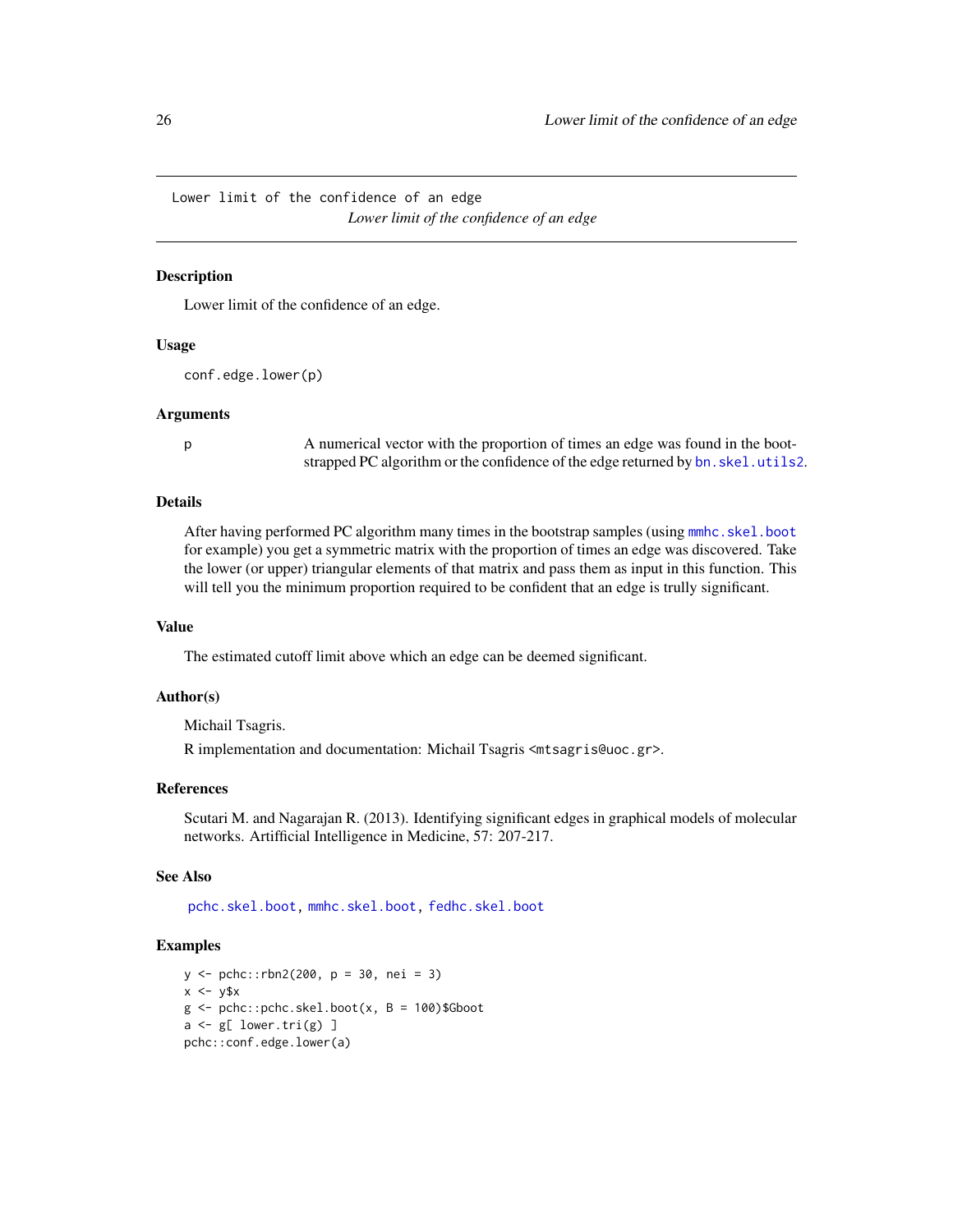<span id="page-26-0"></span>Markov blanket of a node in a Bayesian network *Markov blanket of a node in a Bayesian network*

# Description

Markov blanket of a node in a Bayesian network.

# Usage

mb(bn, node)

# Arguments

| bn   | This can either be a bn object or the adjacency matrix.                                             |
|------|-----------------------------------------------------------------------------------------------------|
| node | A vector with one number indicating the node or variable whose Markov blanket<br>is to be returned. |

# Details

The Markov blanket of a variable (node) is the set of its parents, children and spouses.

#### Value

| parents  | The parents of the node of interest.                                                                         |
|----------|--------------------------------------------------------------------------------------------------------------|
| children | The children of the node of interest.                                                                        |
| spouses  | The spouses of the node of interest. These are the other parents of the children<br>of the node of interest. |
|          | markov.blanket The Markov blanket of the node of interest. The collection of all the previous.               |

#### Author(s)

Michail Tsagris.

R implementation and documentation: Michail Tsagris <mtsagris@uoc.gr>.

# See Also

[pchc,](#page-46-1) [fedhc,](#page-42-1) [mmhc,](#page-44-1) [bnplot](#page-30-1)

```
y <- pchc::rbn3(1000, 10, 0.3)
tru <- y$G
x \le -y$x
mod < -pcho(x)pchc::bnplot(mod$dag)
```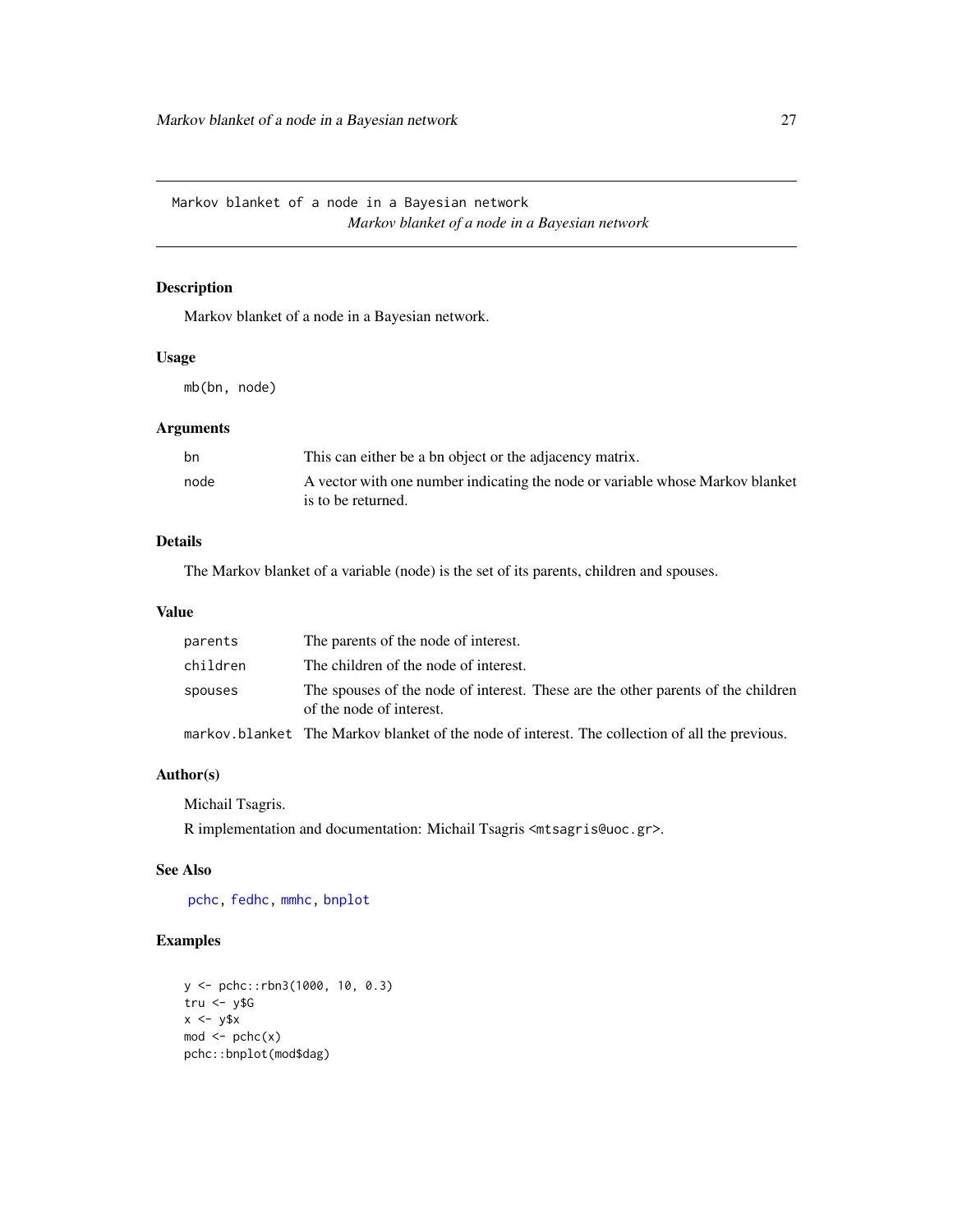G <- pchc::bnmat(mod\$dag) pchc::mb(G, 6)

Outliers free data via the reweighted MCD *Outliers free data via the reweighted MCD*

# Description

Outliers free data via the reweighted MCD.

# Usage

 $rmcd(x, alpha = NULL)$ 

# Arguments

| x     | A numerical matrix with the variables. If you have a data frame (i.e. categorical<br>data) turn them into a matrix using data. frame. to_matrix.                                                                      |
|-------|-----------------------------------------------------------------------------------------------------------------------------------------------------------------------------------------------------------------------|
| alpha | A number controlling the size of the subsets over which the determinant is min-<br>imized; roughly alpha <sup>*</sup> n observations are used for computing the determinant.<br>Values between 0.5 and 1 are allowed. |

# Details

The FEDHC algorithm.

# Value

A list including:

| poia | A vector with the indices of the vectors that were removed. |
|------|-------------------------------------------------------------|
| x    | The outlier free data.                                      |

# Author(s)

Michail Tsagris.

R implementation and documentation: Michail Tsagris <mtsagris@uoc.gr>.

<span id="page-27-0"></span>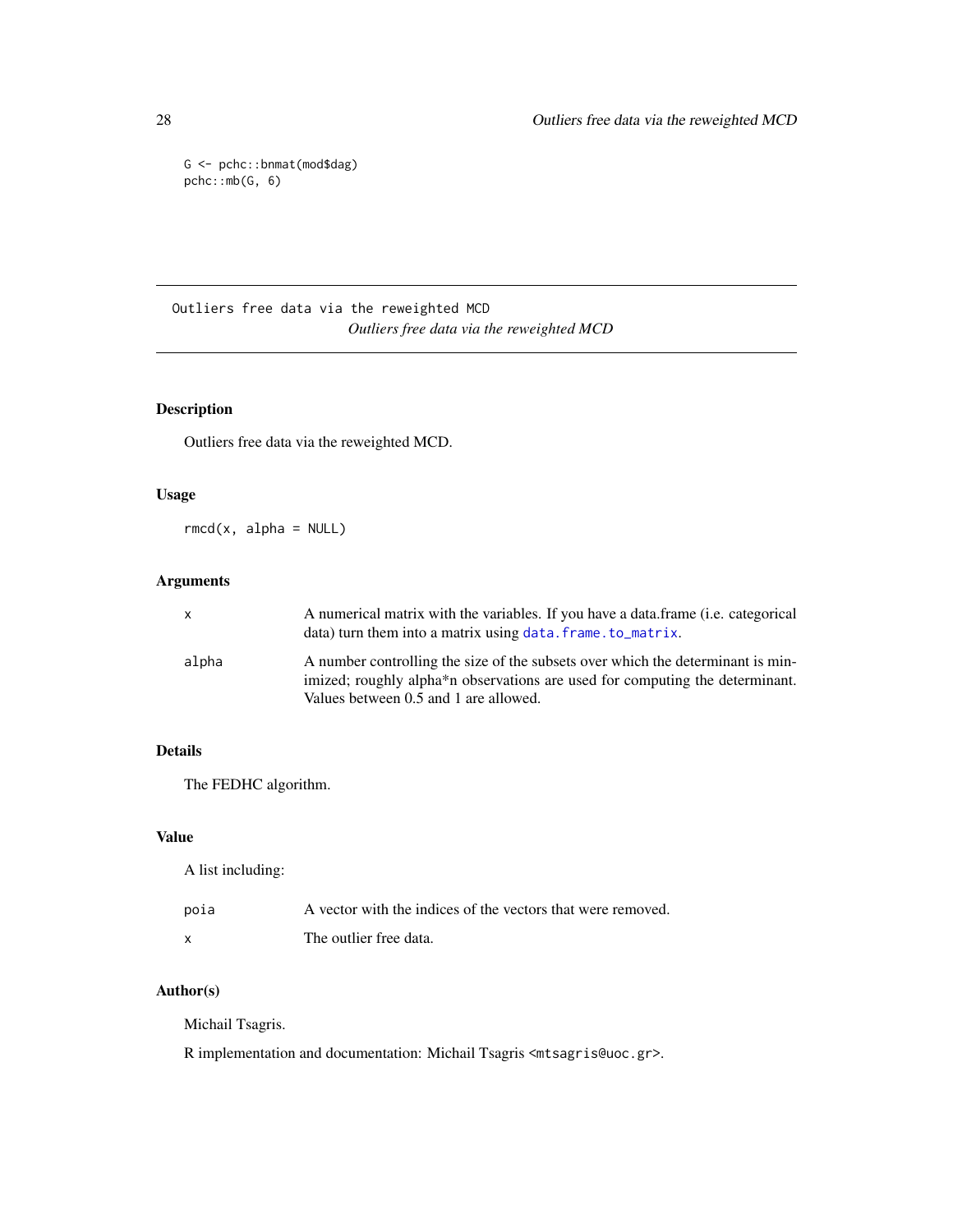# <span id="page-28-0"></span>References

Rousseeuw P. J. and Leroy A. M. (1987) Robust Regression and Outlier Detection. Wiley.

Rousseeuw P. J. and van Driessen K. (1999) A fast algorithm for the minimum covariance determinant estimator. Technometrics 41: 212-223.

Pison G., Van Aelst S., and Willems G. (2002) Small Sample Corrections for LTS and MCD, Metrika 55: 111-123.

Hubert M., Rousseeuw P. J. and Verdonck, T. (2012) A deterministic algorithm for robust location and scatter. Journal of Computational and Graphical Statistics 21: 618-637.

Cerioli A. (2010). Multivariate outlier detection with high-breakdown estimators.Journal of the American Statistical Association 105(489): 147-156.

Cerchiello P. and Giudici P. (2016). Big data analysis for financial risk management. Journal of Big Data 3(1): 18.

# See Also

[fedhc.skel,](#page-35-1) [pchc.skel,](#page-40-1) [mmhc.skel](#page-38-1)

#### Examples

```
x \le - matrix( rnorm(200 \star 20), nrow = 200)
x1 <- matrix( rnorm(10 * 20, 10), nrow = 10)
x \leftarrow \text{rbind}(x, x1)a \leftarrow pche::rmed(x)a$poia
```
Partial correlation between two continuous variables *Partial correlation*

# <span id="page-28-1"></span>**Description**

Partial correlation between two continuous variables when a correlation matrix is given.

#### Usage

```
pcor(R, indx, indy, indz, n)
```
#### Arguments

| R    | A correlation or covariance matrix.                                             |
|------|---------------------------------------------------------------------------------|
| indx | The index of the first variable whose conditional correlation is to estimated.  |
| indy | The index of the second variable whose conditional correlation is to estimated. |
| indz | The index of the conditioning variables.                                        |
| n    | The sample size of the data from which the correlation matrix was computed.     |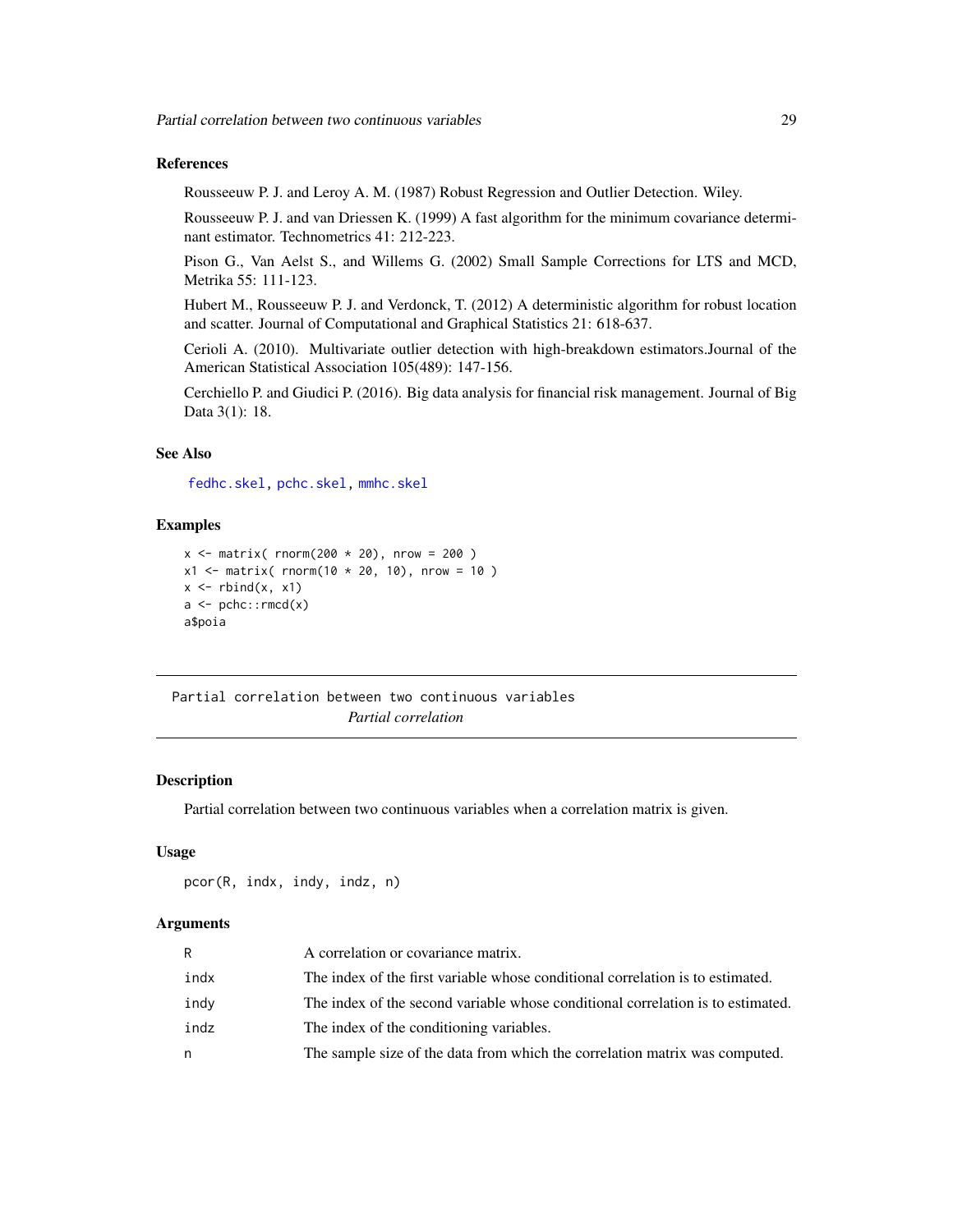# <span id="page-29-0"></span>Details

Given a correlation or a covariance matrix the function will caclulate the partial correlation between variables indx and indy conditioning on variable(s) indz and will return the logarithm of the p-value.

# Value

A numeric vector containing the partial correlation and logged p-value for the test of no partial correlation.

# Author(s)

Michail Tsagris.

R implementation and documentation: Michail Tsagris <mtsagris@uoc.gr>.

# See Also

[cor2pcor,](#page-29-1) [cortest,](#page-20-1) [correls](#page-21-1)

# Examples

```
y <- as.matrix( iris[, 1:2] )
z \leftarrow \text{cbind}(1, \text{iris}[, 3])er \leq resid( .lm.fit(z, y) )
r <- cor(er)[1, 2]
z \le -0.5 * log( (1 + r) / (1 - r) ) * sqrt( 150 - 1 - 3 )log(2) + pt(abs(z), 150 - 1 - 3, lowertail = FALSE, <math>log.p = TRUE)
r <- cor(iris[, 1:3])
pcor(r, 1,2, 3, 150)
```
Partial correlation matrix from correlation or covariance matrix *Partial correlation matrix from correlation or covariance matrix*

# <span id="page-29-1"></span>Description

Partial correlation matrix from correlation or covariance matrix.

#### Usage

cor2pcor(R)

#### **Arguments**

R A correlation or covariance matrix.

#### Details

Given a correlation or covariance matrix the function will caclulate the pairwise partial correlation conditional on all other variables.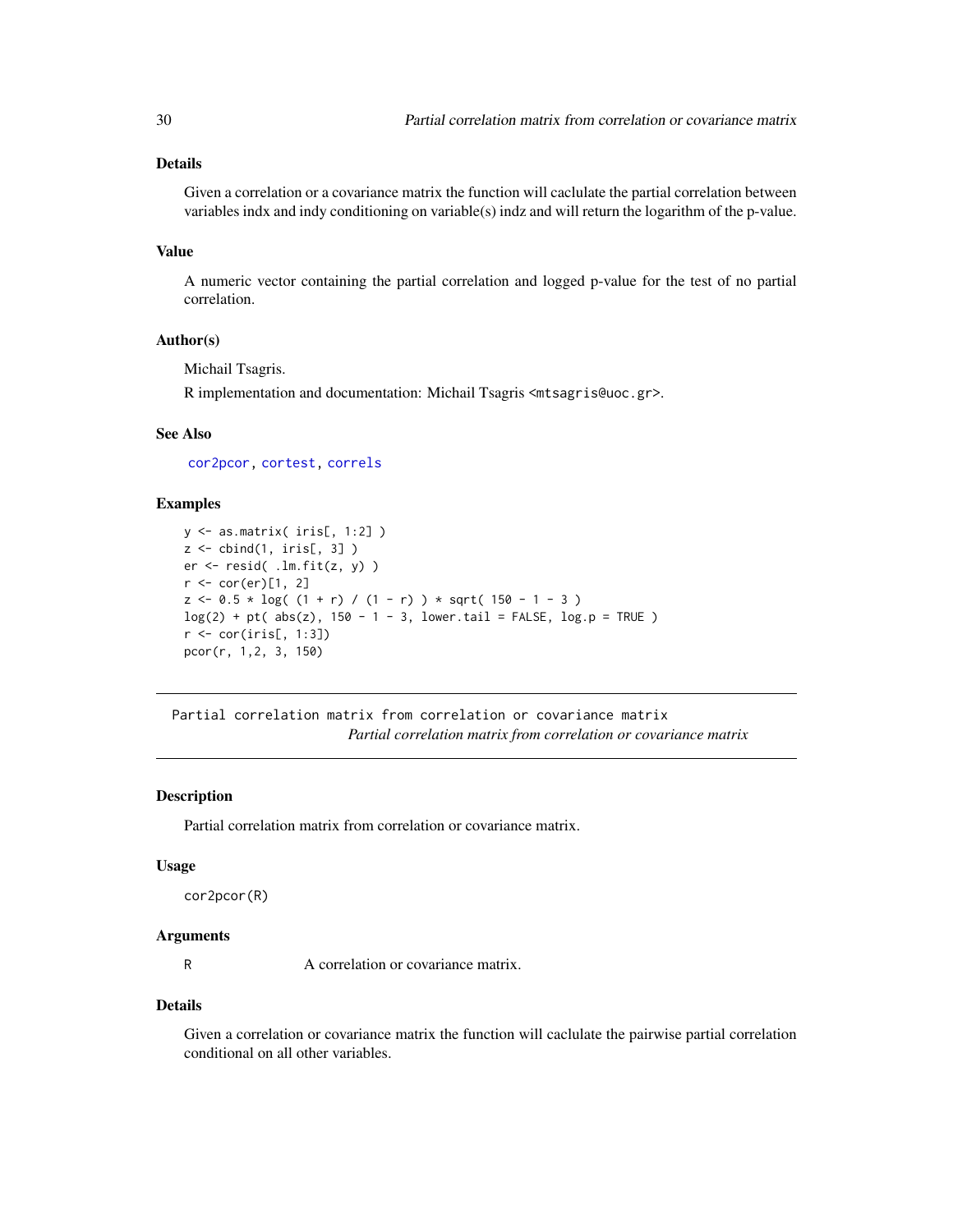<span id="page-30-0"></span>A matrix where each entry is the partial correlation matrix between each pair of variables conditional on all other variables.

# Author(s)

Michail Tsagris.

R implementation and documentation: Michail Tsagris <mtsagris@uoc.gr>.

# See Also

[pcor,](#page-28-1) [cortest,](#page-20-1) [correls](#page-21-1)

#### Examples

```
x <- as.matrix(iris[, 1:4])
R \leftarrow cor(x)cor2pcor(R)
pcor(R, 1, 2, 3:4, n = 150)
```
Plot of a Bayesian network

*Plot of a Bayesian network*

# <span id="page-30-1"></span>Description

Plot of a Bayesian network.

# Usage

```
bnplot(dag, shape = "ellipse", main = NULL, sub = NULL)
```
# Arguments

| dag   | A BN object, an object of class "bn".                                                                        |
|-------|--------------------------------------------------------------------------------------------------------------|
| shape | A character string defining the shape of the nodes, "ellipse" (default value), "cir-<br>cle" or "rectangle". |
| main  | The main title of the graph displayed on the top.                                                            |
| sub   | The subtitle of the graph displayed at the bottom.                                                           |

# Details

The function is called from the "bnlearn" package which invokes the "Rgraphviz" package from Bioconductor and you need to install it first.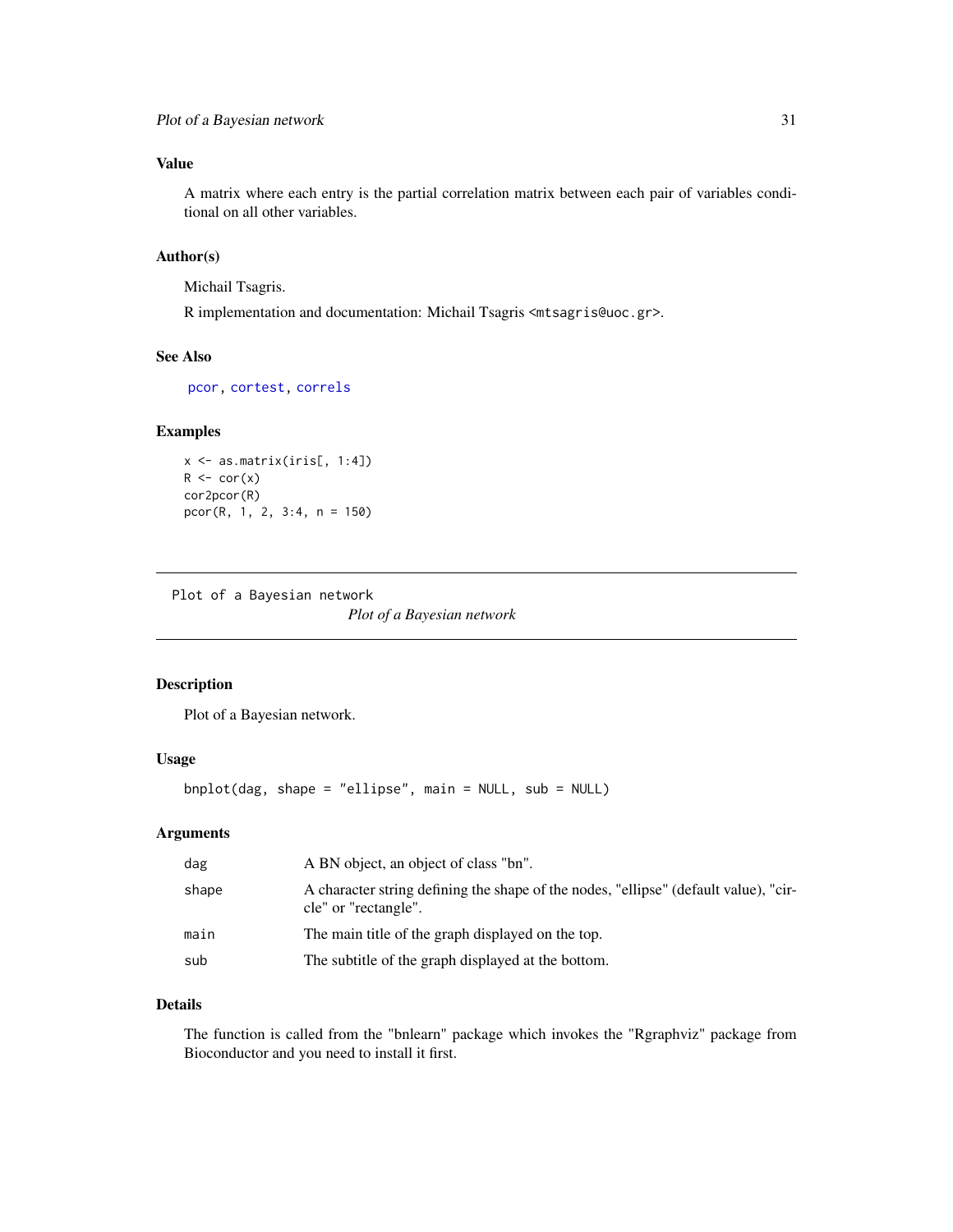The Bayesian network is visualised.

# Author(s)

Michail Tsagris.

R implementation and documentation: Michail Tsagris <mtsagris@uoc.gr>.

# See Also

[pchc,](#page-46-1) [pc.skel](#page-0-0)

# Examples

```
# simulate a dataset with continuous data
x \le - matrix( rnorm(200 * 10, 1, 10), nrow = 200)
a \leftarrow \text{pch}(x)bnplot(a$dag)
```
Random values simulation from a Bayesian network *Random values simulation from a Bayesian network*

# <span id="page-31-1"></span>Description

Random values simulation from a Bayesian network.

# Usage

rbn(n, dagobj, x)

#### Arguments

| n      | The number of observations to generate.                           |
|--------|-------------------------------------------------------------------|
| dagobi | A "bn" object. See the examples for more information.             |
| X      | The data used to fit the Bayesian network in a data frame format. |

#### Details

This information is taken directly from the R package "bnlearn". This function implements forward/logic sampling: values for the root nodes are sampled from their (un-conditional) distribution, then those of their children conditional on the respective parent sets. Thisis done iteratively until values have been sampled for all nodes.If "dagobj" contains NA parameter estimates (because of unobserved discrete parents configurations in the data the parameters were learned from), rbn will produce observations that contain NAs when thoseparents configurations appear in the simulated samples.

<span id="page-31-0"></span>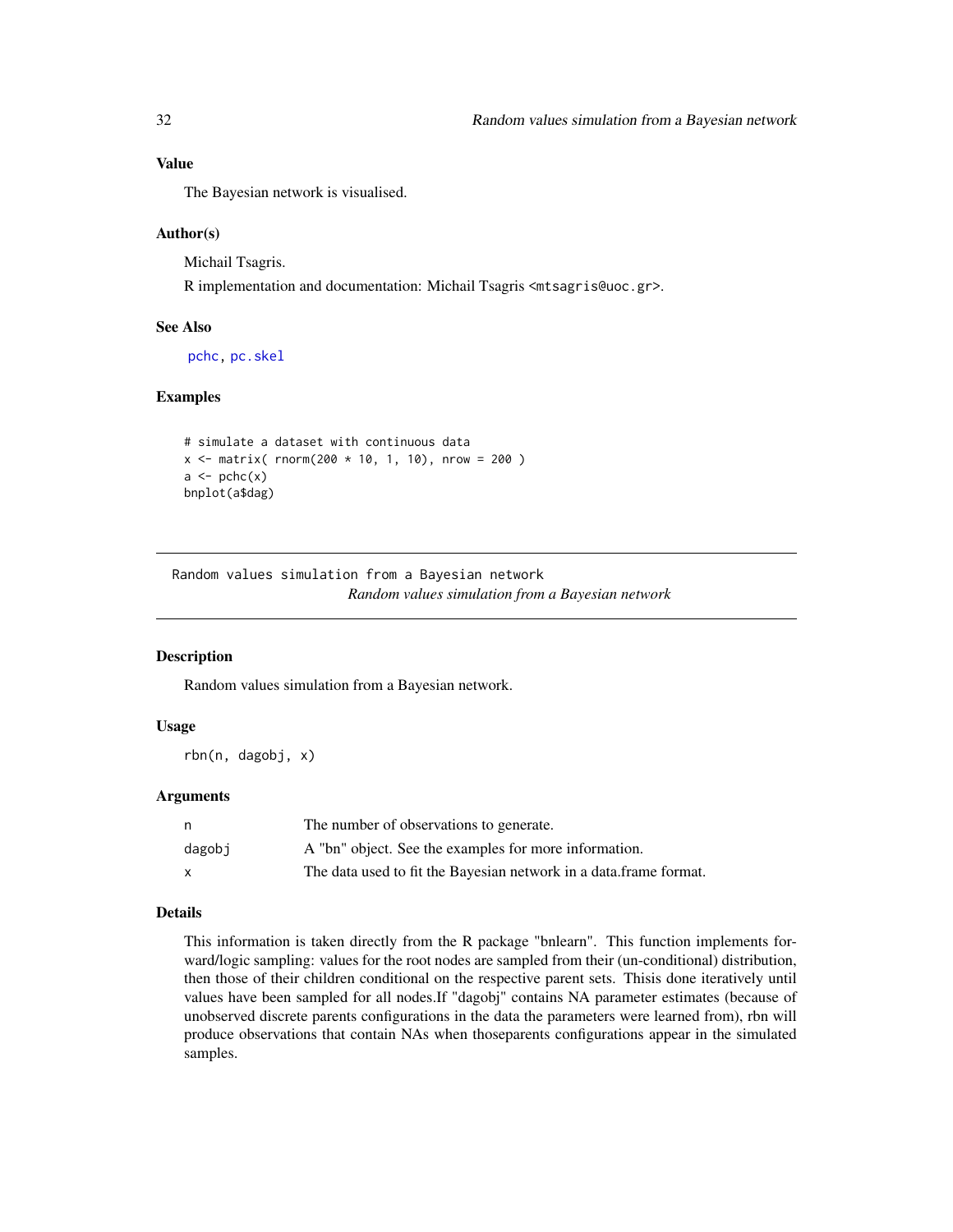<span id="page-32-0"></span>A data frame with the same structure (column names and data types) of the argument "data".

# Author(s)

Michail Tsagris.

R implementation and documentation: Michail Tsagris <mtsagris@uoc.gr>.

# References

Korb K. and Nicholson A.E. (2010).Bayesian Artificial Intelligence. Chapman & Hall/CRC, 2nd edition.

# See Also

[pchc](#page-46-1)

# Examples

```
# simulate a dataset with continuous data
x \le matrix( rnorm(200 * 20, 1, 10), nrow = 200)
a \leftarrow \text{pchc}(x)sim \le rbn( 100, dagobj = a$dag, x = x )
```
Read big data or a big.matrix object *Read big data or a big.matrix object*

# <span id="page-32-1"></span>Description

Read big data or a big.matrix object.

# Usage

```
big_read(big_path, header = TRUE, sep = ",")
```
# Arguments

| big_path | The path (including the name) where the big matrix object is.                                           |
|----------|---------------------------------------------------------------------------------------------------------|
| header   | If there are column names, then this should be TRUE.                                                    |
| sep      | A field delimiter, for example ";" or "," (comma separated). See also read.csv<br>for more information. |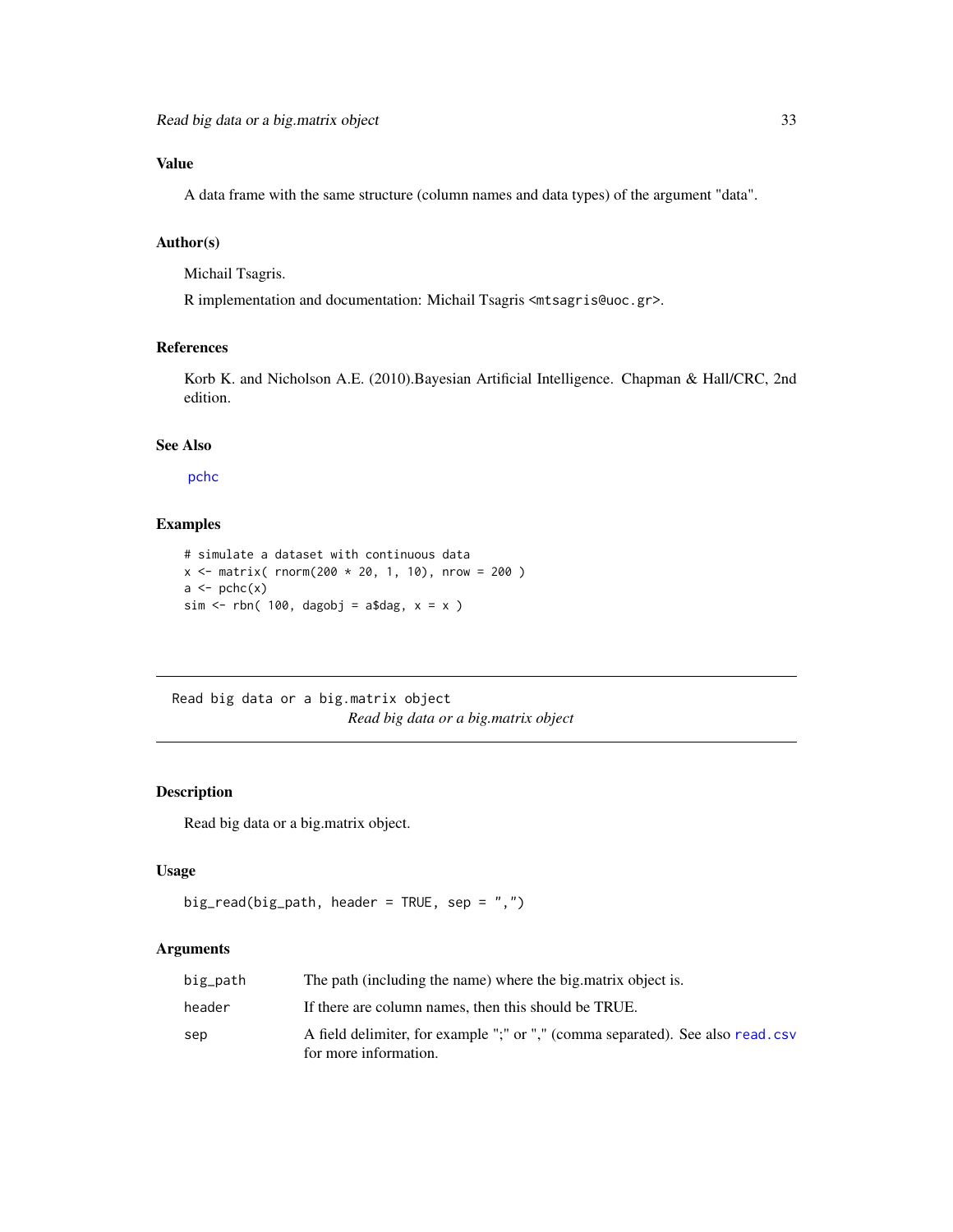# <span id="page-33-0"></span>Details

The data (matrix) which will be read and compressed into a big.matrix object must be of type "numeric". I tested it and it works with "integer" as well. But, in general, bear in mind that only matrices will be read. I have not tested with data.frame for example. However, in the help page of "bigmemory" this is mentioned: Any non-numeric entry will be ignored and replaced with NA, so reading something that traditionally would be a data.frame won't cause an error. A warning is issued. In all cases, the big.matrix is turned into an Filebacked Big Matrix (FBM) of type 'double' the object size is alwasy 680 bytes! If the initial dataset has row names these will be ignored and a column with NAs will apear. So check your final FBM matrix. For more information see the "bigmemory" and "bigstatsr" packages.

#### Value

An Filebacked Big Matrix (FBM) matrix.

#### Author(s)

Michail Tsagris.

R implementation and documentation: Michail Tsagris <mtsagris@uoc.gr>.

#### See Also

[big\\_cor,](#page-19-1) [fedhc.skel,](#page-35-1) [mmhc.skel](#page-38-1)

# Examples

```
dataset <- matrix( runif(100 * 50, 1, 100), ncol = 50 )
read.csv(data, "dataset.csv", sep = ",")
a <- big_read("dataset.csv", header = TRUE)
```
ROC and AUC *ROC and AUC*

# <span id="page-33-1"></span>Description

Receiver operating curve and area under the curve.

# Usage

```
auc(group, preds, roc = FALSE, cutoffs = NULL)
```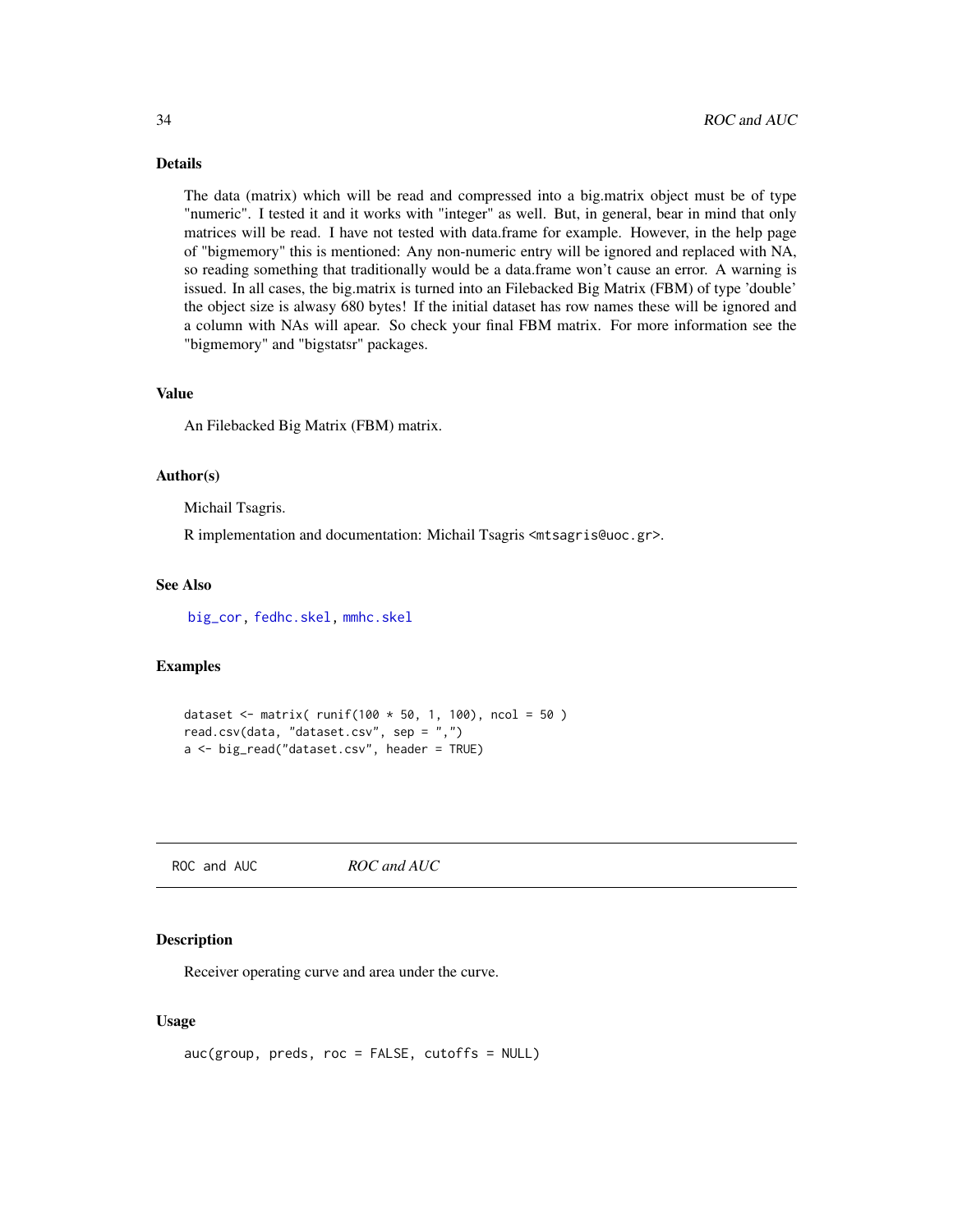# <span id="page-34-0"></span>ROC and AUC 35

# Arguments

| group   | A numerical vector with the predicted values of each group as 0 and 1.                                                                                                      |
|---------|-----------------------------------------------------------------------------------------------------------------------------------------------------------------------------|
| preds   | The predicted values of each group.                                                                                                                                         |
| roc     | If you want the ROC to appear set it to TRUE.                                                                                                                               |
| cutoffs | If you provide a vector with decreasing numbers from 1 to 0 that will be used<br>for the ROC, otherwise, the values from 1 to 0 with a step equal to -0.01 will be<br>used. |

# Details

The ara under the curve is returned. The user has the option of getting the receiver operating curve as well.

# Value

A list including:

| cutoffs     | The cutoff values.                                                                                                                                                                             |
|-------------|------------------------------------------------------------------------------------------------------------------------------------------------------------------------------------------------|
| sensitivity | The sensitivity values for each cutoff value.                                                                                                                                                  |
| specificity | The specificity value for each cutoff value.                                                                                                                                                   |
| vouden      | The pair of of 1- specificity and sensitivity where the Youden's J appears on the<br>graph and the Youden index which is defined as the maximum value of sensitiv-<br>ity - specificity $+1$ . |
| auc         | The area under the curve, plus a circle with the point where Youden's J is located.<br>If "roc" is set to FALSE, this is the only item in the list to be returned.                             |

# Author(s)

Michail Tsagris.

R implementation and documentation: Michail Tsagris <mtsagris@uoc.gr>.

# See Also

[bn.skel.utils,](#page-49-1) [conf.edge.lower,](#page-25-1) [mmhc.skel](#page-38-1)

```
g <- rbinom(150, 1, 0.6)
f <- rnorm(150)
pchc::auc(g, f, roc = FALSE)
```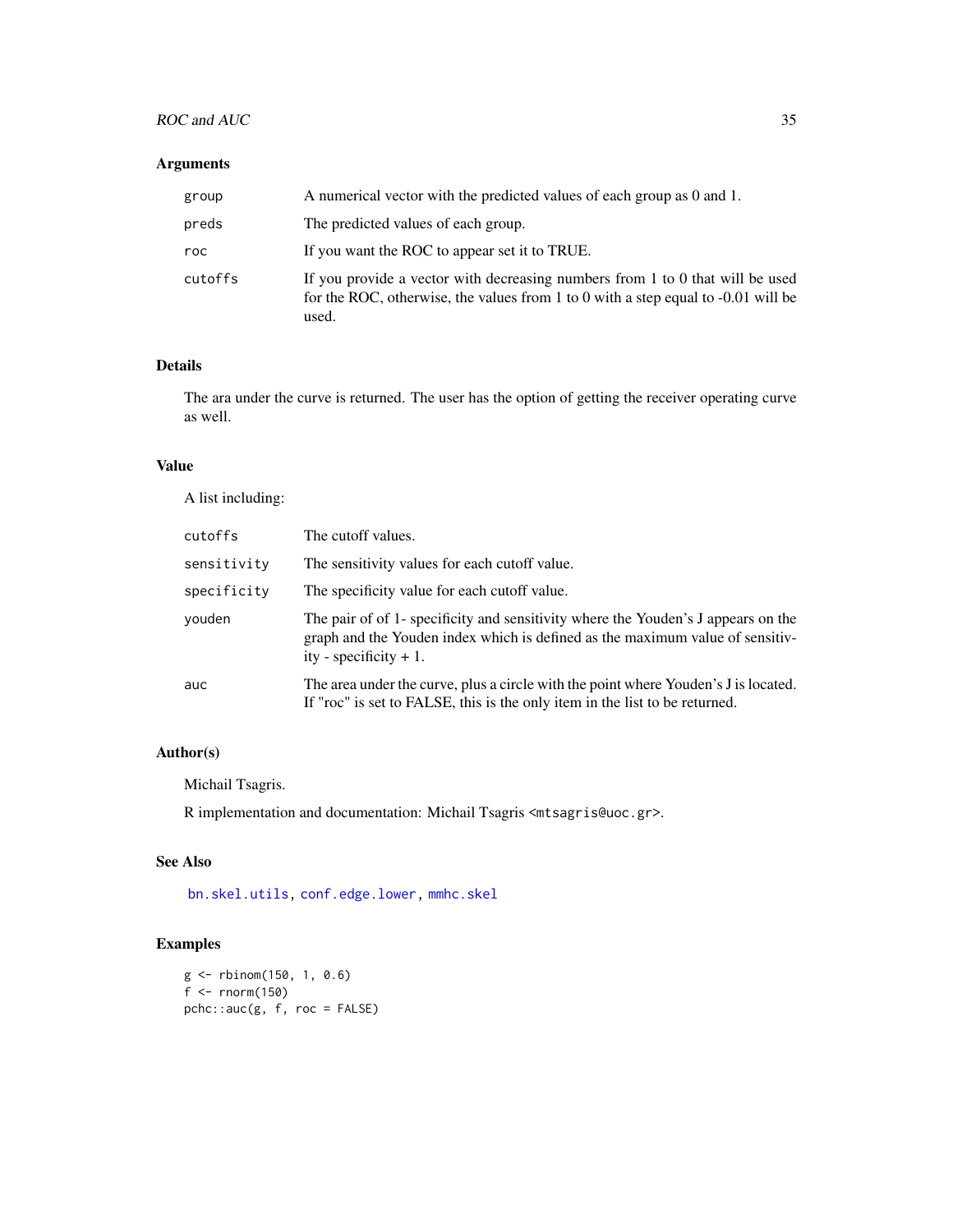<span id="page-35-0"></span>Skeleton of the FEDHC algorithm

*The skeleton of a Bayesian network produced by the FEDHC algorithm*

# <span id="page-35-1"></span>Description

The skeleton of a Bayesian network produced by the FEDHC algorithm.

# Usage

fedhc.skel(x, method = "pearson", alpha =  $0.05$ , robust =  $FALSE$ ,  $ini.stat = NULL, R = NULL, parallel = FALSE)$ 

# Arguments

| $\mathsf{x}$ | A numerical matrix with the variables. If you have a data.frame (i.e. categorical<br>data) turn them into a matrix using data. frame. to_matrix. Note, that for<br>the categorical case data, the numbers must start from 0. No missing data are<br>allowed.              |
|--------------|---------------------------------------------------------------------------------------------------------------------------------------------------------------------------------------------------------------------------------------------------------------------------|
| method       | If you have continuous data, this "pearson". If you have categorical data though,<br>this must be "cat". In this case, make sure the minimum value of each variable<br>is zero. The function "g2Test" in the R package Rfast and the relevant functions<br>work that way. |
| alpha        | The significance level (suitable values in $(0, 1)$ ) for assessing the p-values. De-<br>fault value is 0.05.                                                                                                                                                             |
| robust       | Do you want outliers to be removed prior to applying the PCHC algorithm? If<br>yes, set this to TRUE to utilise the MCD.                                                                                                                                                  |
| ini.stat     | If the initial test statistics (univariate associations) are available, pass them through<br>this parameter.                                                                                                                                                              |
| R            | If the correlation matrix is available, pass it here.                                                                                                                                                                                                                     |
| parallel     | Set this to TRUE if you have millions of observations. In that instance it can<br>reduce the computational time by 1/3.                                                                                                                                                   |

# Details

Similar to MMHC and PCHC the first phase consists of a variable selection procedure, the FBED algortihm (Borboudakis and Tsamardinos, 2019).

# Value

A list including:

| ini.stat   | The test statistics of the univariate associations. |
|------------|-----------------------------------------------------|
| ini.pvalue | The initial p-values univariate associations.       |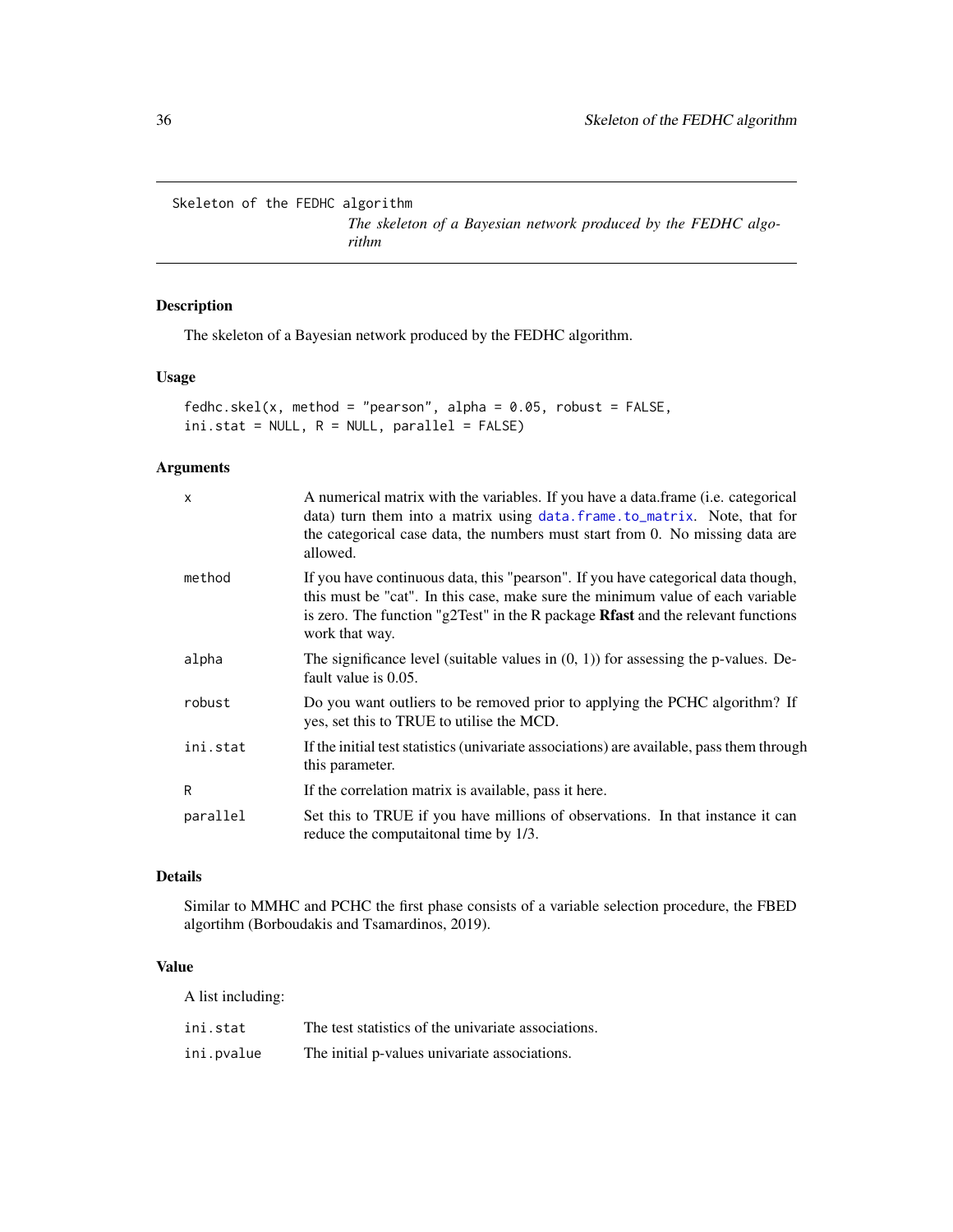<span id="page-36-0"></span>Skeleton of the FEDHC algorithm using the distance correlation 37

| pvalue  | A matrix with the logarithm of the p-values of the updated associations. This<br>final p-value is the maximum p-value among the two p-values in the end. |
|---------|----------------------------------------------------------------------------------------------------------------------------------------------------------|
| runtime | The duration of the algorithm.                                                                                                                           |
| ntests  | The number of tests conducted during each k.                                                                                                             |
| G       | The adjancency matrix. A value of 1 in G[i, j] appears in G[j, i] also, indicating<br>that i and j have an edge between them.                            |

# Author(s)

Michail Tsagris.

R implementation and documentation: Michail Tsagris <mtsagris@uoc.gr>.

# References

Tsagris M. (2020). The FEDHC Bayesian network learning algorithm. https://arxiv.org/pdf/2012.00113.pdf.

Borboudakis G. and Tsamardinos I. (2019). Forward-backward selection with early dropping. Journal of Machine Learning Research, 20(8): 1-39.

Tsamardinos I., Brown E.L. and Aliferis F.C. (2006). The max-min hill-climbing Bayesian network structure learning algorithm. Machine Learning 65(1):31-78.

#### See Also

[pchc.skel,](#page-40-1) [mmhc.skel,](#page-38-1) [fedhc,](#page-42-1) [fedhc.skel.boot](#page-6-1)

#### Examples

```
# simulate a dataset with continuous data
x \le - matrix( rnorm(200 * 50, 1, 10), nrow = 200)
a <- fedhc.skel(x)
```
Skeleton of the FEDHC algorithm using the distance correlation *The skeleton of a Bayesian network produced by the FEDHC algorithm using the distance correlation*

# Description

The skeleton of a Bayesian network produced by the FEDHC algorithm using the distance correlation.

# Usage

```
dcor.fedhc.skel(x, alpha = 0.05, ini.stat = NULL, R = NULL)
```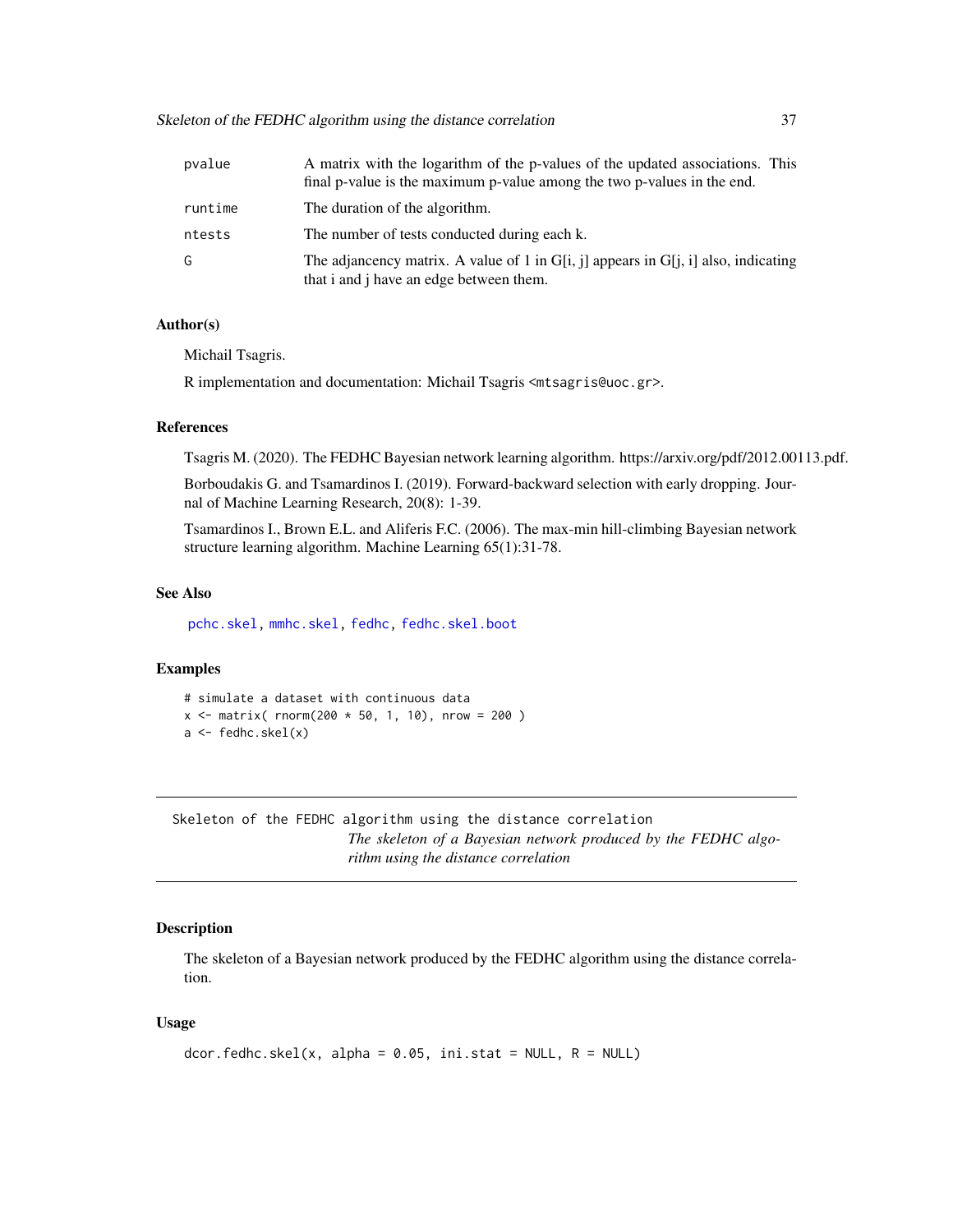### <span id="page-37-0"></span>Arguments

| x        | A numerical matrix with the variables. If you have a data frame ( <i>i.e.</i> categorical<br>data) turn them into a matrix using data.frame.to_matrix. Note, that for<br>the categorical case data, the numbers must start from 0. No missing data are<br>allowed. |
|----------|--------------------------------------------------------------------------------------------------------------------------------------------------------------------------------------------------------------------------------------------------------------------|
| alpha    | The significance level (suitable values in $(0, 1)$ ) for assessing the p-values. De-<br>fault value is 0.05.                                                                                                                                                      |
| ini.stat | If the initial test statistics (univariate associations) are available, pass them through<br>this parameter.                                                                                                                                                       |
| R        | If the correlation matrix is available, pass it here.                                                                                                                                                                                                              |

# Details

As in FEDHC the first phase consists of a variable selection procedure, the FBED algortihm (Borboudakis and Tsamardinos, 2019) which is performed though by utilizing the distance correlation (Szekely et al., 2007, Szekely and Rizzo 2014, Huo and Szekely, 2016).

# Value

A list including:

| ini.stat   | The test statistics of the univariate associations.                                                                                                      |
|------------|----------------------------------------------------------------------------------------------------------------------------------------------------------|
| ini.pvalue | The initial p-values univariate associations.                                                                                                            |
| pvalue     | A matrix with the logarithm of the p-values of the updated associations. This<br>final p-value is the maximum p-value among the two p-values in the end. |
| runtime    | The duration of the algorithm.                                                                                                                           |
| ntests     | The number of tests conducted during each k.                                                                                                             |
| G          | The adjancency matrix. A value of 1 in G[i, j] appears in G[j, i] also, indicating<br>that i and j have an edge between them.                            |

# Author(s)

Michail Tsagris.

R implementation and documentation: Michail Tsagris <mtsagris@uoc.gr>.

# References

Tsagris M. (2020). The FEDHC Bayesian network learning algorithm. https://arxiv.org/pdf/2012.00113.pdf.

Szekely G.J., Rizzo M.L. and Bakirov N.K. (2007). Measuring and Testing Independence by Correlation of Distances. Annals of Statistics, 35(6):2769-2794.

Szekely G.J. and Rizzo M. L. (2014). Partial distance correlation with methods for dissimilarities. Annals of Statistics, 42(6), 2382-2412.

Huo X. and Szekely G.J. (2016). Fast computing for distance covariance. Technometrics, 58(4), 435-447.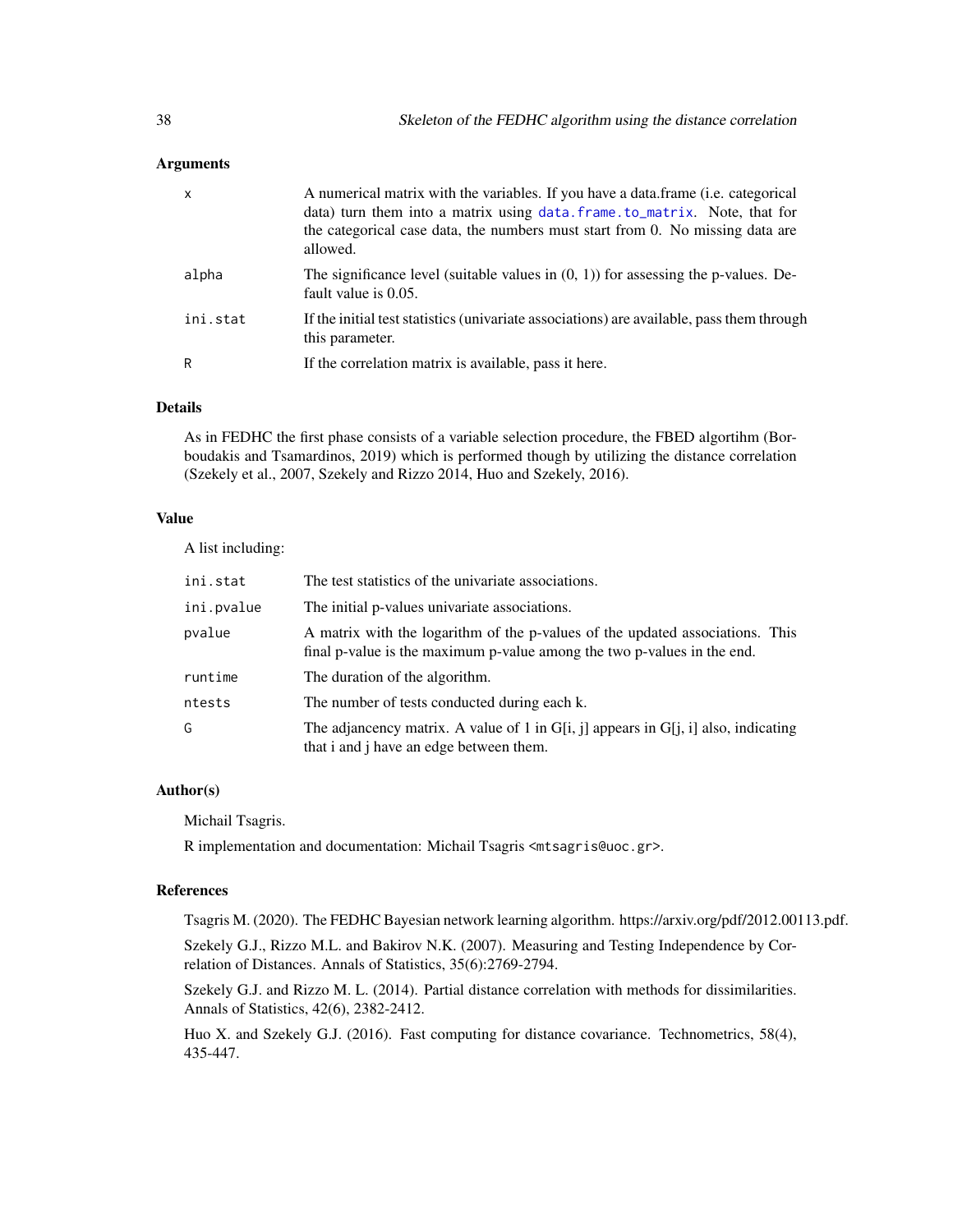# <span id="page-38-0"></span>Skeleton of the MMHC algorithm 39

# See Also

[fedhc.skel,](#page-35-1) [fedhc.skel.boot](#page-6-1)

# Examples

```
# simulate a dataset with continuous data
x \le matrix( rnorm(500 * 30, 1, 10), nrow = 500)
a <- dcor.fedhc.skel(x)
```
Skeleton of the MMHC algorithm *The skeleton of a Bayesian network learned with the MMHC algorithm*

# <span id="page-38-1"></span>Description

The skeleton of a Bayesian network learned with the MMHC algorithm.

# Usage

mmhc.skel(x, method = "pearson", max\_k = 3, alpha =  $0.05$ ,  $robust = FALSE, init.start = NULL, R = NULL, parallel = FALSE)$ 

# Arguments

| $\boldsymbol{\mathsf{x}}$ | A numerical matrix with the variables. If you have a data.frame (i.e. categorical<br>data) turn them into a matrix using data. frame. to_matrix. Note, that for<br>the categorical case data, the numbers must start from 0. No missing data are<br>allowed.              |
|---------------------------|---------------------------------------------------------------------------------------------------------------------------------------------------------------------------------------------------------------------------------------------------------------------------|
| method                    | If you have continuous data, this "pearson". If you have categorical data though,<br>this must be "cat". In this case, make sure the minimum value of each variable<br>is zero. The function "g2Test" in the R package Rfast and the relevant functions<br>work that way. |
| $max_k$                   | The maximum conditioning set to use in the conditional indepedence test (see<br>Details). Integer, default value is 3.                                                                                                                                                    |
| alpha                     | The significance level (suitable values in $(0, 1)$ ) for assessing the p-values. De-<br>fault value is 0.05.                                                                                                                                                             |
| robust                    | Do you want outliers to be removed prior to applying the PCHC algorithm? If<br>yes, set this to TRUE to utilise the MCD.                                                                                                                                                  |
| ini.stat                  | If the initial test statistics (univariate associations) are available, pass them through<br>this parameter.                                                                                                                                                              |
| R                         | If the correlation matrix is available, pass it here.                                                                                                                                                                                                                     |
| parallel                  | Set this to TRUE if you have millions of observations. In that instance it can<br>reduce the computational time by 1/3.                                                                                                                                                   |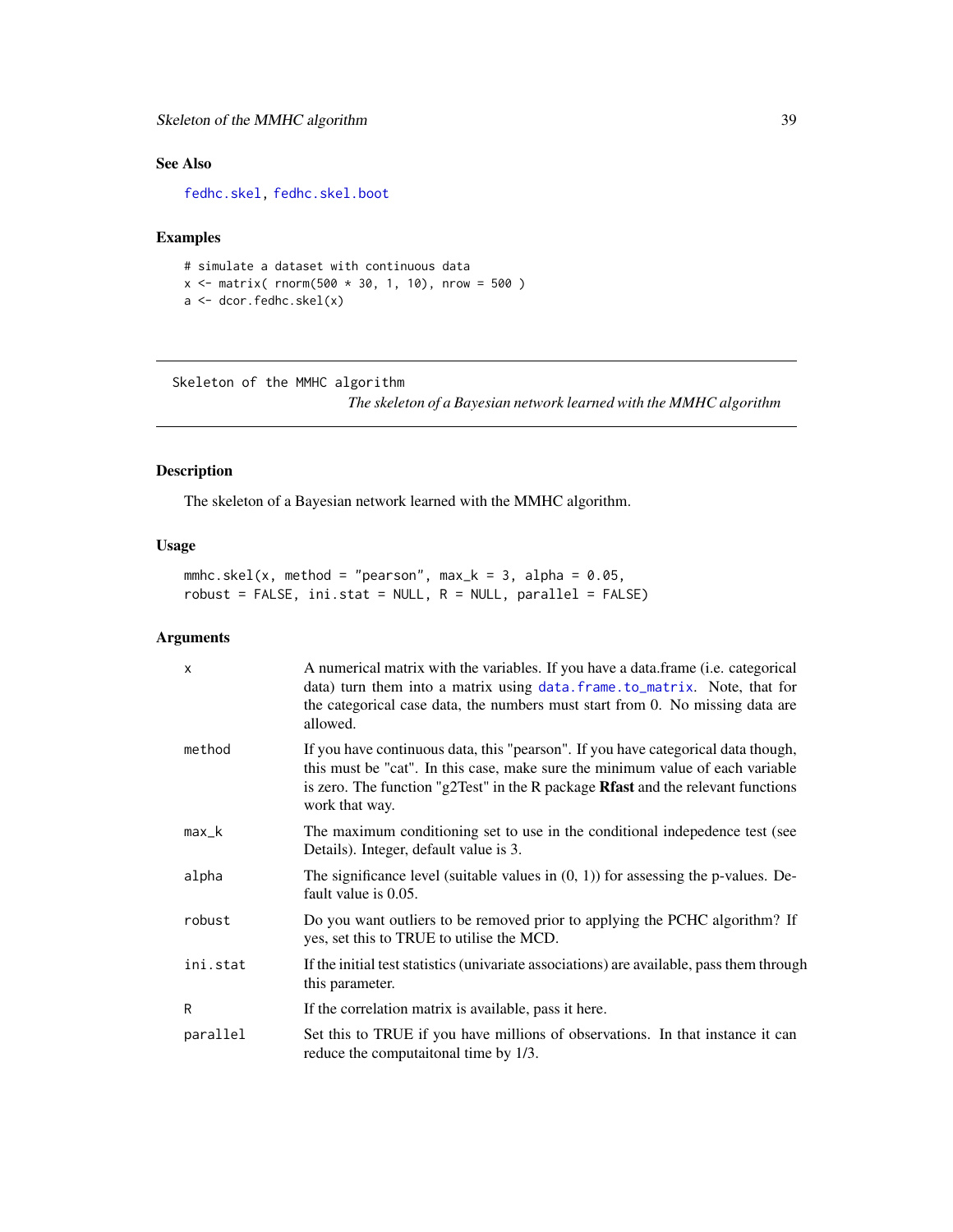# <span id="page-39-0"></span>Details

The max\_k option: the maximum size of the conditioning set to use in the conditioning independence test. Larger values provide more accurate results, at the cost of higher computational times. When the sample size is small (e.g.,  $< 50$  observations) the max\_k parameter should be 3 for example, otherwise the conditional independence test may not be able to provide reliable results.

#### Value

A list including:

| ini.stat   | The test statistics of the univariate associations.                                                                                                      |
|------------|----------------------------------------------------------------------------------------------------------------------------------------------------------|
| ini.pvalue | The initial p-values univariate associations.                                                                                                            |
| pvalue     | A matrix with the logarithm of the p-values of the updated associations. This<br>final p-value is the maximum p-value among the two p-values in the end. |
| runtime    | The duration of the algorithm.                                                                                                                           |
| ntests     | The number of tests conducted during each k.                                                                                                             |
| G          | The adjancency matrix. A value of 1 in $G[i, j]$ appears in $G[i, i]$ also, indicating<br>that i and j have an edge between them.                        |

# Author(s)

Michail Tsagris.

R implementation and documentation: Michail Tsagris <mtsagris@uoc.gr>.

#### References

Tsamardinos, I., Aliferis, C. F. and Statnikov, A. (2003). Time and sample efficient discovery of Markov blankets and direct causal relations. In Proceedings of the ninth ACM SIGKDD international conference on Knowledge discovery and data mining (pp. 673-678). ACM.

Brown, L. E., Tsamardinos, I. and Aliferis, C. F. (2004). A novel algorithm for scalable and accurate Bayesian network learning. Medinfo, 711-715.

Tsamardinos I., Brown E.L. and Aliferis F.C. (2006). The max-min hill-climbing Bayesian network structure learning algorithm. Machine Learning 65(1):31-78.

# See Also

[pchc.skel,](#page-40-1) [mmhc.skel,](#page-38-1) [mmhc,](#page-44-1) [mmhc.skel.boot](#page-6-1)

```
# simulate a dataset with continuous data
x \le - matrix( rnorm(300 * 30, 1, 100), nrow = 300)
a \leftarrow mmhc.skel(x)
```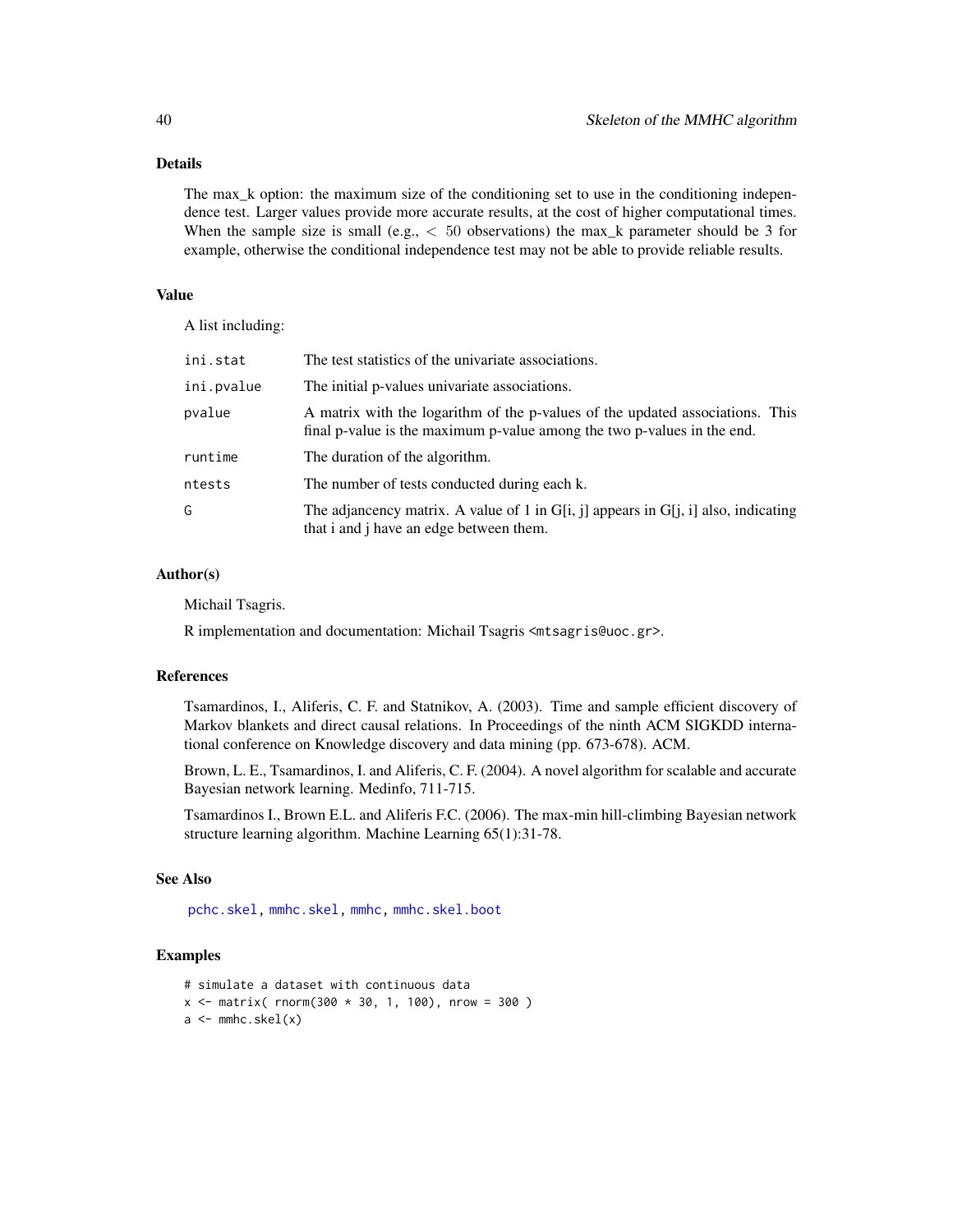<span id="page-40-0"></span>Skeleton of the PC algorithm

*The skeleton of a Bayesian network learned with the PC algorithm*

#### <span id="page-40-1"></span>Description

The skeleton of a Bayesian network learned with the PC algorithm.

#### Usage

pchc.skel(x, method = "pearson", alpha =  $0.05$ , robust = FALSE,  $ini.stat = NULL, R = NULL$ 

# Arguments

| X        | A numerical matrix with the variables. If you have a data.frame (i.e. categorical<br>data) turn them into a matrix using data. frame. to_matrix. Note, that for<br>the categorical case data, the numbers must start from 0. No missing data are<br>allowed.                     |
|----------|----------------------------------------------------------------------------------------------------------------------------------------------------------------------------------------------------------------------------------------------------------------------------------|
| method   | If you have continuous data, this "pearson". If you have categorical data though,<br>this must be "cat". In this case, make sure the minimum value of each variable<br>is zero. The function "g2Test" in the R package <b>Rfast</b> and the relevant functions<br>work that way. |
| alpha    | The significance leve for assessing the p-values.                                                                                                                                                                                                                                |
| robust   | Do you want outliers to be removed prior to applying the PCHC algorithm? If<br>yes, set this to TRUE to utilise the MCD.                                                                                                                                                         |
| ini.stat | If the initial test statistics (univariate associations) are available, pass them through<br>this parameter.                                                                                                                                                                     |
| R        | If the correlation matrix is available, pass it here.                                                                                                                                                                                                                            |

#### Details

The PC algorithm as proposed by Spirtes et al. (2000) is implemented. The variables must be either continuous or categorical, only. The skeleton of the PC algorithm is order independent, since we are using the third heuristic (Spirte et al., 2000, pg. 90). At every stage of the algorithm use the pairs which are least statistically associated. The conditioning set consists of variables which are most statistically associated with each other of the pair of variables.

For example, for the pair  $(X, Y)$  there can be two conditioning sets for example  $(Z1, Z2)$  and  $(W1, Y2)$ W<sub>2</sub>). All p-values and test statistics and degrees of freedom have been computed at the first step of the algorithm. Take the p-values between  $(Z1, Z2)$  and  $(X, Y)$  and between  $(Z1, Z2)$  and  $(X, Y)$ Y). The conditioning set with the minimum p-value is used first. If the minimum p-values are the same, use the second lowest p-value. If the unlikely, but not impossible, event of all p-values being the same, the test statistic divided by the degrees of freedom is used as a means of choosing which conditioning set is to be used first.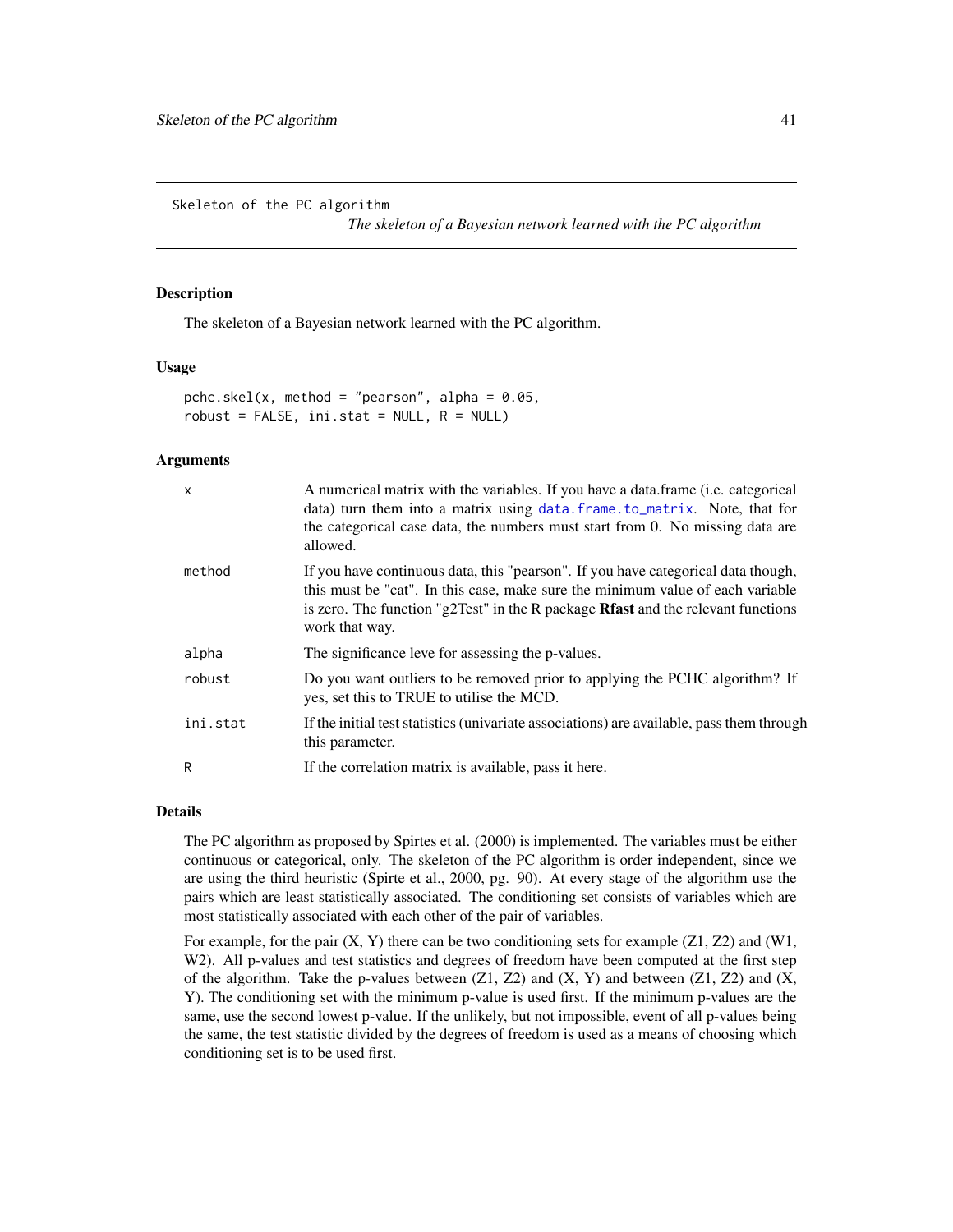If two or more p-values are below the machine epsilon (.Machine\$double.eps which is equal to 2.220446e-16), all of them are set to 0. To make the comparison or the ordering feasible we use the logarithm of p-value. Hence, the logarithm of the p-values is always calculated and used.

In the case of the  $G<sup>2</sup>$  test of independence (for categorical data) with no permutations, we have incorporated a rule of thumb. If the number of samples is at least 5 times the number of the parameters to be estimated, the test is performed, otherwise, independence is not rejected according to Tsamardinos et al. (2006). We have modified it so that it calculates the p-value using permutations.

#### Value

A list including:

| stat       | The test statistics of the univariate associations.                                                                               |
|------------|-----------------------------------------------------------------------------------------------------------------------------------|
| ini.pvalue | The initial p-values univariate associations.                                                                                     |
| pvalue     | The logarithm of the p-values of the univariate associations.                                                                     |
| runtime    | The duration of the algorithm.                                                                                                    |
| kappa      | The maximum value of k, the maximum cardinality of the conditioning set at<br>which the algorithm stopped.                        |
| n.tests    | The number of tests conducted during each k.                                                                                      |
| G          | The adjancency matrix. A value of 1 in $G[i, j]$ appears in $G[i, i]$ also, indicating<br>that i and j have an edge between them. |
| sepset     | A list with the separating sets for every value of k.                                                                             |
|            |                                                                                                                                   |

# Author(s)

Michail Tsagris.

R implementation and documentation: Michail Tsagris <mtsagris@uoc.gr>.

# References

Spirtes P., Glymour C. and Scheines R. (2001). Causation, Prediction, and Search. The MIT Press, Cambridge, MA, USA, 3nd edition.

Tsagris M. (2021). A new scalable Bayesian network learning algorithm with applications to economics. Computational Economics (Accepted for publication).

Tsamardinos I. and Borboudakis G. (2010) Permutation Testing Improves Bayesian Network Learning. In Machine Learning and Knowledge Discovery in Databases. ECML PKDD 2010. 322-337.

# See Also

[fedhc.skel,](#page-35-1) [mmhc.skel,](#page-38-1) [pchc,](#page-46-1) [pchc.skel.boot](#page-6-1)

```
# simulate a dataset with continuous data
x \le - matrix( rnorm(300 * 30, 1, 100), nrow = 300)
a \leftarrow \text{pchc::pchc.skel}(x)
```
<span id="page-41-0"></span>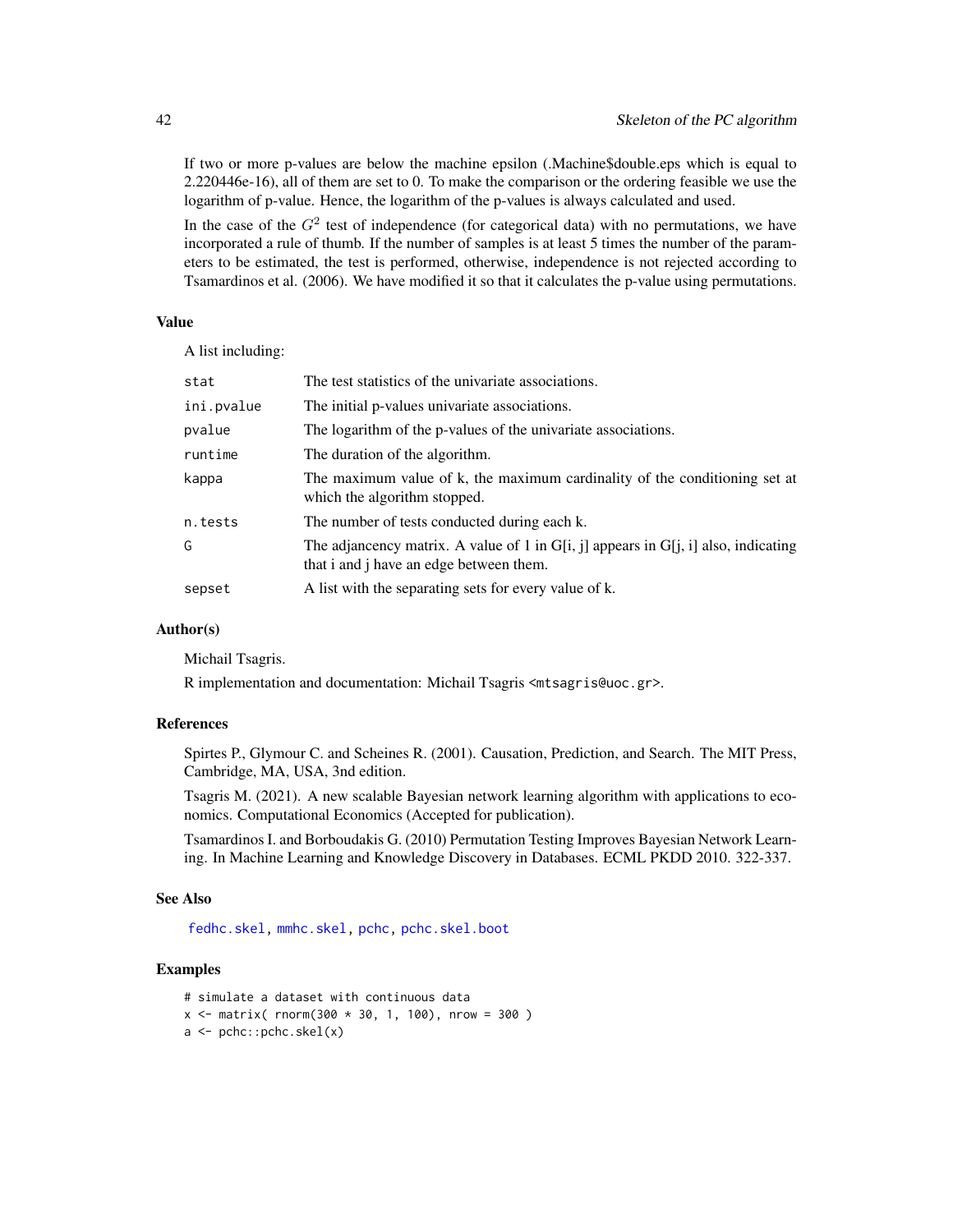<span id="page-42-0"></span>The FEDHC and FEDTABU Bayesian network learning algorithms *The FEDHC and FEDTABU Bayesian network learning algorithms*

# <span id="page-42-1"></span>Description

The FEDHC and FEDTABU Bayesian network learning algorithms.

# Usage

```
fedhc(x, method = "pearson", alpha = 0.05, robust = FALSE, ini.stat = NULL,R = NULL, restart = 10, score = "bic-g", blacklist = NULL, whitelist = NULL)
fedtabu(x, method = "pearson", alpha = 0.05, robust = FALSE, ini.stat =  NULL,
R = NULL, tabu = 10, score = "bic-g", blacklist = NULL, whitelist = NULL)
```
# Arguments

| X         | A numerical matrix with the variables. If you have a data frame ( <i>i.e.</i> categorical<br>data) turn them into a matrix using data. frame. to_matrix. Note, that for<br>the categorical case data, the numbers must start from 0. No missing data are<br>allowed.                                                                                                                                       |
|-----------|------------------------------------------------------------------------------------------------------------------------------------------------------------------------------------------------------------------------------------------------------------------------------------------------------------------------------------------------------------------------------------------------------------|
| method    | If you have continuous data, you can choose either "pearson" or "spearman". If<br>you have categorical data though, this must be "cat". In this case, make sure the<br>minimum value of each variable is zero. The g2test and the relevant functions<br>work that way.                                                                                                                                     |
| alpha     | The significance level for assessing the p-values.                                                                                                                                                                                                                                                                                                                                                         |
| robust    | Do you want outliers to be removed prior to applying the FEDHC algorithm? If<br>yes, set this to TRUE to utilise the MCD.                                                                                                                                                                                                                                                                                  |
| ini.stat  | If the initial test statistics (univariate associations) are available, pass them through<br>this parameter.                                                                                                                                                                                                                                                                                               |
| R         | If the correlation matrix is available, pass it here.                                                                                                                                                                                                                                                                                                                                                      |
| restart   | An integer, the number of random restarts.                                                                                                                                                                                                                                                                                                                                                                 |
| tabu      | An integer, the length of the tabu list used in the tabu function.                                                                                                                                                                                                                                                                                                                                         |
| score     | A character string, the label of the network score to be used in the algorithm. If<br>none is specified, the default score is the Bayesian Information Criterion for both<br>discrete and continuous data sets. The available score for continuous variables<br>are: "bic-g" (default), "loglik-g", "aic-g", "bic-g" or "bge". The available score<br>categorical variables are: "bde", "loglik" or "bic". |
| blacklist | A data frame with two columns (optionally labeled "from" and "to"), containing<br>a set of arcs not to be included in the graph.                                                                                                                                                                                                                                                                           |
| whitelist | A data frame with two columns (optionally labeled "from" and "to"), containing<br>a set of arcs to be included in the graph.                                                                                                                                                                                                                                                                               |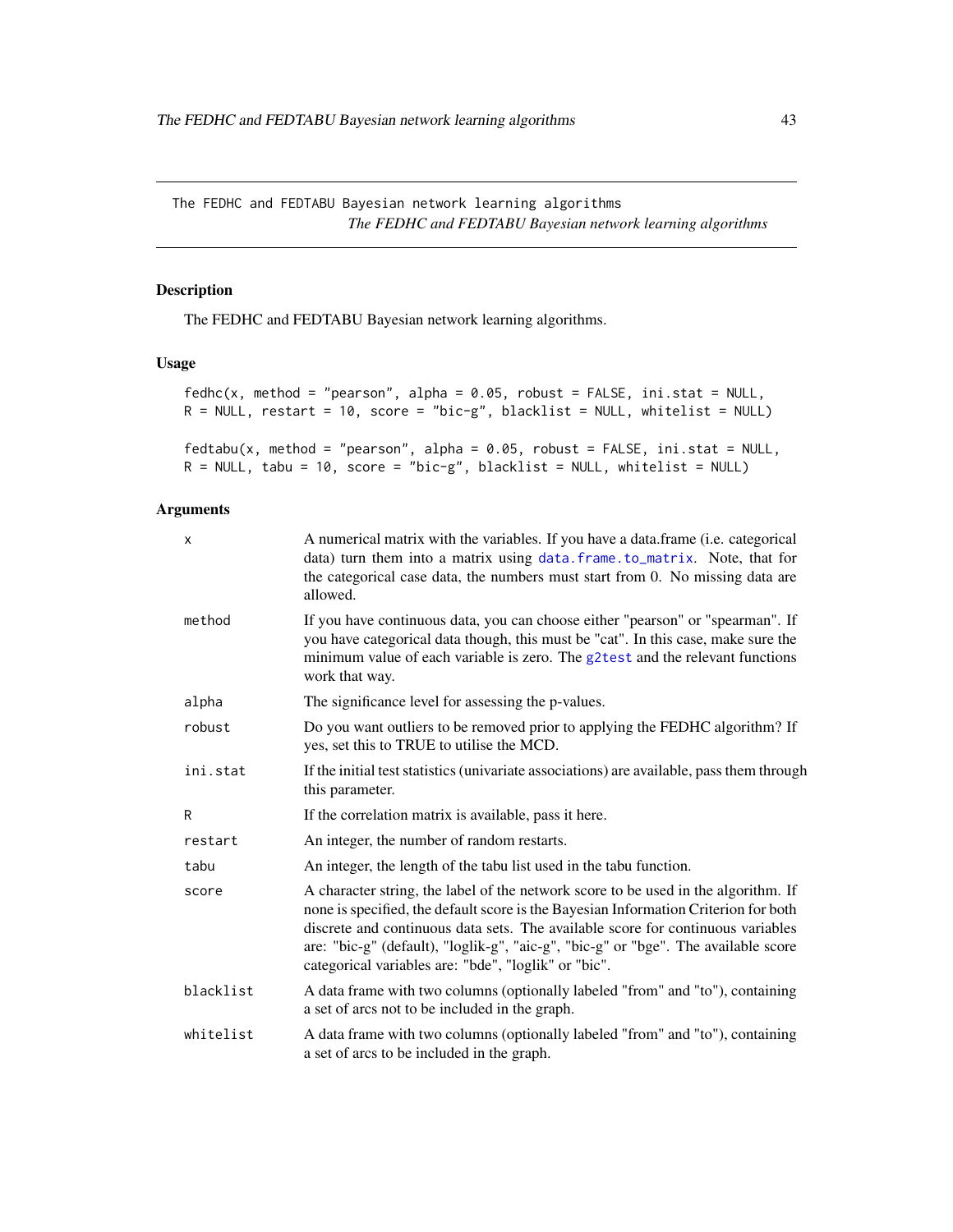# <span id="page-43-0"></span>Details

The FEDHC algorithm is implemented. The FBED algortihm (Borboudakis and Tsamardinos, 2019), without the backward phase, is implemented during the skeleton identification phase. Next, the Hill Climbing greedy search or the Tabu search is employed to score the network.

# Value

A list including:

| ini     | A list including the output of the fedhc, skel function.                                                                                        |
|---------|-------------------------------------------------------------------------------------------------------------------------------------------------|
| dag     | A "bn" class output. A list including the outcome of the Hill-Climbing or the<br>Tabu search phase. See the package "bnlearn" for more details. |
| scoring | The score value.                                                                                                                                |
| runtime | The duration of the algorithm.                                                                                                                  |

# Author(s)

Michail Tsagris.

R implementation and documentation: Michail Tsagris <mtsagris@uoc.gr>.

# References

Tsagris M. (2022). The FEDHC Bayesian network learning algorithm. https://arxiv.org/pdf/2012.00113.pdf.

Borboudakis G. and Tsamardinos I. (2019). Forward-backward selection with early dropping. Journal of Machine Learning Research, 20(8): 1-39.

Tsamardinos I., Brown E.L. and Aliferis F.C. (2006). The max-min hill-climbing Bayesian network structure learning algorithm. Machine Learning, 65(1):31-78.

# See Also

[pchc,](#page-46-1) [mmhc,](#page-44-1) [fedhc.skel](#page-35-1)

```
# simulate a dataset with continuous data
x \le - matrix( rnorm(300 * 30, 1, 10), nrow = 300)
a \leftarrow \text{fedhc}(x)
```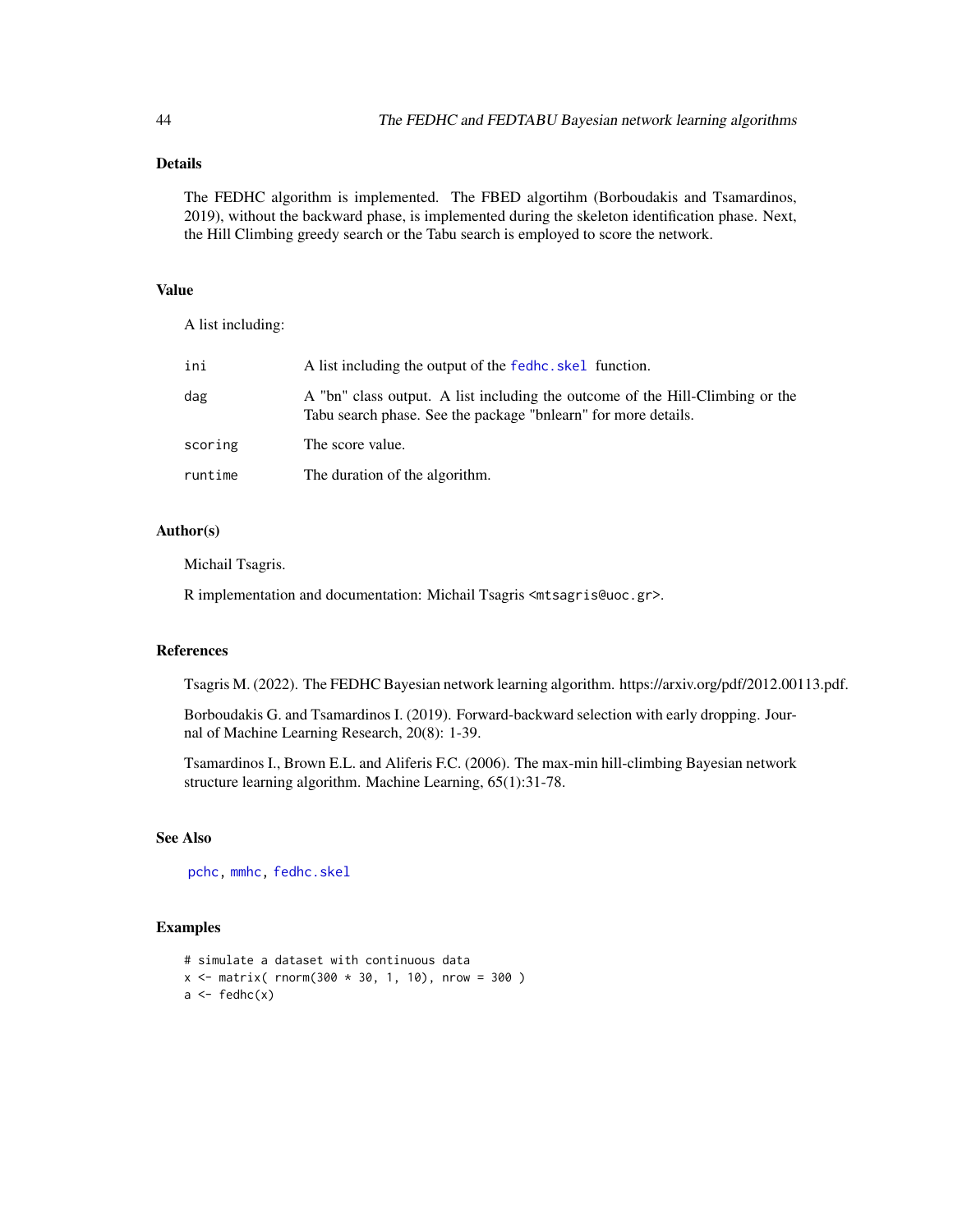<span id="page-44-0"></span>The MMHC and MMTABU Bayesian network learning algorithms *The MMHC and MMTABU Bayesian network learning algorithms*

# <span id="page-44-1"></span>Description

The MMHC and MMTABU Bayesian network learning algorithms.

#### Usage

```
mmbc(x, method = "pearson", max_k = 3, alpha = 0.05, robust = FALSE, ini.stat = NULL,R = NULL, restart = 10, score = "bic-g", blacklist = NULL, whitelist = NULL)
```

```
mmtabu(x, method = "pearson", max_k = 3, alpha = 0.05, robust = FALSE, ini.stat = NULL,R = NULL, tabu = 10, score = "bic-g", blacklist = NULL, whitelist = NULL)
```
# Arguments

| $\mathsf{x}$ | A numerical matrix with the variables. If you have a data.frame (i.e. categorical<br>data) turn them into a matrix using data. frame. to_matrix. Note, that for<br>the categorical case data, the numbers must start from 0. No missing data are<br>allowed.                                                                                                                                               |
|--------------|------------------------------------------------------------------------------------------------------------------------------------------------------------------------------------------------------------------------------------------------------------------------------------------------------------------------------------------------------------------------------------------------------------|
| method       | If you have continuous data, this "pearson". If you have categorical data though,<br>this must be "cat". In this case, make sure the minimum value of each variable<br>is zero. The function "g2Test" in the R package Rfast and the relevant functions<br>work that way.                                                                                                                                  |
| $max_k$      | The maximum conditioning set to use in the conditional indepedence test (see<br>Details). Integer, default value is 3                                                                                                                                                                                                                                                                                      |
| alpha        | The significance level for assessing the p-values.                                                                                                                                                                                                                                                                                                                                                         |
| robust       | Do you want outliers to be removed prior to applying the MMHC algorithm? If<br>yes, set this to TRUE to utilise the MCD.                                                                                                                                                                                                                                                                                   |
| ini.stat     | If the initial test statistics (univariate associations) are available, pass them through<br>this parameter.                                                                                                                                                                                                                                                                                               |
| R            | If the correlation matrix is available, pass it here.                                                                                                                                                                                                                                                                                                                                                      |
| restart      | An integer, the number of random restarts.                                                                                                                                                                                                                                                                                                                                                                 |
| tabu         | An integer, the length of the tabu list used in the tabu function.                                                                                                                                                                                                                                                                                                                                         |
| score        | A character string, the label of the network score to be used in the algorithm. If<br>none is specified, the default score is the Bayesian Information Criterion for both<br>discrete and continuous data sets. The available score for continuous variables<br>are: "bic-g" (default), "loglik-g", "aic-g", "bic-g" or "bge". The available score<br>categorical variables are: "bde", "loglik" or "bic". |
| blacklist    | A data frame with two columns (optionally labeled "from" and "to"), containing<br>a set of arcs not to be included in the graph.                                                                                                                                                                                                                                                                           |
| whitelist    | A data frame with two columns (optionally labeled "from" and "to"), containing<br>a set of arcs to be included in the graph.                                                                                                                                                                                                                                                                               |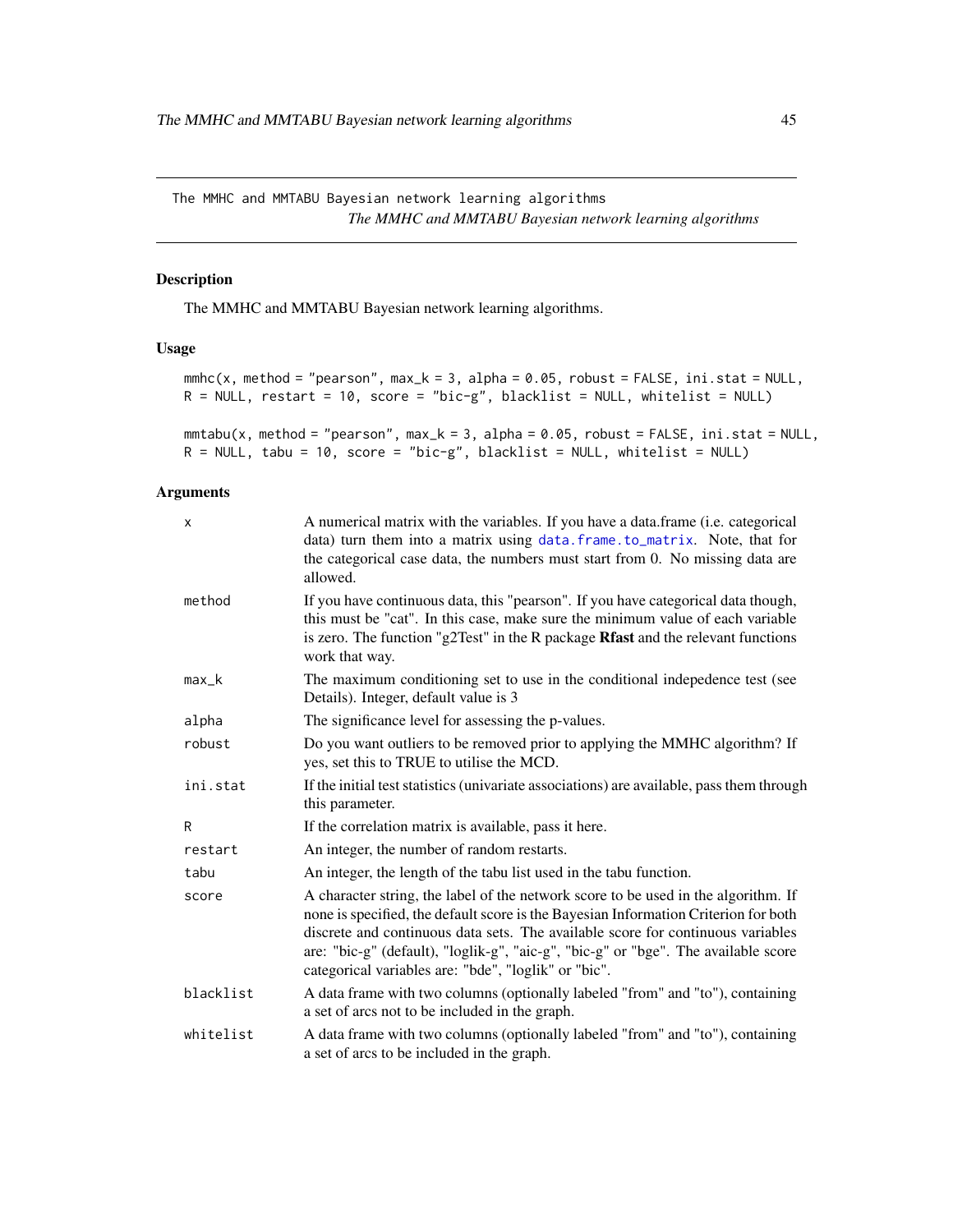# Details

The MMHC algorithm is implemented without performing the backward elimination during the skeleton identification phase. The MMHC as described in Tsamardinos et al. (2006) employs the MMPC algorithm during the skeleton construction phase and the Tabu search in the scoring phase. In this package, the mmhc function employs the Hill Climbing greedy search in the scoring phase while the mmtabu employs the Tabu search.

# Value

A list including:

| ini     | A list including the output of the mmhc, skel function.                                                                                         |
|---------|-------------------------------------------------------------------------------------------------------------------------------------------------|
| dag     | A "bn" class output. A list including the outcome of the Hill-Climbing or the<br>Tabu search phase. See the package "bnlearn" for more details. |
| scoring | The score value.                                                                                                                                |
| runtime | The duration of the algorithm.                                                                                                                  |

# Author(s)

Michail Tsagris.

R implementation and documentation: Michail Tsagris <mtsagris@uoc.gr>.

# References

Tsamardinos I., Brown E.L. and Aliferis F.C. (2006). The max-min hill-climbing Bayesian network structure learning algorithm. Machine Learning, 65(1): 31-78.

Tsagris M. (2021). A new scalable Bayesian network learning algorithm with applications to economics. Computational Economics, 57(1):341-367.

# See Also

[fedhc,](#page-42-1) [pchc,](#page-46-1) [mmhc.skel](#page-38-1)

```
# simulate a dataset with continuous data
x \le - matrix( rnorm(300 * 30, 1, 10), nrow = 300)
a \leq -mmc(x)
```
<span id="page-45-0"></span>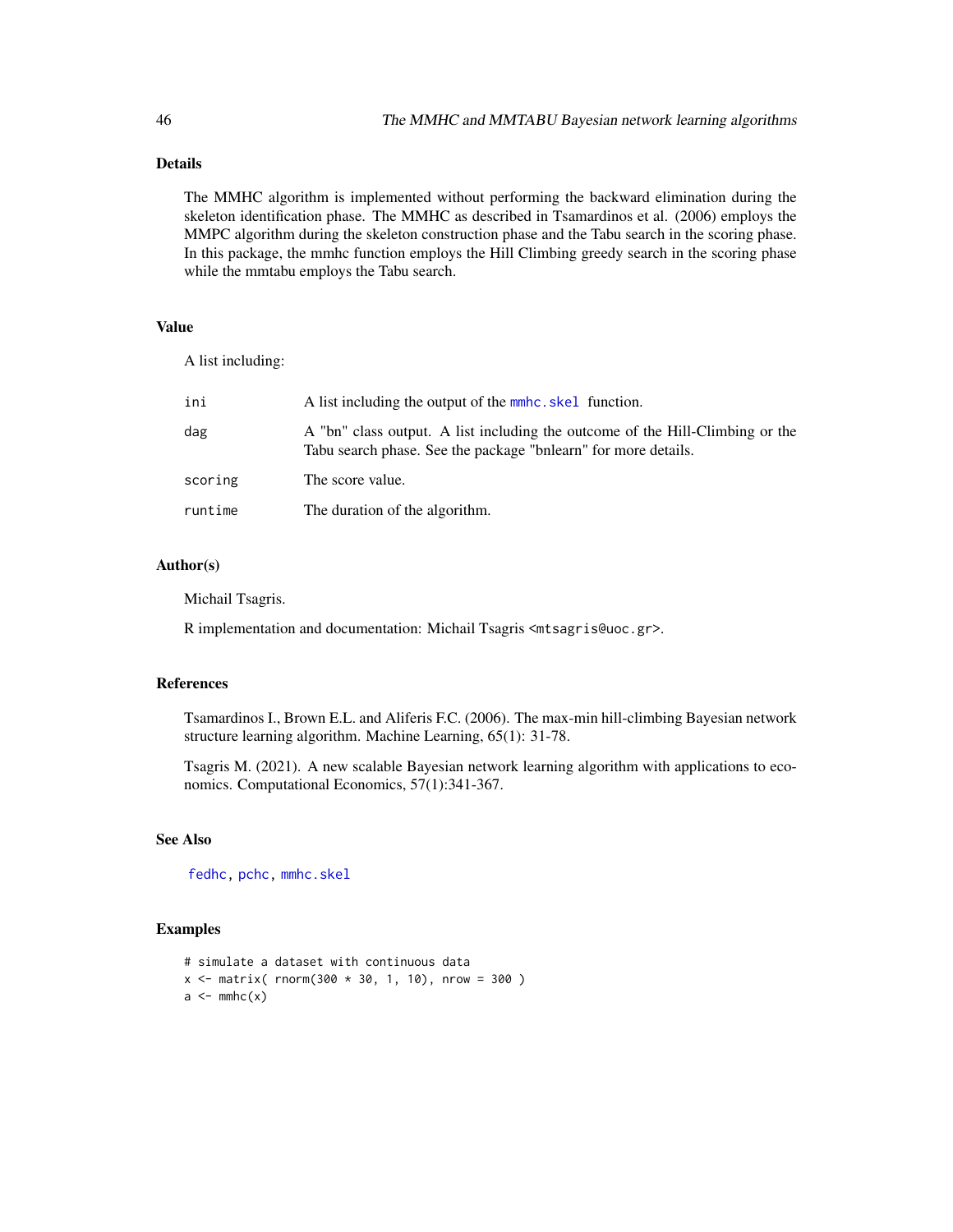<span id="page-46-0"></span>The PCHC and PCTABU Bayesian network learning algorithms *The PCHC and PCTABU Bayesian network learning algorithms*

# <span id="page-46-1"></span>Description

The PCHC and PCTABU Bayesian network learning algorithms.

# Usage

```
pchc(x, method = "pearson", alpha = 0.05, robust = FALSE, ini.stat = NULL,R = NULL, restart = 10, score = "bic-g", blacklist = NULL, whitelist = NULL)
pctabu(x, method = "pearson", alpha = 0.05, robust = FALSE, ini.stat = NULL,
R = NULL, tabu = 10, score = "bic-g", blacklist = NULL, whitelist = NULL)
```
#### Arguments

| X         | A numerical matrix with the variables. If you have a data frame ( <i>i.e.</i> categorical<br>data) turn them into a matrix using data. frame. to_matrix. Note, that for<br>the categorical case data, the numbers must start from 0. No missing data are<br>allowed.                                                                                                                                       |
|-----------|------------------------------------------------------------------------------------------------------------------------------------------------------------------------------------------------------------------------------------------------------------------------------------------------------------------------------------------------------------------------------------------------------------|
| method    | If you have continuous data, you can choose either "pearson" or "spearman". If<br>you have categorical data though, this must be "cat". In this case, make sure the<br>minimum value of each variable is zero. The g2test and the relevant functions<br>work that way.                                                                                                                                     |
| alpha     | The significance level for assessing the p-values.                                                                                                                                                                                                                                                                                                                                                         |
| robust    | Do you want outliers to be removed prior to applying the PCHC algorithm? If<br>yes, set this to TRUE to utilise the MCD.                                                                                                                                                                                                                                                                                   |
| ini.stat  | If the initial test statistics (univariate associations) are available, pass them through<br>this parameter.                                                                                                                                                                                                                                                                                               |
| R         | If the correlation matrix is available, pass it here.                                                                                                                                                                                                                                                                                                                                                      |
| restart   | An integer, the number of random restarts.                                                                                                                                                                                                                                                                                                                                                                 |
| tabu      | An integer, the length of the tabu list used in the tabu function.                                                                                                                                                                                                                                                                                                                                         |
| score     | A character string, the label of the network score to be used in the algorithm. If<br>none is specified, the default score is the Bayesian Information Criterion for both<br>discrete and continuous data sets. The available score for continuous variables<br>are: "bic-g" (default), "loglik-g", "aic-g", "bic-g" or "bge". The available score<br>categorical variables are: "bde", "loglik" or "bic". |
| blacklist | A data frame with two columns (optionally labeled "from" and "to"), containing<br>a set of arcs not to be included in the graph.                                                                                                                                                                                                                                                                           |
| whitelist | A data frame with two columns (optionally labeled "from" and "to"), containing<br>a set of arcs to be included in the graph.                                                                                                                                                                                                                                                                               |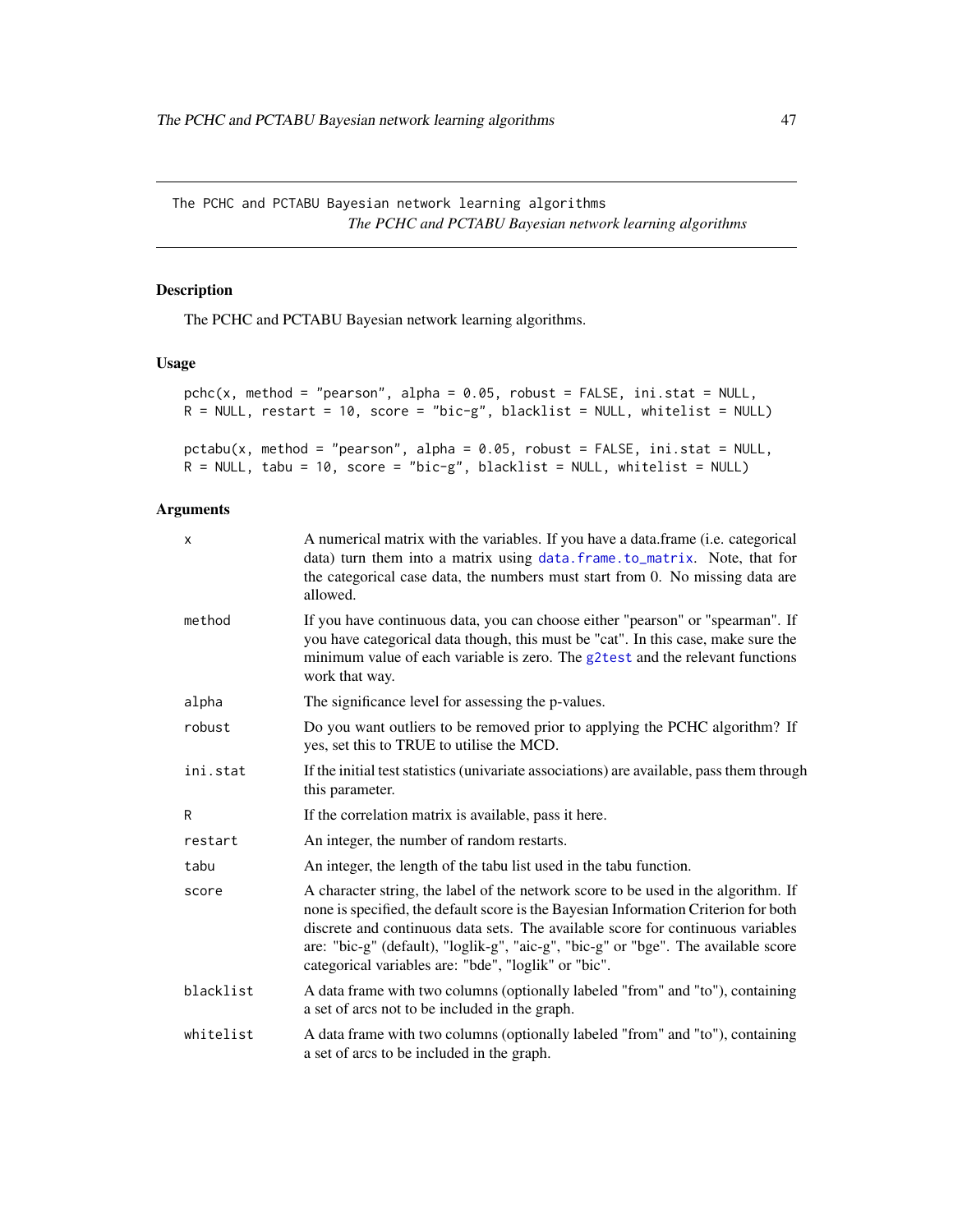# Details

The PC algorithm as proposed by Spirtes et al. (2001) is first implemented followed by a scoring phase, such as hill climbing or tabu search. The PCHC was proposed by Tsagris (2021), while the PCTABU algorithm is the same but instead of the hill climbing scoring phase, the tabu search is employed.

# Value

A list including:

| ini     | A list including the output of the pchc, skel function.                                                                                         |
|---------|-------------------------------------------------------------------------------------------------------------------------------------------------|
| dag     | A "bn" class output. A list including the outcome of the Hill-Climbing or the<br>Tabu search phase. See the package "bnlearn" for more details. |
| scoring | The score value.                                                                                                                                |
| runtime | The duration of the algorithm.                                                                                                                  |

### Author(s)

Michail Tsagris.

R implementation and documentation: Michail Tsagris <mtsagris@uoc.gr>.

#### References

Tsagris M. (2021). A new scalable Bayesian network learning algorithm with applications to economics. Computational Economics, 57(1):341-367.

Spirtes P., Glymour C. and Scheines R. (2001). Causation, Prediction, and Search. The MIT Press, Cambridge, MA, USA, 3nd edition.

Tsamardinos I. and Borboudakis G. (2010) Permutation Testing Improves Bayesian Network Learning. In Machine Learning and Knowledge Discovery in Databases. ECML PKDD 2010, 322-337.

Tsamardinos I., Brown E.L. and Aliferis F.C. (2006). The max-min hill-climbing Bayesian network structure learning algorithm. Machine Learning, 65(1): 31-78.

# See Also

[fedhc,](#page-42-1) [mmhc,](#page-44-1) [pchc.skel](#page-40-1)

```
# simulate a dataset with continuous data
x \le - matrix( rnorm(300 * 30, 1, 10), nrow = 300)
a \leftarrow \text{pchc}(x)
```
<span id="page-47-0"></span>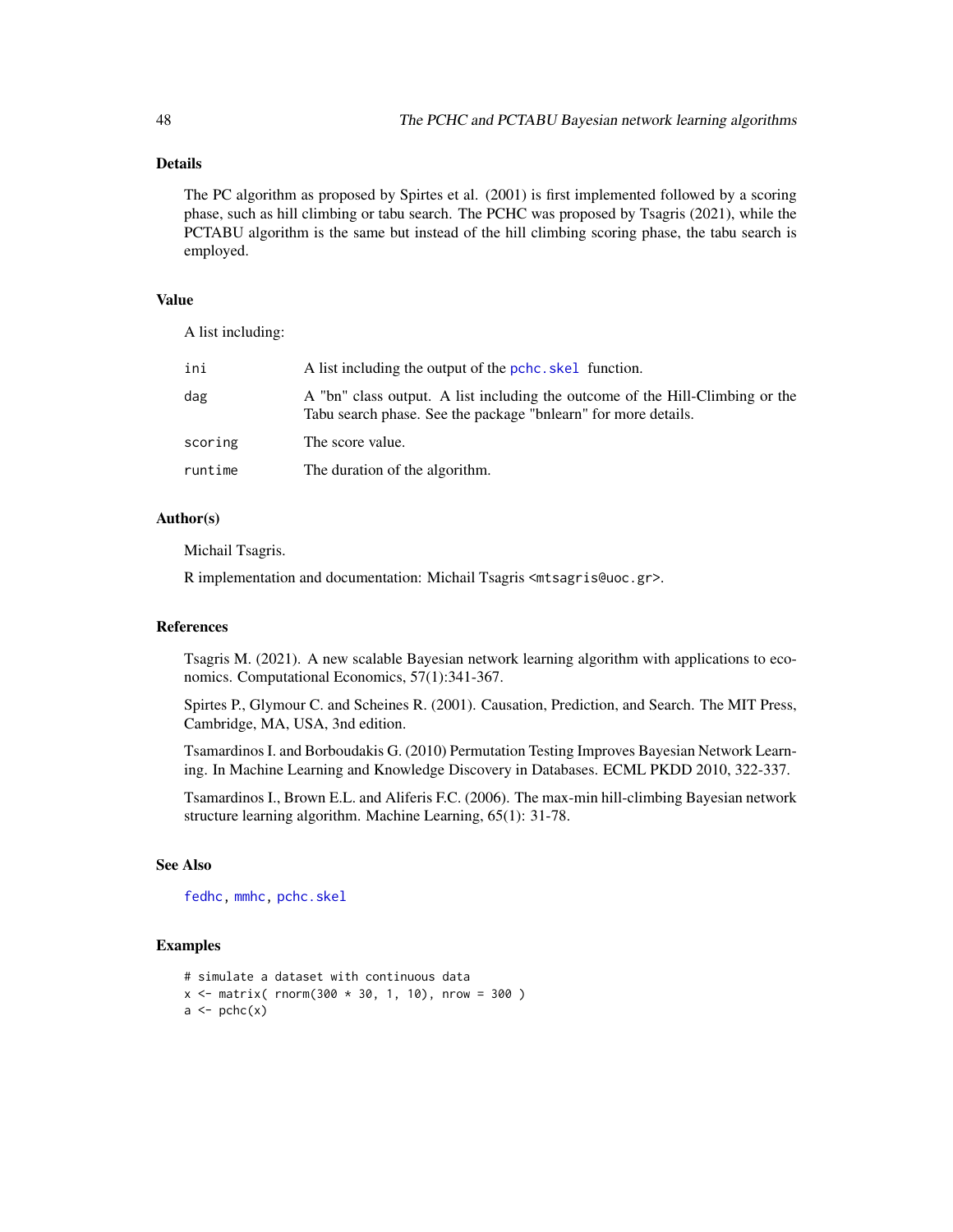<span id="page-48-0"></span>Topological sort of a Bayesian network *Topological sort of a Bayesian network*

# Description

Topological sort of a Bayesian network.

#### Usage

```
topological_sort(dag)
```
#### Arguments

dag A square matrix representing a directed graph which contains 0s and 1s. If G[i,  $j$ ] = 1 it means there is an arrow from node i to node j. When there is no edge between nodes i and j if  $G[i, j] = 0$ .

# Details

The function is an R translation from an old matlab code.

# Value

A vector with numbers indicating the sorting. If the matrix does not correspond to a Bayesian network (or a DAG), NA will be returned.

#### Author(s)

Michail Tsagris.

R implementation and documentation: Michail Tsagris <mtsagris@uoc.gr>.

# References

Chickering, D.M. (1995). A transformational characterization of equivalent Bayesian network structures. Proceedings of the 11th Conference on Uncertainty in Artificial Intelligence, Montreal, Canada, 87-98.

# See Also

[bnplot,](#page-30-1) [pchc,](#page-46-1) [pchc.skel](#page-40-1)

```
y <- pchc::rbn3(100, 20, 0.2)
Gtrue <- y$G
a <- pchc::pchc(y$x)
G <- bnmat(a$dag)
topological_sort(G)
```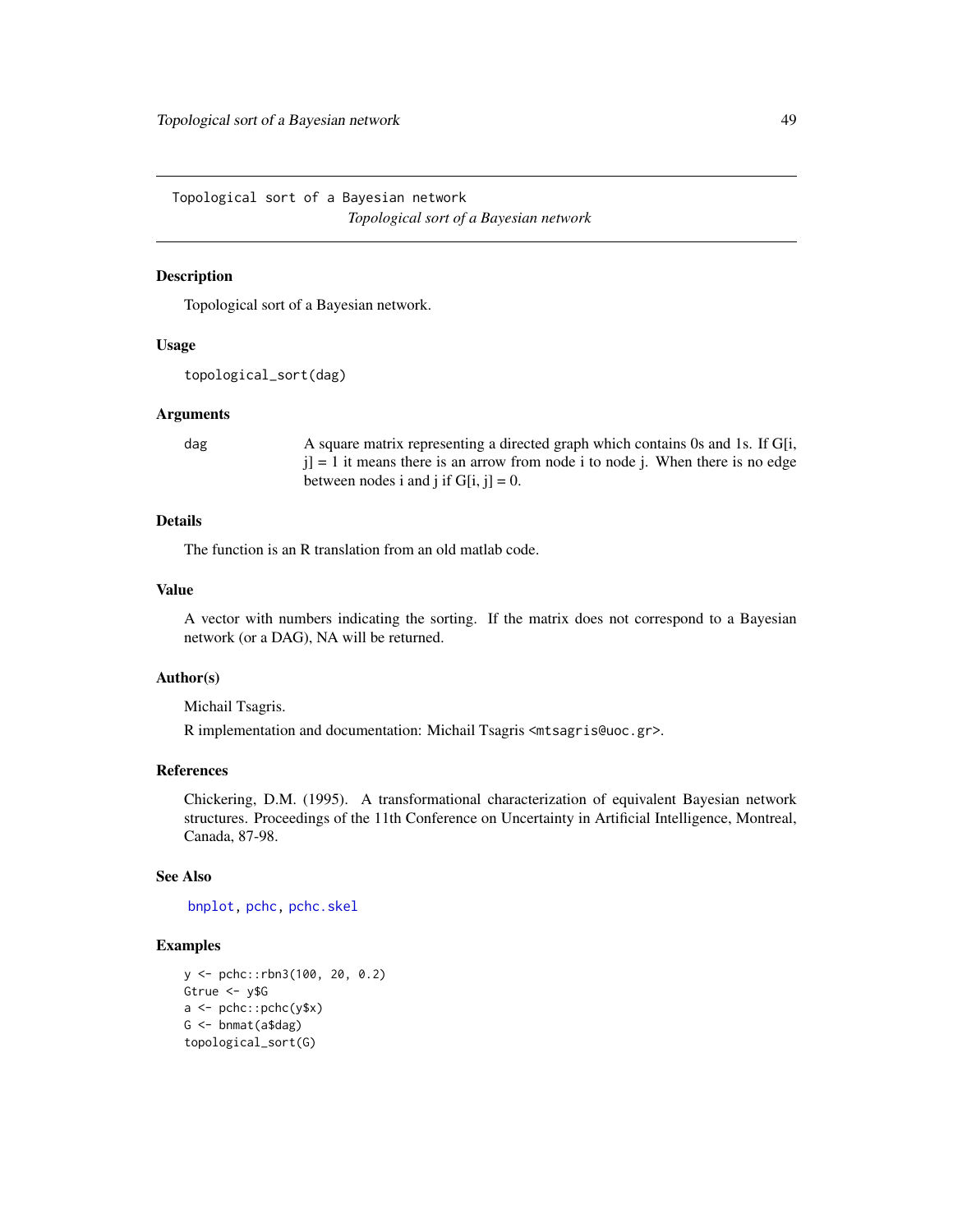<span id="page-49-0"></span>Utilities for the skeleton of a (Bayesian) network *Utilities for the skeleton of a (Bayesian) Network*

# <span id="page-49-1"></span>Description

Utilities for the skeleton of a (Bayesian) Network

# Usage

```
bn.skel.utils(bnskel.obj, G = NULL, roc = TRUE, alpha = 0.05)
bn.skel.utils2(bnskel.obj, G = NULL, roc = TRUE, alpha = 0.05)
```
# Arguments

| bnskel.obi | An object as retured by pc.skel, glmm.pc.skel or mmhc.skel.                                                                                                |
|------------|------------------------------------------------------------------------------------------------------------------------------------------------------------|
| G          | The true adjacency matrix with 1 indicating an edge and zero its absence. Sym-<br>metric or not is not important. If this is not available, leave it NULL. |
| roc        | Do you want a graph with the ROC curve be returned? Default value is TRUE.                                                                                 |
| alpha      | The significance level (suitable values in $(0, 1)$ ) for assessing the p-values.<br>Default value is 0.01.                                                |

#### Details

Given the true adjaceny matrix one can evaluate the estimated adjacency matrix, skeleton, of the PC or the MMHC algorithm.

The bn.skels.utils give you the area under the curve, false discovery rate and sorting of the edges based on their p-values.

The bn.skel.utils2 estimates the confidence of each edge. The estimated proportion of null p-values is estimated the algorithm by Storey and Tibshirani (2003).

#### Value

For the "bn.skel.utils" a list including:

| fdr                                        | The false discovery rate as estimated using the Benjamini-Hochberg correction.                                                                                                                       |  |
|--------------------------------------------|------------------------------------------------------------------------------------------------------------------------------------------------------------------------------------------------------|--|
| area                                       | This is a list with the elements of the auc function. The area under the curve,<br>the sensitivy and specificity for a range of values, the Youden index, etc.                                       |  |
| sig.pvalues                                | A matrix with the row and column of each significant p-value sorted in asending<br>order. As we move down the matrix, the p-values increase and hence the strength<br>of the associations decreases. |  |
| For the "bn.skel.utils2" a list including: |                                                                                                                                                                                                      |  |

area This is a list with the elements of the [auc](#page-33-1) function. The area under the curve, the sensitivy and specificity for a range of values, the Youden index, etc.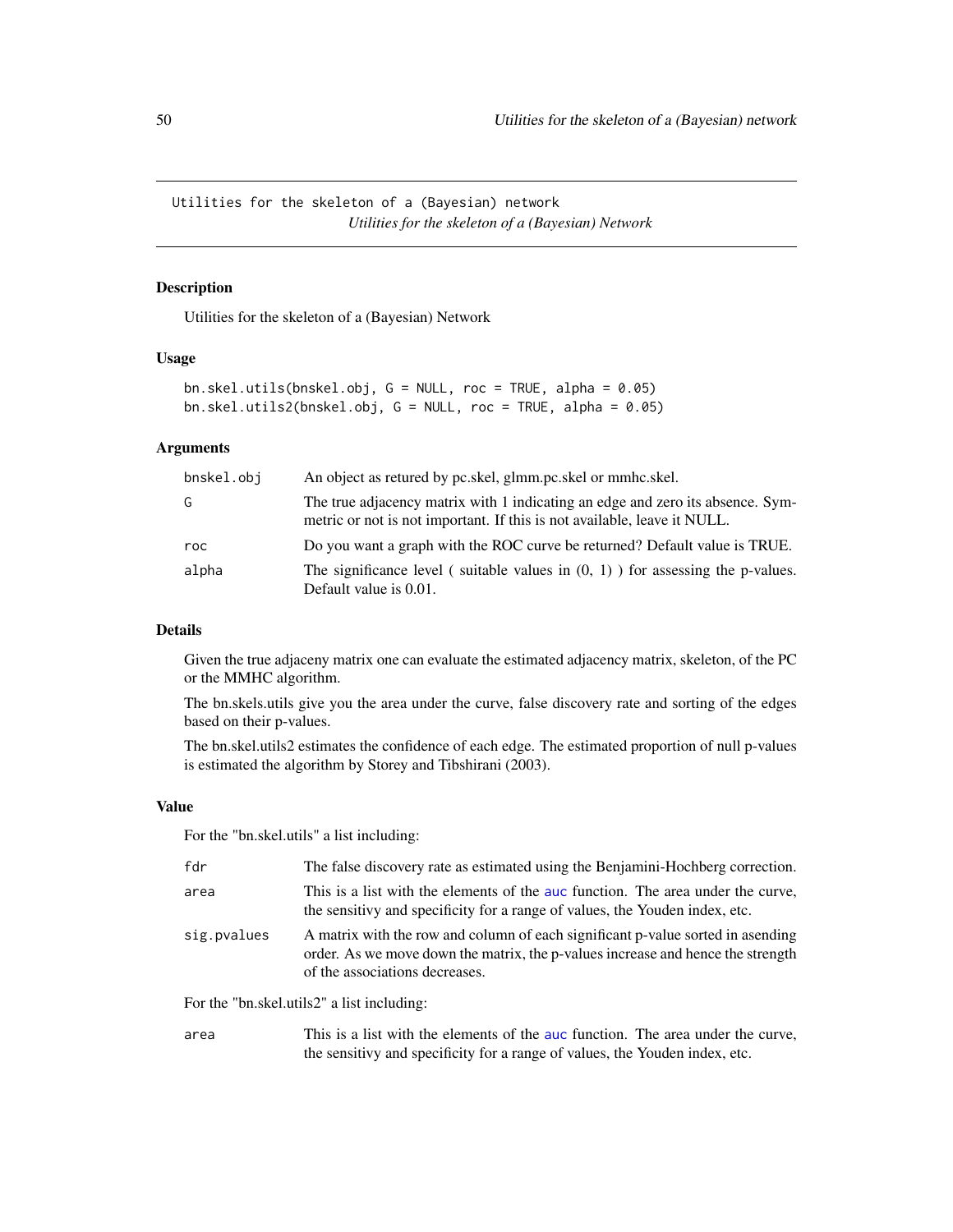<span id="page-50-0"></span>

| pxy   | A matrix with the row and column of the confidence of each p-value sorted in |
|-------|------------------------------------------------------------------------------|
|       | as a a sending order. As we move down the matrix, the confidences decrease.  |
| lower | The lower confidence limit of an edge as estimated by conf.edge.lower.       |

# Author(s)

Michail Tsagris.

R implementation and documentation: Michail Tsagris <mtsagris@uoc.gr>.

#### References

Tsamardinos I. and Brown L.E. Bounding the False Discovery Rate in Local Bayesian Network Learning. AAAI, 2008.

Triantafillou S., Tsamardinos I. and Roumpelaki A. (2014). Learning neighborhoods of high confidence in constraint-based causal discovery. In European Workshop on Probabilistic Graphical Models, pp. 487-502.

Storey J.D. and Tibshirani R. (2003). Statistical significance for genome-wide experiments. Proceedings of the National Academy of Sciences, 100: 9440-9445.

Benjamini Y. and Hochberg Y. (1995). Controlling the false discovery rate: a practical and powerful approach to multiple testing. Journal of the Royal Statistical Society Series B, 57(1), 289-300.

Spirtes P., Glymour C. and Scheines R. (2001). Causation, Prediction, and Search. The MIT Press, Cambridge, MA, USA, 3nd edition.

#### See Also

[conf.edge.lower,](#page-25-1) [pchc.skel,](#page-40-1) [rbn2](#page-15-1)

#### Examples

```
y \le - pchc::rbn2(200, p = 25, nei = 3)
x \le -y$x
G \leftarrow y $Gmod \le pchc::pchc.skel(x, method = "pearson", alpha = 0.05)
G \leftarrow G + t(G)bn.skel.utils(mod, G, roc = FALSE, alpha = 0.05)
bn.skel.utils2(mod, G, roc = FALSE, alpha = 0.05)
```
Variable selection for continuous data using the FBED algorithm *Variable selection for continuous data using the FBED algorithm*

#### <span id="page-50-1"></span>Description

Variable selection for continuous data using the FBED algorithm.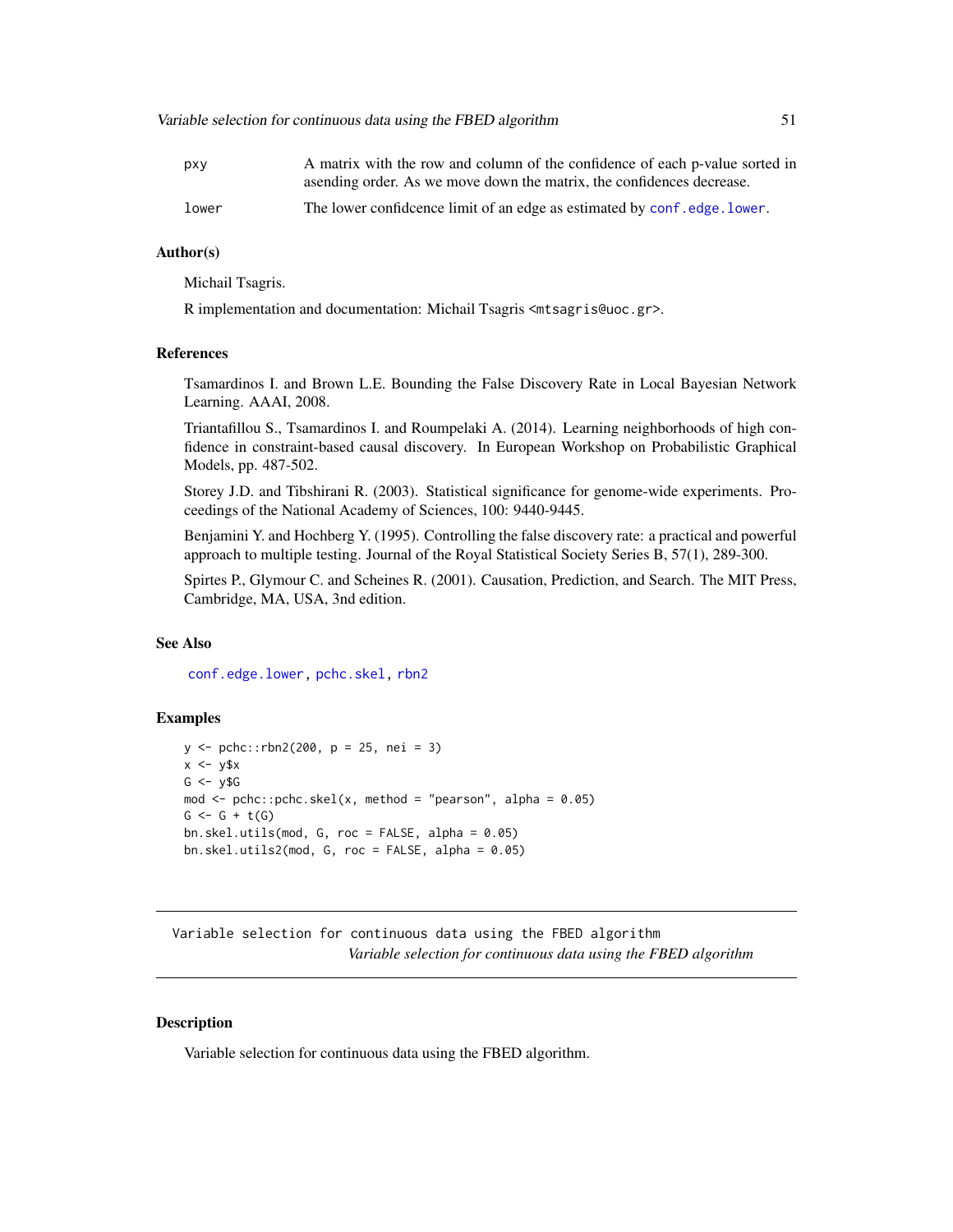<span id="page-51-0"></span> $cor.fbed(y, x, ystand = TRUE, xstand = TRUE, alpha = 0.05, K = 0)$ 

#### Arguments

| y            | The response variable, a numeric vector.                                                        |  |
|--------------|-------------------------------------------------------------------------------------------------|--|
| $\mathsf{x}$ | A matrix with the data, where the rows denote the samples and the columns are<br>the variables. |  |
| ystand       | If this is TRUE the response variable is centered. The mean is subtracted from<br>every value.  |  |
| xstand       | If this is TRUE the independent variables are standardised.                                     |  |
| alpha        | The significance level, set to 0.05 by default.                                                 |  |
| К            | The number of times to repeat the process. The default value is 0.                              |  |

# Details

FBED stands for Forward Backward with Earcly Dropping. It is a variation of the classical forward selection, where at each step, only the statistically significant variables carry on. The rest are dropped. The process stops when no other variables can be selected. If  $K = 1$ , the process is repeated testing sequentially again all those that have not been selected. If  $K > 1$ , then this is repeated.

In the end, the backward selection is performed to remove any falsely included variables. This backward phase has not been implemented yet.

#### Value

A list including:

| runtime | The duration of the process.                                                                                           |
|---------|------------------------------------------------------------------------------------------------------------------------|
| res     | A matrix with the index of the selected variable, their test statistic value and the<br>associated p-value.            |
| info    | A matrix with two columns. The cumulative number of variables selected and<br>the number of tests for each value of K. |

# Author(s)

Michail Tsagris.

R implementation and documentation: Michail Tsagris <mtsagris@uoc.gr>.

#### References

Borboudakis G. and Tsamardinos I. (2019). Forward-backward selection with early dropping. Journal of Machine Learning Research, 20(8): 1-39.

# See Also

[pc.sel,](#page-54-1) [mmpc,](#page-52-1) [cortest,](#page-20-1) [correls](#page-21-1)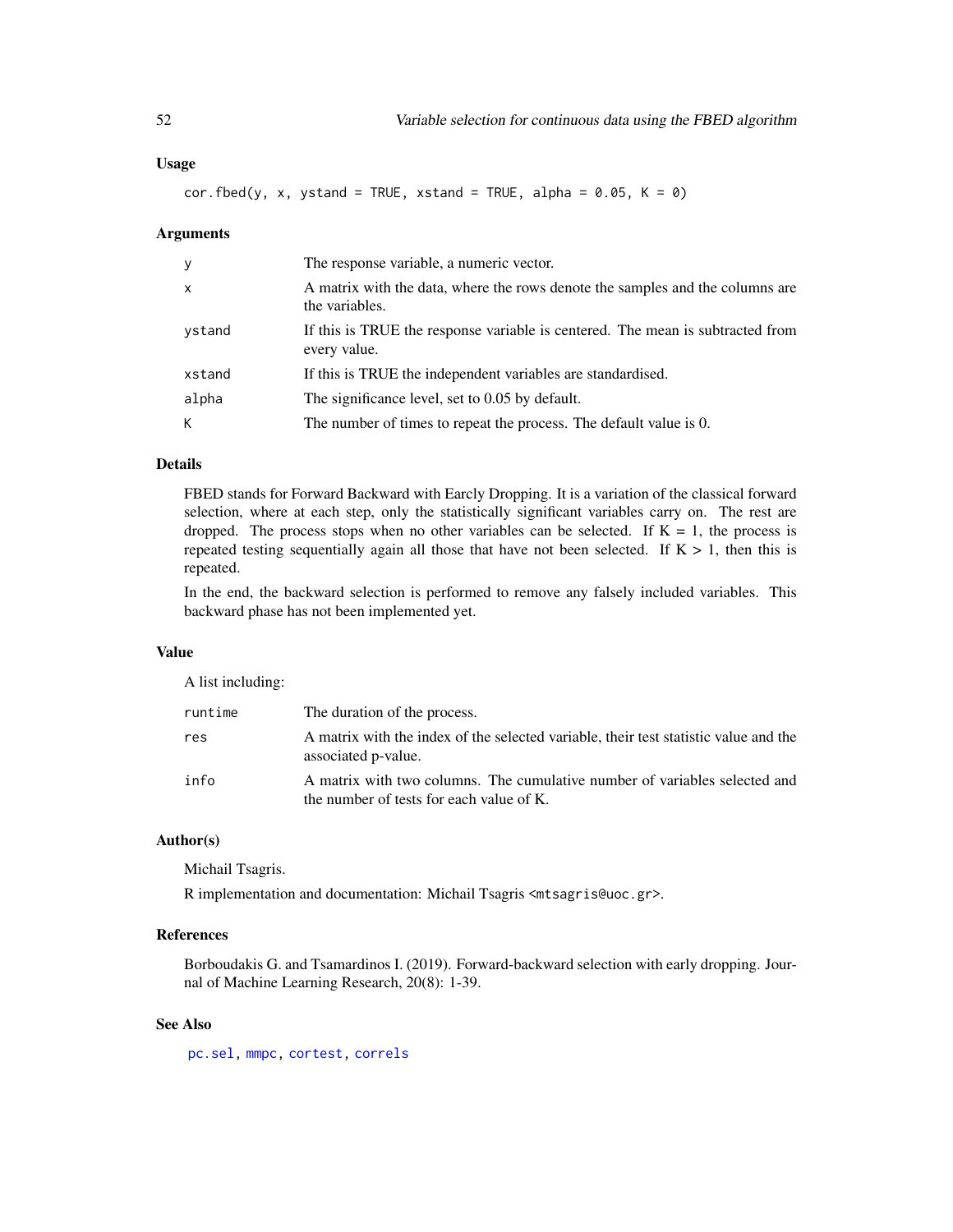<span id="page-52-0"></span>Variable selection for continuous data using the MMPC algorithm 53

# Examples

```
x \le matrix( rnorm(50 \star 50), ncol = 50)
y \le - rnorm(50)a <- pchc::cor.fbed(y, x)
a
```
Variable selection for continuous data using the MMPC algorithm *Variable selection for continuous data using the MMPC algorithm*

# <span id="page-52-1"></span>Description

Variable selection for continuous data using the MMPC algorithm.

# Usage

 $mmpc(y, x, max_k = 3, alpha = 0.05, method = "pearson",$ ini = NULL, hash = FALSE, hashobject = NULL, backward = FALSE)

# Arguments

| У          | The class variable. Provide a numeric vector.                                                                                                                                                                                                                                                                    |  |
|------------|------------------------------------------------------------------------------------------------------------------------------------------------------------------------------------------------------------------------------------------------------------------------------------------------------------------|--|
| x          | The main dataset. Provide a numeric matrix.                                                                                                                                                                                                                                                                      |  |
| max_k      | The maximum conditioning set to use in the conditional independence test. Pro-<br>vide an integer.                                                                                                                                                                                                               |  |
|            | The default value set is 3.                                                                                                                                                                                                                                                                                      |  |
| alpha      | Threshold for assessing p-values' significance. Provide a double value, between<br>$0.0$ and $1.0$ .                                                                                                                                                                                                             |  |
|            | The default value set is 0.05.                                                                                                                                                                                                                                                                                   |  |
| method     | Currently only "pearson" is supported.                                                                                                                                                                                                                                                                           |  |
| ini        | This argument is used for the avoidance of the univariate associations re-calculations,<br>in the case of them being present. Provide it in the form of a list.                                                                                                                                                  |  |
| hash       | Boolean value for the activation of the statistics storage in a hash type object.<br>The default value is false.                                                                                                                                                                                                 |  |
| hashobject | This argument is used for the avoidance of the hash re-calculation, in the case of<br>them being present, similarly to ini argument. Provide it in the form of a hash.                                                                                                                                           |  |
|            | Please note that the generated hash object should be used only when the same<br>dataset is re-analyzed, possibly with different values of max_k and alpha.                                                                                                                                                       |  |
| backward   | Boolean value for the activation of the backward/symmetry correction phase.<br>This option removes and falsely included variables in the parents and children<br>set of the target variable. It calls the link{mmpc_bp} for this purpose. The<br>backward option seems dubious. Please do not use at the moment. |  |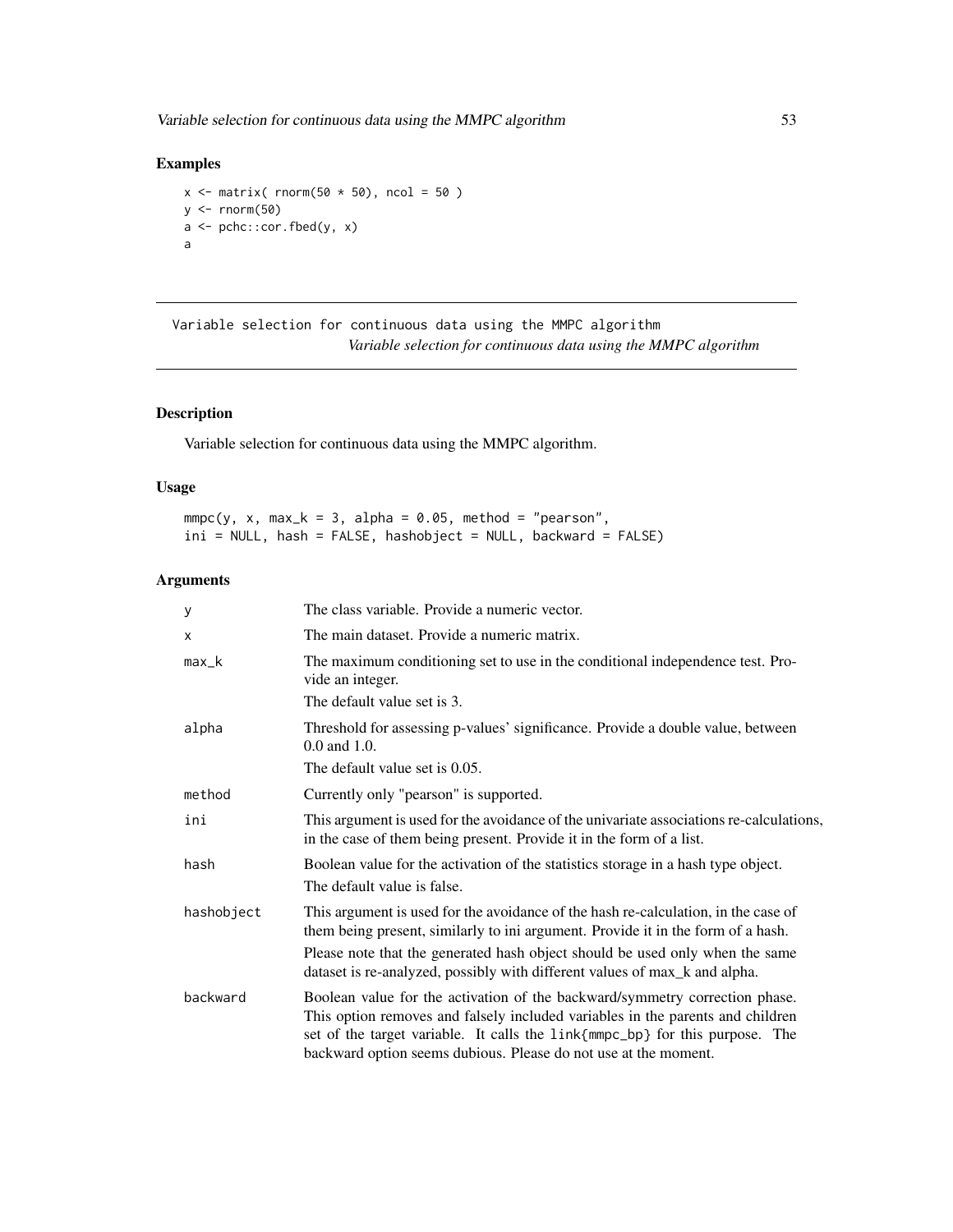# Details

The MMPC function implements the MMPC algorithm as presented in "Tsamardinos, Brown and Aliferis. The max-min hill-climbing Bayesian network structure learning algorithm" http://www.dsllab.org/supplements/mmhc\_paper/paper\_online.pdf

#### Value

The output of the algorithm is an list including:

| selected   | The order of the selected variables according to the increasing pvalues.                                                                                                                                                                                                                                                                                                |  |
|------------|-------------------------------------------------------------------------------------------------------------------------------------------------------------------------------------------------------------------------------------------------------------------------------------------------------------------------------------------------------------------------|--|
| hashobject | The hash object containing the statistics calculated in the current run.                                                                                                                                                                                                                                                                                                |  |
| pvalues    | For each feature included in the dataset, this vector reports the strength of its<br>association with the target in the context of all other variables. Particularly, this<br>vector reports the max p-values found when the association of each variable<br>with the target is tested against different conditional sets. Lower values indicate<br>higher association. |  |
| stats      | The statistics corresponding to the aforementioned pvalues (higher values indi-<br>cate higher association).                                                                                                                                                                                                                                                            |  |
| univ       | This is a list with the univariate associations; the test statistics and their corre-<br>sponding logged p-values.                                                                                                                                                                                                                                                      |  |
| $max_k$    | The max_k value used in the current execution.                                                                                                                                                                                                                                                                                                                          |  |
| alpha      | The alpha value used in the current execution.                                                                                                                                                                                                                                                                                                                          |  |
| n.tests    | If hash = TRUE, the number of tests performed will be returned. If hash $!=$<br>TRUE, the number of univariate associations will be returned.                                                                                                                                                                                                                           |  |
| runtime    | The time (in seconds) that was needed for the execution of algorithm.                                                                                                                                                                                                                                                                                                   |  |

#### Author(s)

Michail Tsagris.

R implementation and documentation: Michail Tsagris <mtsagris@uoc.gr>.

#### References

Tsagris M. and Tsamardinos I. (2019). Feature selection with the R package MXM. F1000Research 7: 1505

Feature Selection with the R Package MXM: Discovering Statistically Equivalent Feature Subsets, Lagani V. and Athineou G. and Farcomeni A. and Tsagris M. and Tsamardinos I. (2017). Journal of Statistical Software, 80(7).

Tsamardinos, I., Aliferis, C. F. and Statnikov, A. (2003). Time and sample efficient discovery of Markov blankets and direct causal relations. In Proceedings of the ninth ACM SIGKDD international conference on Knowledge discovery and data mining (pp. 673-678). ACM.

Brown L. E., Tsamardinos, I. and Aliferis C. F. (2004). A novel algorithm for scalable and accurate Bayesian network learning. Medinfo, 711-715.

Tsamardinos, Brown and Aliferis (2006). The max-min hill-climbing Bayesian network structure learning algorithm. Machine learning, 65(1), 31-78.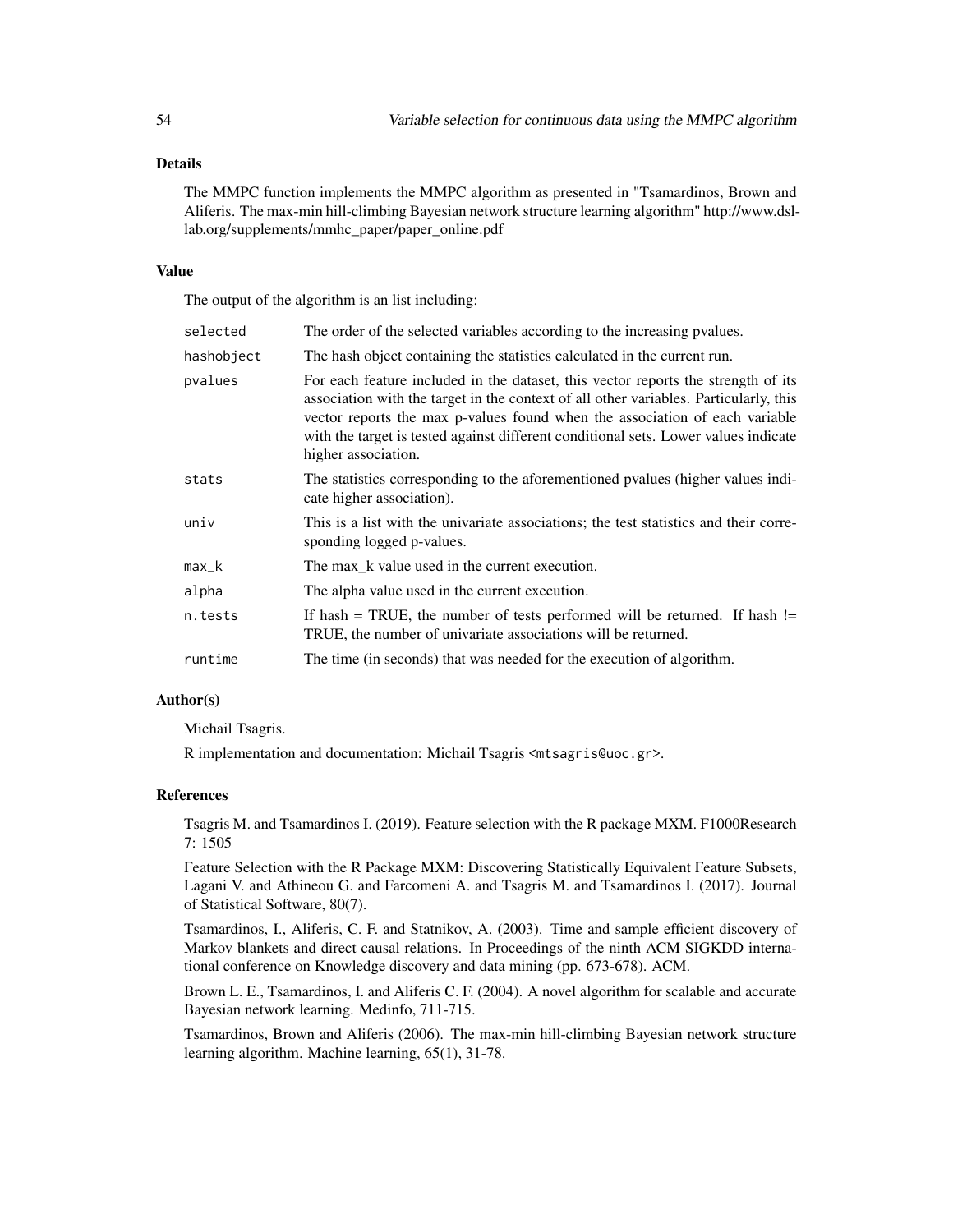# <span id="page-54-0"></span>See Also

[cor.fbed,](#page-50-1) pc.sel

### Examples

 $x \le$  matrix( rnorm(50  $*$  50), ncol = 50)  $y \leftarrow \text{norm}(50)$  $a \leftarrow pche::mmpc(y, x)$ 

Variable selection for continuous data using the PC-simple algorithm *Variable selection for continuous data using the PC-simple algorithm*

# <span id="page-54-1"></span>Description

Variable selection for continuous data using the PC-simple algorithm.

#### Usage

 $pc.set(y, x, ystand = TRUE, xstand = TRUE, alpha = 0.05)$ 

#### Arguments

| y            | A numerical vector with continuous data.                                                             |
|--------------|------------------------------------------------------------------------------------------------------|
| $\mathsf{x}$ | A matrix with numerical data; the independent variables, of which some will<br>probably be selected. |
| vstand       | If this is TRUE the response variable is centered. The mean is subtracted from<br>every value.       |
| xstand       | If this is TRUE the independent variables are standardised.                                          |
| alpha        | The significance level.                                                                              |

#### Details

Variable selection for continuous data only is performed using the PC-simple algorithm (Buhlmann, Kalisch and Maathuis, 2010). The PC algorithm used to infer the skeleton of a Bayesian Network has been adopted in the context of variable selection. In other words, the PC algorithm is used for a single node.

# Value

A list including:

| vars    | A vector with the selected variables. |
|---------|---------------------------------------|
| n.tests | The number of tests performed.        |
| runtime | The runtime of the algorithm.         |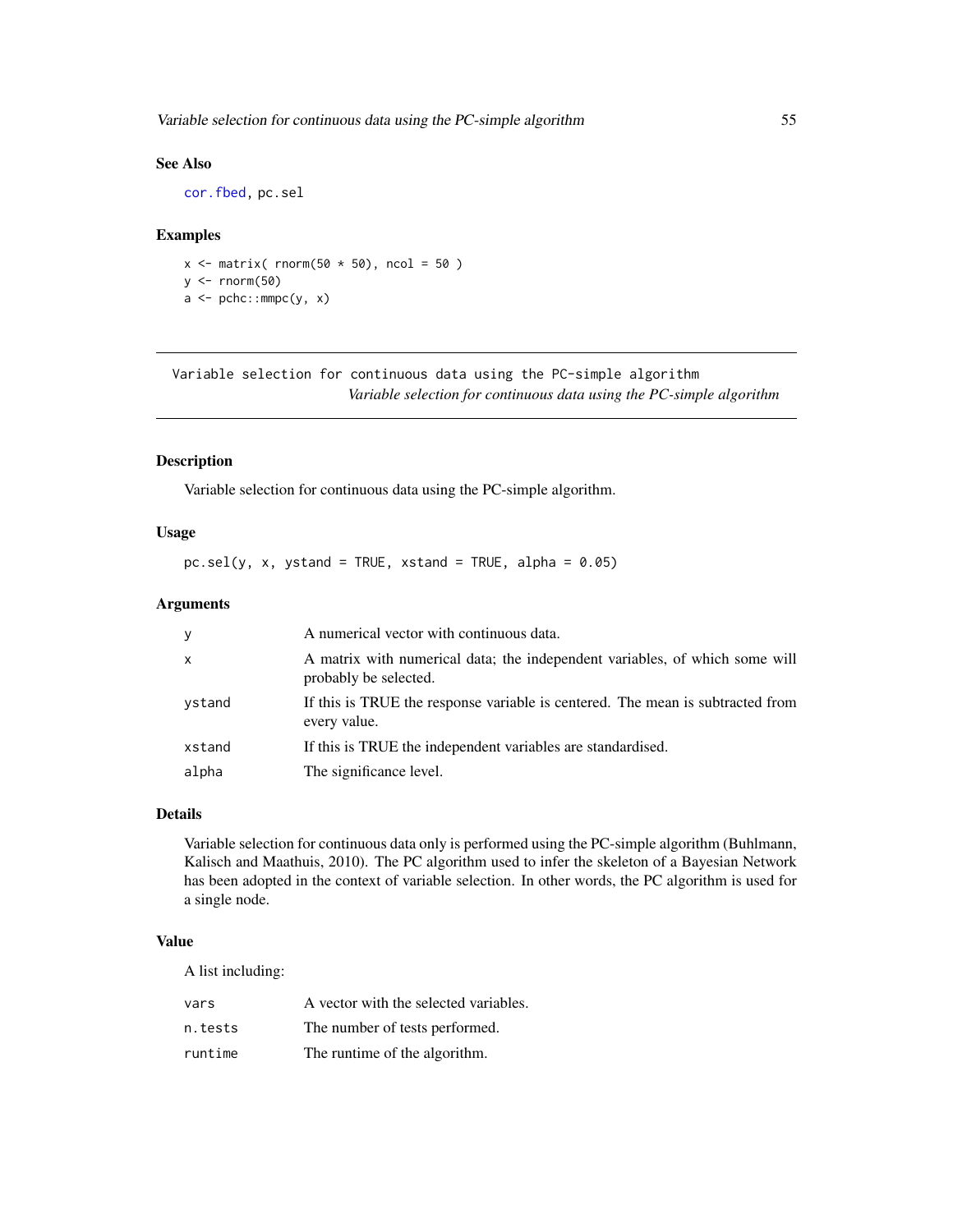# <span id="page-55-0"></span>Author(s)

Michail Tsagris.

R implementation and documentation: Michail Tsagris <mtsagris@uoc.gr>.

# References

Buhlmann P., Kalisch M. and Maathuis M. H. (2010). Variable selection in high-dimensional linear models: partially faithful distributions and the PC-simple algorithm. Biometrika, 97(2): 261-278. <https://arxiv.org/pdf/0906.3204.pdf>

#### See Also

[mmpc,](#page-52-1) [cor.fbed](#page-50-1)

```
x \le - matrix( rnorm(50 \star 50), ncol = 50)
y <- rnorm(50)
a <- pchc::pc.sel(y, x)
```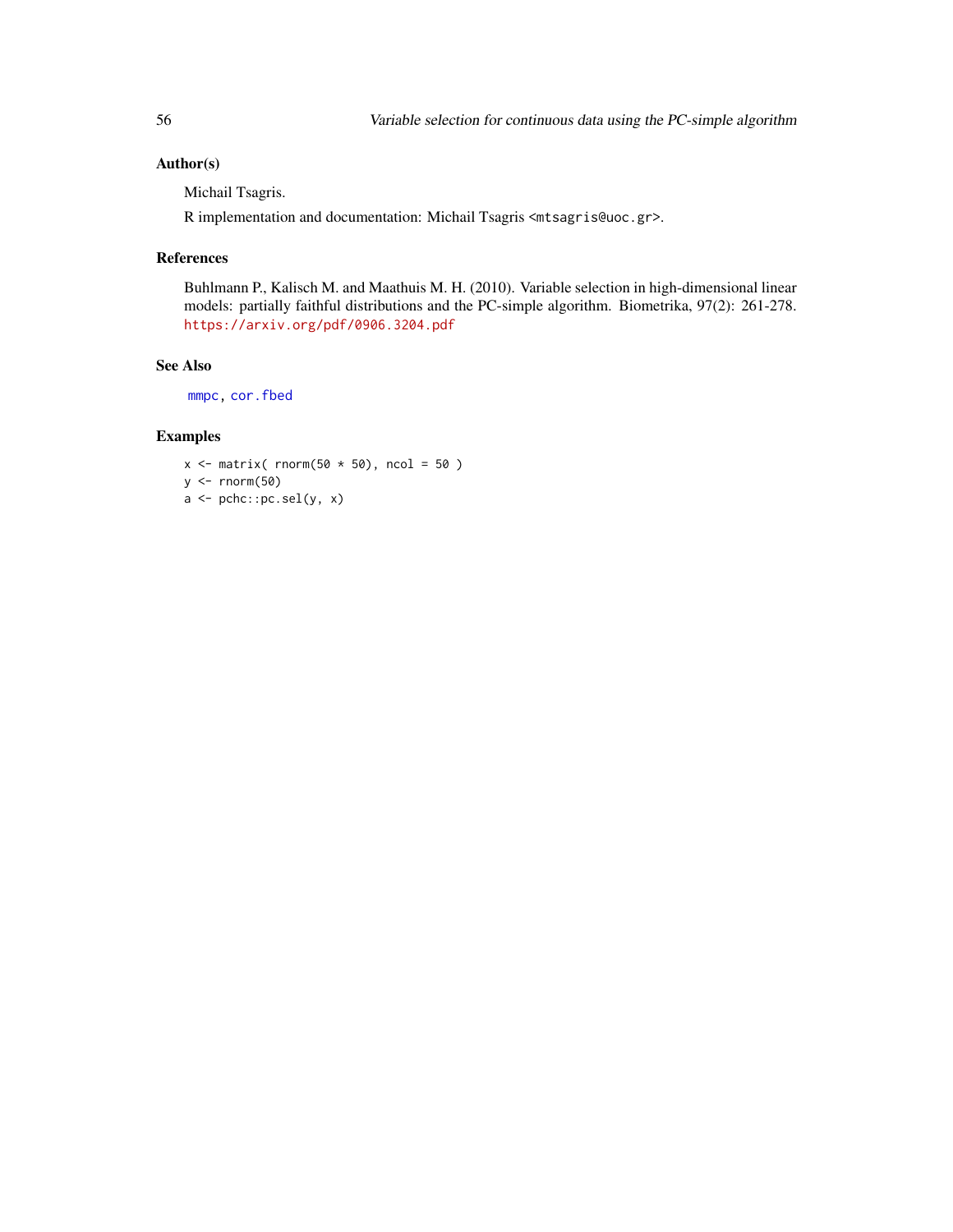# <span id="page-56-0"></span>**Index**

∗ Correlations Correlation between pairs of variables, [18](#page-17-0) ∗ pc algorithm Bootstrap versions of the skeleton of a Bayesian network, [7](#page-6-0) Adjacency matrix of a Bayesian network, [4](#page-3-0) All pairwise G-square and chi-square tests of indepedence, [5](#page-4-0) auc, *[50](#page-49-0)* auc *(*ROC and AUC*)*, [34](#page-33-0) big\_cor, *[34](#page-33-0)* big\_cor *(*Correlation matrix for FBM class matrices (big matrices)*)*, [20](#page-19-0) big\_read, *[20](#page-19-0)* big\_read *(*Read big data or a big.matrix object*)*, [33](#page-32-0) bn.skel.utils, *[8](#page-7-0)*, *[23](#page-22-0)*, *[35](#page-34-0)* bn.skel.utils *(*Utilities for the skeleton of a (Bayesian) network*)*, [50](#page-49-0) bn.skel.utils2, *[26](#page-25-0)* bn.skel.utils2 *(*Utilities for the skeleton of a (Bayesian) network*)*, [50](#page-49-0) bnmat *(*Adjacency matrix of a Bayesian network*)*, [4](#page-3-0) bnplot, *[27](#page-26-0)*, *[49](#page-48-0)* bnplot *(*Plot of a Bayesian network*)*, [31](#page-30-0) Bootstrap versions of the skeleton of a Bayesian network, [7](#page-6-0) Bootstrapping the FEDHC and FEDTABU Bayesian network learning algorithms, [8](#page-7-0) Bootstrapping the MMHC and MMTABU Bayesian network learning

algorithms, [10](#page-9-0) Bootstrapping the PCHC and PCTABU Bayesian network learning algorithms, [12](#page-11-0) cat.tests, *[6](#page-5-0)*, *[25](#page-24-0)* cat.tests *(*Chi-square and G-square tests of (unconditional) indepdence*)*, [15](#page-14-0) Check whether a directed graph is acyclic, [14](#page-13-0) Chi-square and G-square tests of (unconditional) indepdence, [15](#page-14-0) chi2test *(*G-square and Chi-square test of conditional indepdence*)*, [24](#page-23-0) chi2test\_univariate, *[24](#page-23-0)* chi2test\_univariate *(*All pairwise G-square and chi-square tests of indepedence*)*, [5](#page-4-0) conf.edge.lower, *[23](#page-22-0)*, *[35](#page-34-0)*, *[51](#page-50-0)* conf.edge.lower *(*Lower limit of the confidence of an edge*)*, [26](#page-25-0) Continuous data simulation from a DAG, [16](#page-15-0) cor.fbed, *[55,](#page-54-0) [56](#page-55-0)* cor.fbed *(*Variable selection for continuous data using the FBED algorithm*)*, [51](#page-50-0) cor2pcor, *[30](#page-29-0)* cor2pcor *(*Partial correlation matrix from correlation or covariance matrix*)*, [30](#page-29-0) corpairs, *[21,](#page-20-0) [22](#page-21-0)* corpairs *(*Correlation between pairs of variables*)*, [18](#page-17-0) Correlation between pairs of variables, [18](#page-17-0) Correlation matrix for FBM class matrices (big matrices), [20](#page-19-0)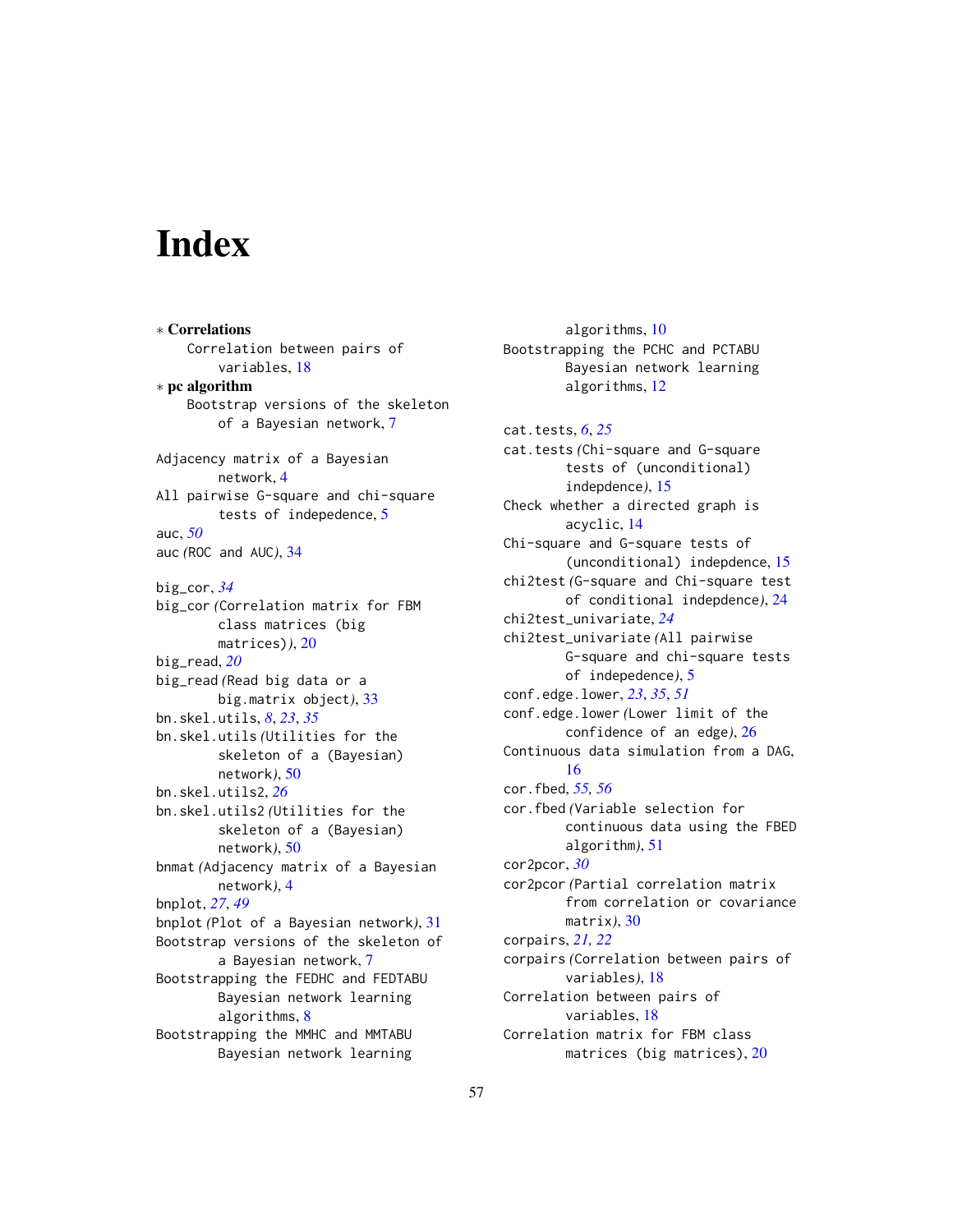correls *(*Correlations*)*, [22](#page-21-0)

cortest, *[16](#page-15-0)*, *[19](#page-18-0)*, *[22](#page-21-0)*, *[30,](#page-29-0) [31](#page-30-0)*, *[52](#page-51-0)* cortest *(*Correlation significance testing using Fisher's z-transformation*)*, [21](#page-20-0)

data.frame.to\_matrix, *[9](#page-8-0)*, *[11,](#page-10-0) [12](#page-11-0)*, *[28](#page-27-0)*, *[36](#page-35-0)*, *[38,](#page-37-0) [39](#page-38-0)*, *[41](#page-40-0)*, *[43](#page-42-0)*, *[45](#page-44-0)*, *[47](#page-46-0)*

dcor.fedhc.skel *(*Skeleton of the FEDHC algorithm using the distance correlation*)*, [37](#page-36-0)

Estimation of the percentage of null p-values, [23](#page-22-0)

fedhc, *[12](#page-11-0)*, *[14,](#page-13-0) [15](#page-14-0)*, *[18](#page-17-0)*, *[27](#page-26-0)*, *[37](#page-36-0)*, *[46](#page-45-0)*, *[48](#page-47-0)* fedhc *(*The FEDHC and FEDTABU Bayesian network learning algorithms*)*, [43](#page-42-0)

fedhc.boot *(*Bootstrapping the FEDHC and FEDTABU Bayesian network learning algorithms*)*, [8](#page-7-0) fedhc.skel, *[8](#page-7-0)*, *[10](#page-9-0)*, *[20](#page-19-0)*, *[29](#page-28-0)*, *[34](#page-33-0)*, *[39](#page-38-0)*, *[42](#page-41-0)*, *[44](#page-43-0)*

fedhc.skel *(*Skeleton of the FEDHC algorithm*)*, [36](#page-35-0)

fedhc.skel.boot, *[26](#page-25-0)*, *[37](#page-36-0)*, *[39](#page-38-0)*

fedhc.skel.boot *(*Bootstrap versions of the skeleton of a Bayesian network*)*, [7](#page-6-0)

fedtabu *(*The FEDHC and FEDTABU Bayesian network learning algorithms*)*, [43](#page-42-0)

fedtabu.boot *(*Bootstrapping the FEDHC and FEDTABU Bayesian network learning algorithms*)*, [8](#page-7-0)

G-square and Chi-square test of conditional indepdence, [24](#page-23-0) g2Test, *[15](#page-14-0)* g2test, *[6](#page-5-0)*, *[9](#page-8-0)*, *[13](#page-12-0)*, *[16](#page-15-0)*, *[43](#page-42-0)*, *[47](#page-46-0)* g2test *(*G-square and Chi-square test of conditional indepdence*)*, [24](#page-23-0) g2test\_perm *(*G-square and Chi-square test of conditional indepdence*)*, [24](#page-23-0)

g2test\_univariate, *[24,](#page-23-0) [25](#page-24-0)* g2test\_univariate *(*All pairwise G-square and chi-square tests of indepedence*)*, [5](#page-4-0) g2test\_univariate\_perm, *[24](#page-23-0)* g2test\_univariate\_perm *(*All pairwise G-square and chi-square tests of indepedence*)*, [5](#page-4-0)

is.dag *(*Check whether a directed graph is acyclic*)*, [14](#page-13-0)

loglm, *[15](#page-14-0)* Lower limit of the confidence of an edge, [26](#page-25-0)

Markov blanket of a node in a Bayesian network, [27](#page-26-0) mb *(*Markov blanket of a node in a Bayesian network*)*, [27](#page-26-0) mmhc, *[10,](#page-9-0) [11](#page-10-0)*, *[14,](#page-13-0) [15](#page-14-0)*, *[18](#page-17-0)*, *[27](#page-26-0)*, *[40](#page-39-0)*, *[44](#page-43-0)*, *[48](#page-47-0)* mmhc *(*The MMHC and MMTABU Bayesian network learning algorithms*)*, [45](#page-44-0) mmhc.boot *(*Bootstrapping the MMHC and MMTABU Bayesian network learning algorithms*)*, [10](#page-9-0) mmhc.skel, *[8](#page-7-0)*, *[12](#page-11-0)*, *[20](#page-19-0)*, *[23](#page-22-0)*, *[29](#page-28-0)*, *[34,](#page-33-0) [35](#page-34-0)*, *[37](#page-36-0)*, *[40](#page-39-0)*, *[42](#page-41-0)*, *[46](#page-45-0)* mmhc.skel *(*Skeleton of the MMHC algorithm*)*, [39](#page-38-0) mmhc.skel.boot, *[26](#page-25-0)*, *[40](#page-39-0)* mmhc.skel.boot *(*Bootstrap versions of the skeleton of a Bayesian network*)*, [7](#page-6-0) mmpc, *[52](#page-51-0)*, *[56](#page-55-0)* mmpc *(*Variable selection for continuous data using the MMPC algorithm*)*, [53](#page-52-0) mmtabu, *[11](#page-10-0)* mmtabu *(*The MMHC and MMTABU Bayesian network learning algorithms*)*, [45](#page-44-0) mmtabu.boot *(*Bootstrapping the MMHC and MMTABU Bayesian network learning algorithms*)*, [10](#page-9-0)

Outliers free data via the reweighted MCD, [28](#page-27-0)